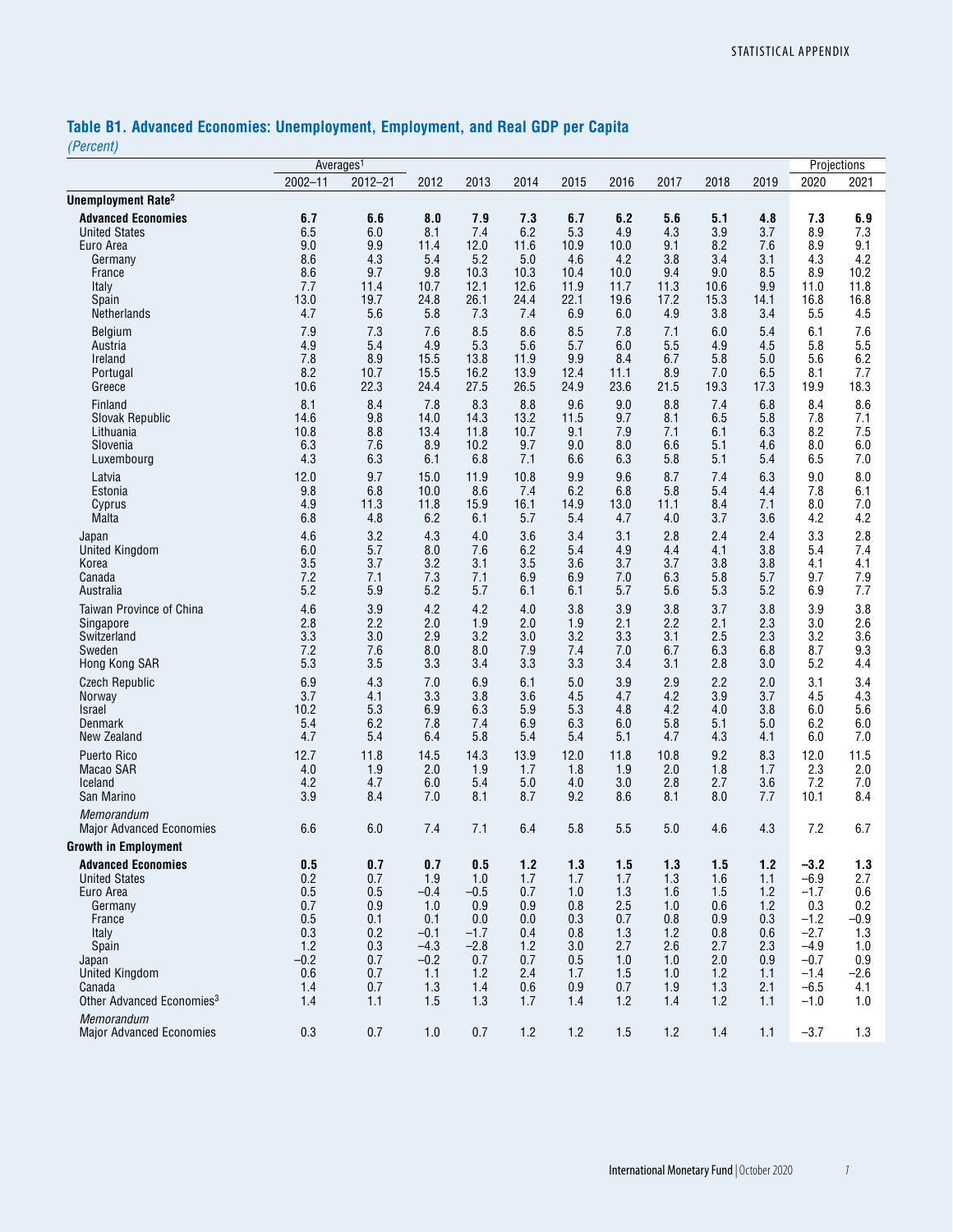| $\frac{1}{2}$ $\frac{1}{2}$                   |             |                       |        |        |        |        |      |      |      |      |         |             |
|-----------------------------------------------|-------------|-----------------------|--------|--------|--------|--------|------|------|------|------|---------|-------------|
|                                               |             | Averages <sup>1</sup> |        |        |        |        |      |      |      |      |         | Projections |
|                                               | $2002 - 11$ | $2012 - 21$           | 2012   | 2013   | 2014   | 2015   | 2016 | 2017 | 2018 | 2019 | 2020    | 2021        |
| Growth in Real per Capita Output <sup>4</sup> |             |                       |        |        |        |        |      |      |      |      |         |             |
| <b>Advanced Economies</b>                     | 1.1         | 0.9                   | 0.6    | 0.9    | 1.6    | 1.8    | 1.2  | 2.1  | 1.8  | 1.3  | -6.2    | 3.6         |
| <b>United States</b>                          | 0.9         | 1.1                   | 1.5    | 1.2    | 1.8    | 2.3    | 1.0  | 1.7  | 2.4  | 1.7  | $-4.7$  | 2.6         |
| Euro Area <sup>5</sup>                        | 0.7         | 0.4                   | $-1.2$ | $-0.5$ | 1.1    | 1.7    | 1.6  | 2.4  | 1.7  | 1.2  | $-8.5$  | 5.1         |
| Germany                                       | 1.2         | 0.6                   | 0.2    | 0.2    | 1.8    | 0.6    | 1.4  | 2.2  | 1.0  | 0.3  | $-6.0$  | 4.2         |
| France                                        | 0.6         | 0.2                   | $-0.2$ | 0.1    | 0.4    | 0.7    | 0.8  | 2.0  | 1.6  | 1.4  | $-10.0$ | 5.7         |
| Italy                                         | $-0.3$      | $-0.7$                | $-3.3$ | $-2.4$ | $-0.5$ | 0.8    | 1.5  | 1.8  | 1.0  | 0.5  | $-10.5$ | 5.3         |
| Spain                                         | 0.3         | 0.4                   | $-3.0$ | $-1.1$ | 1.7    | 3.9    | 3.1  | 2.9  | 2.3  | 1.9  | $-12.8$ | 7.1         |
| Japan                                         | 0.5         | 0.8                   | 1.7    | 2.2    | 0.5    | 1.3    | 0.5  | 2.3  | 0.5  | 0.9  | $-4.9$  | 2.7         |
| <b>United Kingdom</b>                         | 0.8         | 0.4                   | 0.8    | 1.5    | 1.8    | 1.5    | 1.1  | 1.3  | 0.7  | 0.9  | $-10.4$ | 5.4         |
| Canada                                        | 1.0         | 0.2                   | 0.7    | 1.3    | 1.8    | $-0.1$ | 0.0  | 1.9  | 0.6  | 0.2  | $-8.4$  | 4.1         |
| Other Advanced Economies <sup>3</sup>         | 2.8         | 1.2                   | 1.3    | 1.8    | 2.2    | 1.5    | 1.7  | 2.4  | 2.0  | 1.1  | $-4.6$  | 3.1         |
| Memorandum                                    |             |                       |        |        |        |        |      |      |      |      |         |             |
| <b>Major Advanced Economies</b>               | 0.8         | 0.8                   | 0.9    | 0.9    | 1.4    | 1.7    | 1.0  | 1.9  | 1.7  | 1.2  | $-6.2$  | 3.5         |
|                                               |             |                       |        |        |        |        |      |      |      |      |         |             |

#### **Table B1. Advanced Economies: Unemployment, Employment, and Real GDP per Capita** *(continued) (Percent)*

<sup>1</sup>Compound annual rate of change for employment and output per capita; arithmetic average for unemployment rate.

2National definitions of unemployment may vary.

3Excludes the Group of Seven (Canada, France, Germany, Italy, Japan, United Kingdom, United States) and euro area countries.

<sup>4</sup>Output per capita is in international dollars at purchasing power parity.

5Data calculated as the sum of individual euro area countries.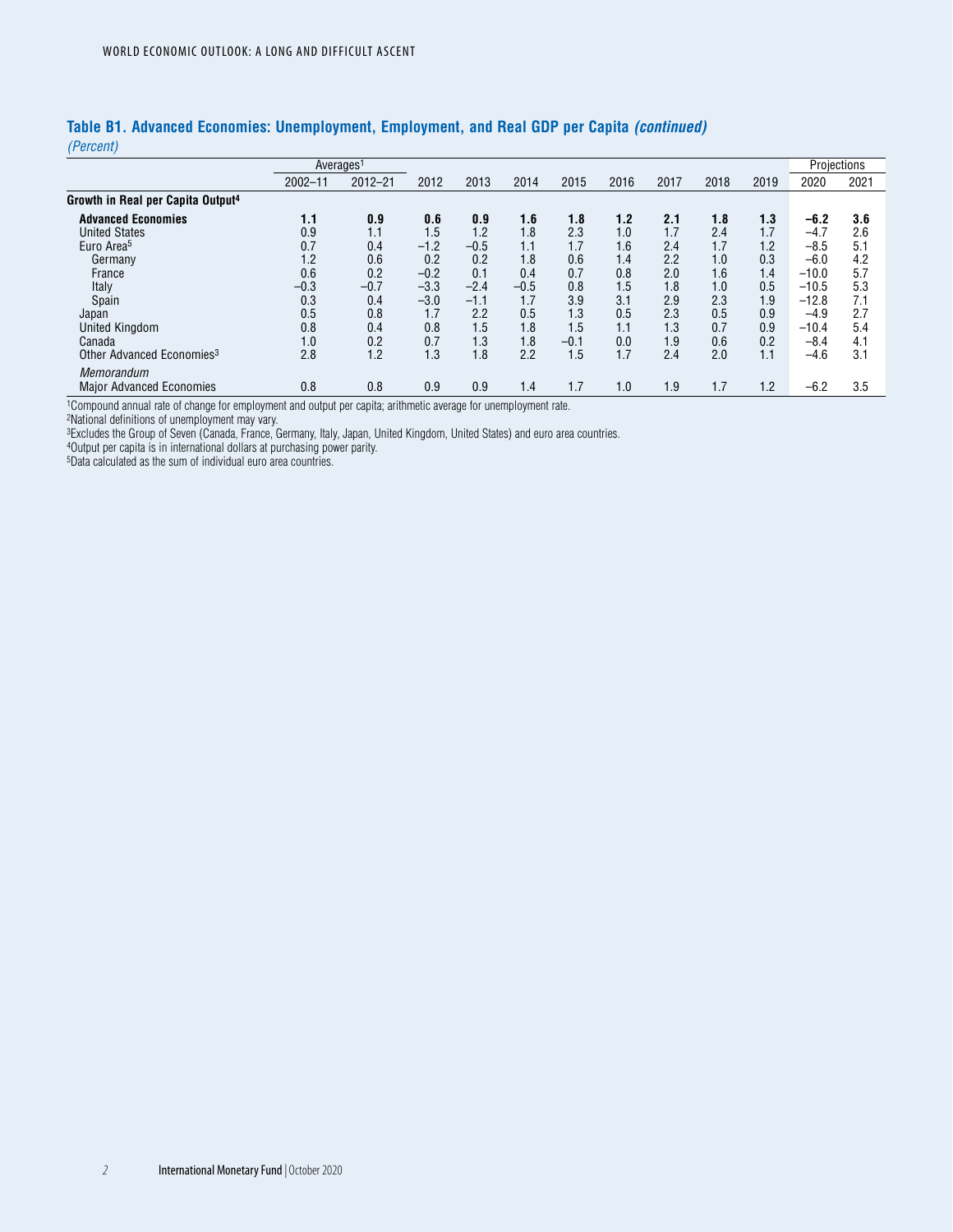## **Table B2. Emerging Market and Developing Economies: Real GDP**

*(Annual percent change)*

|                                                 | Average     |      |        |        |        |        |        |        |        |        | Projections |      |
|-------------------------------------------------|-------------|------|--------|--------|--------|--------|--------|--------|--------|--------|-------------|------|
|                                                 | $2002 - 11$ | 2012 | 2013   | 2014   | 2015   | 2016   | 2017   | 2018   | 2019   | 2020   | 2021        | 2025 |
| <b>Emerging Market and Developing Economies</b> | 6.5         | 5.4  | 5.1    | 4.7    | 4.3    | 4.5    | 4.8    | 4.5    | 3.7    | $-3.3$ | 6.0         | 4.7  |
| <b>Regional Groups</b>                          |             |      |        |        |        |        |        |        |        |        |             |      |
| <b>Emerging and Developing Asia</b>             | 8.6         | 7.0  | 6.9    | 6.8    | 6.8    | 6.8    | 6.7    | 6.3    | 5.5    | $-1.7$ | 8.0         | 5.9  |
| <b>Emerging and Developing Europe</b>           | 4.8         | 3.1  | 3.1    | 1.8    | 1.0    | 1.9    | 4.1    | 3.3    | 2.1    | $-4.6$ | 3.9         | 2.6  |
| Latin America and the Caribbean                 | 3.6         | 2.9  | 2.9    | 1.3    | 0.4    | $-0.6$ | 1.4    | 1.1    | 0.0    | $-8.1$ | 3.6         | 2.5  |
| Middle East and Central Asia                    | 5.6         | 5.1  | 3.1    | 3.1    | 2.7    | 4.5    | 2.6    | 2.1    | 1.4    | $-4.1$ | 3.0         | 3.3  |
| Sub-Saharan Africa                              | 5.9         | 4.8  | 5.1    | 5.2    | 3.2    | 1.5    | 3.1    | 3.3    | 3.2    | $-3.0$ | 3.1         | 4.3  |
| <b>Analytical Groups</b>                        |             |      |        |        |        |        |        |        |        |        |             |      |
| <b>By Source of Export Earnings</b>             |             |      |        |        |        |        |        |        |        |        |             |      |
| Fuel                                            | 5.6         | 5.3  | 2.6    | 2.2    | 0.3    | 1.5    | 1.0    | 0.9    | 0.2    | $-5.4$ | 2.8         | 2.1  |
| Nonfuel                                         | 6.7         | 5.4  | 5.7    | 5.3    | 5.1    | 5.1    | 5.6    | 5.2    | 4.3    | $-2.9$ | 6.6         | 5.1  |
| Of Which, Primary Products                      | 4.5         | 2.5  | 4.1    | 2.2    | 2.9    | 1.7    | 2.8    | 1.7    | 1.0    | $-7.1$ | 4.5         | 3.3  |
| <b>By External Financing Source</b>             |             |      |        |        |        |        |        |        |        |        |             |      |
| <b>Net Debtor Economies</b>                     | 5.3         | 4.4  | 4.7    | 4.4    | 4.1    | 4.1    | 4.8    | 4.4    | 3.4    | $-5.6$ | 5.5         | 4.9  |
| <b>Net Debtor Economies by</b>                  |             |      |        |        |        |        |        |        |        |        |             |      |
| <b>Debt-Servicing Experience</b>                |             |      |        |        |        |        |        |        |        |        |             |      |
| Economies with Arrears and/or                   | 4.5         | 1.8  | 2.9    | 1.6    | 0.3    | 2.7    | 3.0    | 3.6    | 3.2    | $-2.4$ | 2.6         | 4.9  |
| Rescheduling during 2015-19                     |             |      |        |        |        |        |        |        |        |        |             |      |
| <b>Other Groups</b>                             |             |      |        |        |        |        |        |        |        |        |             |      |
| <b>Heavily Indebted Poor Countries</b>          | 5.2         | 4.3  | 5.6    | 5.9    | 4.7    | 4.4    | 5.2    | 4.5    | 4.6    | $-1.4$ | 3.4         | 5.7  |
| Low-Income Developing Countries                 | 6.3         | 4.8  | 5.9    | 6.2    | 4.7    | 3.9    | 4.9    | 5.1    | 5.3    | $-1.2$ | 4.9         | 5.7  |
| Middle East and North Africa                    | 5.3         | 5.1  | 2.6    | 2.8    | 2.5    | 4.9    | 2.0    | 1.2    | 0.8    | $-5.0$ | 3.2         | 2.9  |
|                                                 |             |      |        |        |        |        |        |        |        |        |             |      |
| Memorandum<br>Output per Capita <sup>1</sup>    |             |      |        |        |        |        |        |        |        |        |             |      |
| <b>Emerging Market and Developing Economies</b> | 4.7         | 3.7  | 3.5    | 3.1    | 2.8    | 3.0    | 3.4    | 3.2    | 2.3    | $-4.7$ | 4.8         | 3.6  |
| Emerging and Developing Asia                    | 7.3         | 6.0  | 5.9    | 5.8    | 5.8    | 5.8    | 5.7    | 5.5    | 4.6    | $-2.7$ | 7.2         | 5.2  |
| <b>Emerging and Developing Europe</b>           | 4.7         | 2.8  | 2.8    | 1.5    | 0.5    | 1.6    | 3.9    | 3.2    | 1.9    | $-4.7$ | 3.7         | 2.6  |
| Latin America and the Caribbean                 | 2.2         | 1.7  | 1.7    | 0.1    | $-0.8$ | $-1.9$ | 0.2    | 0.1    | $-1.3$ | $-9.1$ | 2.7         | 1.6  |
| Middle East and Central Asia                    | 2.3         | 1.3  | 0.4    | 0.3    | 0.5    | 2.3    | 0.0    | 0.0    | $-0.6$ | $-6.4$ | 1.0         | 1.5  |
| Middle East and North Africa                    | 2.0         | 0.7  | $-0.5$ | $-0.4$ | 0.2    | 2.5    | $-0.9$ | $-0.9$ | $-1.3$ | $-7.5$ | 1.0         | 1.1  |
| Sub-Saharan Africa                              | 2.8         | 1.9  | 2.3    | 2.5    | 0.5    | $-1.2$ | 0.4    | 0.6    | 0.4    | $-5.6$ | 0.5         | 1.7  |
|                                                 |             |      |        |        |        |        |        |        |        |        |             |      |

1Output per capita is in international dollars at purchasing power parity.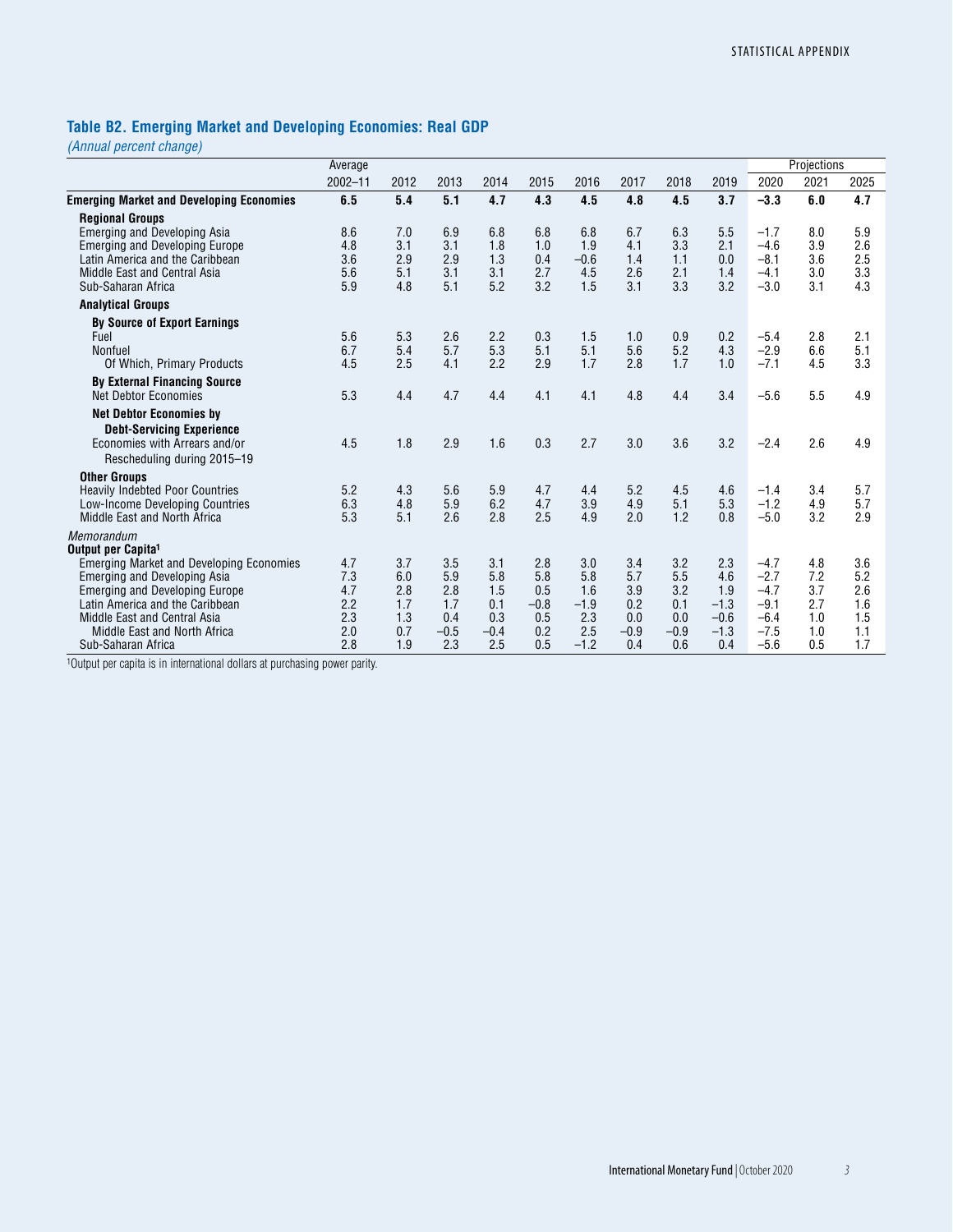### **Table B3. Advanced Economies: Hourly Earnings, Productivity, and Unit Labor Costs in Manufacturing**

*(Annual percent change)*

|                                                                                                                                                                                                          |                                                                                          | Averages                                                                        |                                                                                                |                                                                                       |                                                                                                |                                                                                          |                                                                                          |                                                                                                   |                                                                                          |                                                                                             |                                                                                                         | Projections                                                                                 |
|----------------------------------------------------------------------------------------------------------------------------------------------------------------------------------------------------------|------------------------------------------------------------------------------------------|---------------------------------------------------------------------------------|------------------------------------------------------------------------------------------------|---------------------------------------------------------------------------------------|------------------------------------------------------------------------------------------------|------------------------------------------------------------------------------------------|------------------------------------------------------------------------------------------|---------------------------------------------------------------------------------------------------|------------------------------------------------------------------------------------------|---------------------------------------------------------------------------------------------|---------------------------------------------------------------------------------------------------------|---------------------------------------------------------------------------------------------|
|                                                                                                                                                                                                          | $2002 - 11$                                                                              | $2012 - 21$                                                                     | 2012                                                                                           | 2013                                                                                  | 2014                                                                                           | 2015                                                                                     | 2016                                                                                     | 2017                                                                                              | 2018                                                                                     | 2019                                                                                        | 2020                                                                                                    | 2021                                                                                        |
| Hourly Earnings <sup>1</sup>                                                                                                                                                                             |                                                                                          |                                                                                 |                                                                                                |                                                                                       |                                                                                                |                                                                                          |                                                                                          |                                                                                                   |                                                                                          |                                                                                             |                                                                                                         |                                                                                             |
| <b>Advanced Economies</b><br><b>United States</b><br>Euro Area<br>Germany<br>France<br>Italy<br>Spain<br>Japan<br><b>United Kingdom</b><br>Canada<br>Other Advanced Economies <sup>2</sup>               | 2.9<br>3.2<br>2.7<br>1.6<br>2.9<br>3.0<br>3.9<br>0.3<br>3.3<br>2.9<br>4.4                | 2.2<br>2.5<br>1.5<br>1.9<br>1.9<br>1.7<br>0.6<br>0.3<br>1.3<br>2.2<br>3.9       | 1.9<br>1.7<br>1.7<br>3.7<br>2.1<br>1.6<br>$-0.1$<br>$-1.3$<br>1.8<br>3.1<br>4.1                | 1.5<br>0.6<br>1.3<br>2.5<br>1.6<br>2.8<br>0.4<br>0.3<br>2.2<br>2.7<br>4.0             | 2.5<br>2.7<br>1.4<br>2.4<br>0.8<br>1.8<br>$-0.4$<br>1.3<br>2.0<br>3.3<br>4.3                   | 2.2<br>2.5<br>1.7<br>3.0<br>2.8<br>2.2<br>0.4<br>$-0.2$<br>1.6<br>1.8<br>3.8             | 1.7<br>0.5<br>1.7<br>2.4<br>2.0<br>0.9<br>0.6<br>2.3<br>2.3<br>$-0.5$<br>4.1             | 2.8<br>3.2<br>2.2<br>2.4<br>3.0<br>2.6<br>1.5<br>1.3<br>2.0<br>2.3<br>4.0                         | 2.2<br>2.1<br>1.9<br>2.8<br>1.6<br>1.8<br>1.3<br>1.3<br>2.3<br>$-2.4$<br>4.4             | 2.7<br>2.9<br>2.3<br>3.2<br>1.8<br>2.3<br>1.5<br>0.6<br>2.4<br>4.3<br>3.9                   | 2.5<br>5.5<br>0.6<br>2.2<br>1.8<br>$-2.3$<br>$-0.2$<br>$-2.5$<br>$-2.7$<br>5.6<br>2.5                   | 1.8<br>3.3<br>$-0.1$<br>$-5.0$<br>1.8<br>3.2<br>0.8<br>$-0.5$<br>$-0.7$<br>2.0<br>3.5       |
| Memorandum<br><b>Major Advanced Economies</b>                                                                                                                                                            | 2.5                                                                                      | 2.0                                                                             | 1.6                                                                                            | 1.2                                                                                   | 2.3                                                                                            | 2.1                                                                                      | 1.2                                                                                      | 2.7                                                                                               | 1.8                                                                                      | 2.5                                                                                         | 2.8                                                                                                     | 1.5                                                                                         |
| Productivity <sup>1,3</sup>                                                                                                                                                                              |                                                                                          |                                                                                 |                                                                                                |                                                                                       |                                                                                                |                                                                                          |                                                                                          |                                                                                                   |                                                                                          |                                                                                             |                                                                                                         |                                                                                             |
| <b>Advanced Economies</b><br><b>United States</b><br>Euro Area<br>Germany<br>France<br>Italy<br>Spain<br>Japan<br><b>United Kingdom</b><br>Canada<br>Other Advanced Economies <sup>2</sup><br>Memorandum | 2.9<br>3.6<br>2.0<br>2.3<br>3.1<br>0.1<br>3.4<br>0.9<br>2.7<br>1.2<br>4.9                | 0.3<br>$-0.5$<br>0.4<br>0.0<br>0.9<br>0.3<br>0.2<br>0.2<br>$-0.9$<br>1.5<br>1.9 | $-0.4$<br>$-1.0$<br>$-0.6$<br>$-1.4$<br>0.9<br>$-0.8$<br>1.0<br>$-0.1$<br>$-0.5$<br>1.3<br>0.2 | 0.4<br>1.2<br>$-0.1$<br>$-1.2$<br>1.2<br>1.6<br>0.3<br>$-1.0$<br>$-4.7$<br>1.3<br>1.4 | 1.4<br>$-0.4$<br>2.0<br>3.8<br>2.2<br>0.2<br>2.1<br>2.1<br>3.8<br>3.4<br>2.3                   | $-0.6$<br>$-1.8$<br>1.4<br>1.1<br>2.1<br>0.3<br>1.7<br>$-3.3$<br>1.9<br>$-0.4$<br>$-0.7$ | 1.2<br>$-0.2$<br>2.4<br>3.8<br>1.8<br>2.0<br>1.1<br>1.2<br>1.5<br>0.0<br>2.7             | 1.8<br>$-0.4$<br>2.5<br>3.1<br>3.4<br>2.7<br>$-0.1$<br>3.4<br>3.2<br>2.4<br>4.0                   | 0.6<br>0.3<br>$-0.3$<br>$-0.2$<br>$-0.3$<br>0.4<br>$-1.6$<br>1.3<br>$-1.6$<br>1.0<br>2.9 | 0.1<br>0.1<br>$-0.8$<br>$-3.1$<br>$-0.1$<br>$-0.1$<br>$-0.6$<br>1.2<br>$-2.9$<br>0.3<br>2.4 | $-2.5$<br>$-2.4$<br>$-4.4$<br>$-3.6$<br>$-8.0$<br>$-6.1$<br>$-5.2$<br>$-1.8$<br>$-7.4$<br>4.1<br>$-0.1$ | 1.0<br>0.1<br>1.8<br>$-1.7$<br>6.0<br>3.5<br>3.1<br>$-1.3$<br>$-1.7$<br>1.3<br>3.9          |
| <b>Major Advanced Economies</b><br><b>Unit Labor Costs</b>                                                                                                                                               | 2.6                                                                                      | $-0.1$                                                                          | $-0.6$                                                                                         | 0.2                                                                                   | 1.1                                                                                            | $-1.0$                                                                                   | 0.9                                                                                      | 1.4                                                                                               | 0.2                                                                                      | $-0.4$                                                                                      | $-3.2$                                                                                                  | 0.3                                                                                         |
| <b>Advanced Economies</b><br><b>United States</b><br>Euro Area<br>Germany<br>France<br>Italy<br>Spain<br>Japan<br>United Kingdom <sup>4</sup><br>Canada<br>Other Advanced Economies <sup>2</sup>         | 0.1<br>$-0.4$<br>0.7<br>$-0.7$<br>$-0.2$<br>2.9<br>0.5<br>$-0.6$<br>0.6<br>1.6<br>$-0.3$ | 1.9<br>3.0<br>1.1<br>1.9<br>1.1<br>1.3<br>0.4<br>0.1<br>2.2<br>0.7<br>2.0       | 2.3<br>2.7<br>2.3<br>5.1<br>1.1<br>2.4<br>$-1.0$<br>$-1.1$<br>2.3<br>1.7<br>4.0                | 1.1<br>$-0.6$<br>1.4<br>3.8<br>0.5<br>1.2<br>0.1<br>1.3<br>7.3<br>1.4<br>2.7          | 1.1<br>3.2<br>$-0.6$<br>$-1.4$<br>$-1.4$<br>1.5<br>$-2.5$<br>$-0.8$<br>$-1.8$<br>$-0.2$<br>2.0 | 2.9<br>4.5<br>0.4<br>1.9<br>0.7<br>1.9<br>$-1.3$<br>3.1<br>$-0.3$<br>2.2<br>4.7          | 0.4<br>0.7<br>$-0.7$<br>$-1.3$<br>0.2<br>$-1.1$<br>$-0.5$<br>1.1<br>0.7<br>$-0.4$<br>1.3 | 1.0<br>3.6<br>$-0.4$<br>$-0.7$<br>$-0.4$<br>$-0.1$<br>1.6<br>$-2.0$<br>$-1.2$<br>$-0.1$<br>$-0.1$ | 1.6<br>1.8<br>2.1<br>3.0<br>1.9<br>1.3<br>2.9<br>0.0<br>4.0<br>$-3.4$<br>1.3             | 2.6<br>2.8<br>3.2<br>6.5<br>1.9<br>2.4<br>2.1<br>$-0.6$<br>5.4<br>4.0<br>1.4                | 5.2<br>8.1<br>5.2<br>6.0<br>10.7<br>4.1<br>5.3<br>$-0.7$<br>5.0<br>1.4<br>2.6                           | 0.8<br>3.2<br>$-1.8$<br>$-3.4$<br>$-4.0$<br>$-0.3$<br>$-2.2$<br>0.8<br>1.0<br>0.6<br>$-0.4$ |
| Memorandum<br><b>Major Advanced Economies</b>                                                                                                                                                            | 0.0                                                                                      | 2.1                                                                             | 2.2                                                                                            | 1.0                                                                                   | 1.2                                                                                            | 3.1                                                                                      | 0.3                                                                                      | 1.3                                                                                               | 1.6                                                                                      | 2.9                                                                                         | 6.1                                                                                                     | 1.2                                                                                         |

<sup>1</sup>The group composites are computed if at least 85 percent of the share of group weights is represented.

2Excludes the Group of Seven (Canada, France, Germany, Italy, Japan, United Kingdom, United States) and euro area countries.

<sup>3</sup>Refers to labor productivity, measured as the ratio of hourly compensation to unit labor costs.

4Data refer to unit wage cost.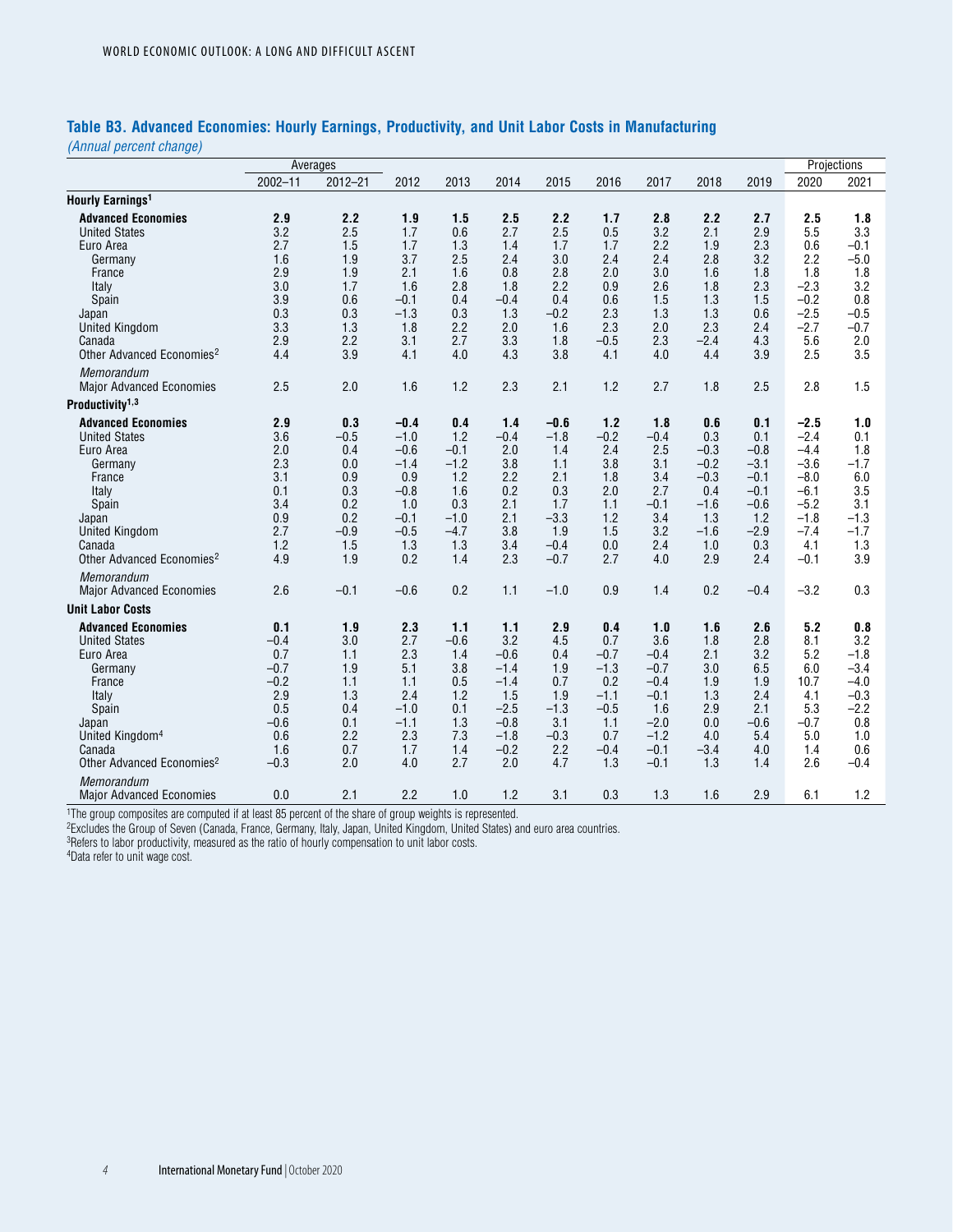### **Table B4. Emerging Market and Developing Economies: Consumer Prices**

*(Annual percent change)*

|                                                                          | Average     |            |            |            |            |            |            |            |      |      | Projections |      |
|--------------------------------------------------------------------------|-------------|------------|------------|------------|------------|------------|------------|------------|------|------|-------------|------|
|                                                                          | $2002 - 11$ | 2012       | 2013       | 2014       | 2015       | 2016       | 2017       | 2018       | 2019 | 2020 | 2021        | 2025 |
| Emerging Market and Developing Economies <sup>1</sup>                    | 6.4         | 5.8        | 5.4        | 4.7        | 4.7        | 4.3        | 4.4        | 4.9        | 5.1  | 5.0  | 4.7         | 4.0  |
| <b>Regional Groups</b>                                                   |             |            |            |            |            |            |            |            |      |      |             |      |
| <b>Emerging and Developing Asia</b>                                      | 4.6         | 4.6        | 4.6        | 3.4        | 2.6        | 2.8        | 2.4        | 2.7        | 3.3  | 3.2  | 2.9         | 3.1  |
| <b>Emerging and Developing Europe</b>                                    | 9.9         | 6.3        | 5.5        | 6.5        | 10.6       | 5.5        | 5.6        | 6.4        | 6.6  | 5.2  | 5.2         | 5.3  |
| Latin America and the Caribbean                                          | 5.6         | 4.6        | 4.6        | 4.9        | 5.4        | 5.5        | 6.3        | 6.6        | 7.7  | 6.2  | 6.7         | 4.3  |
| Middle East and Central Asia                                             | 7.6         | 8.8        | 8.3        | 6.4        | 5.5        | 5.7        | 6.9        | 9.5        | 7.8  | 9.3  | 9.3         | 6.5  |
| Sub-Saharan Africa                                                       | 9.4         | 9.0        | 6.5        | 6.3        | 6.8        | 10.4       | 10.7       | 8.4        | 8.5  | 10.6 | 7.9         | 6.1  |
| <b>Analytical Groups</b>                                                 |             |            |            |            |            |            |            |            |      |      |             |      |
| <b>By Source of Export Earnings</b>                                      |             |            |            |            |            |            |            |            |      |      |             |      |
| Fuel                                                                     | 9.1         | 7.7        | 7.7        | 6.3        | 8.8        | 7.4        | 5.4        | 6.5        | 6.2  | 6.4  | 6.7         | 5.8  |
| Nonfuel                                                                  | 5.7         | 5.3        | 4.8        | 4.3        | 3.9        | 3.7        | 4.2        | 4.6        | 5.0  | 4.7  | 4.3         | 3.7  |
| Of Which, Primary Products <sup>2</sup>                                  | 6.4         | 6.8        | 6.4        | 6.9        | 5.1        | 6.0        | 11.5       | 13.9       | 17.6 | 18.7 | 16.9        | 7.0  |
| <b>By External Financing Source</b>                                      |             |            |            |            |            |            |            |            |      |      |             |      |
| <b>Net Debtor Economies</b>                                              | 7.2         | 6.9        | 6.1        | 5.6        | 5.4        | 5.1        | 5.6        | 5.5        | 5.3  | 5.4  | 4.9         | 4.4  |
| <b>Net Debtor Economies by</b>                                           |             |            |            |            |            |            |            |            |      |      |             |      |
| <b>Debt-Servicing Experience</b>                                         |             |            |            |            |            |            |            |            |      |      |             |      |
| Economies with Arrears and/or                                            | 9.1         | 7.4        | 6.1        | 10.0       | 15.0       | 9.8        | 17.2       | 16.7       | 13.4 | 15.5 | 12.7        | 6.4  |
| Rescheduling during 2015-19                                              |             |            |            |            |            |            |            |            |      |      |             |      |
| <b>Other Groups</b>                                                      |             |            |            |            |            |            |            |            |      |      |             |      |
| <b>Heavily Indebted Poor Countries</b>                                   | 8.9         | 10.6       | 8.4        | 8.2        | 6.7        | 7.0        | 9.3        | 10.4       | 8.2  | 14.3 | 12.4        | 5.4  |
| Low-Income Developing Countries                                          | 9.8         | 9.9        | 7.8        | 7.2        | 6.5        | 8.4        | 9.2        | 8.8        | 8.4  | 11.3 | 9.2         | 5.9  |
| Middle East and North Africa                                             | 7.3         | 9.0        | 8.7        | 6.3        | 5.6        | 5.4        | 6.9        | 10.7       | 8.2  | 9.4  | 9.9         | 6.9  |
|                                                                          |             |            |            |            |            |            |            |            |      |      |             |      |
| Memorandum<br><b>Median</b>                                              |             |            |            |            |            |            |            |            |      |      |             |      |
| Emerging Market and Developing Economies <sup>1</sup>                    | 5.2         | 4.6        | 3.7        | 3.1        | 2.6        | 2.7        | 3.3        | 3.1        | 2.6  | 2.9  | 2.9         | 3.0  |
|                                                                          | 4.8         |            | 2.9        | 3.0        | 1.9        | 2.0        | 3.2        | 2.8        | 2.5  | 2.5  | 2.6         | 2.7  |
| Emerging and Developing Asia                                             | 5.4         | 4.3<br>3.6 | 2.2        | 0.8        | 0.7        | 0.3        | 2.2        | 2.6        | 2.6  | 2.1  | 2.1         | 2.8  |
| <b>Emerging and Developing Europe</b><br>Latin America and the Caribbean | 4.6         | 3.8        | 2.7        | 3.4        | 2.4        | 1.7        | 2.6        | 2.4        | 2.1  | 1.8  | 2.1         | 2.8  |
|                                                                          |             |            |            |            |            |            |            |            |      |      |             |      |
| Middle East and Central Asia                                             | 5.7         | 4.8        | 4.5<br>3.3 | 3.1<br>2.8 | 4.0        | 2.8<br>2.7 | 4.3<br>2.1 | 2.8<br>2.8 | 2.5  | 4.6  | 4.2         | 3.9  |
| Middle East and North Africa                                             | 4.4         | 4.6<br>6.1 | 4.9        |            | 1.6<br>3.6 | 5.2        |            |            | 1.8  | 3.2  | 3.6<br>3.7  | 2.5  |
| Sub-Saharan Africa                                                       | 6.1         |            |            | 4.4        |            |            | 4.8        | 3.9        | 2.8  | 4.1  |             | 4.0  |

1Excludes Venezuela but includes Argentina from 2017 onward. See country-specific notes for Venezuela and Argentina in the "Country Notes" section of the Statistical Appendix. 2Includes Argentina from 2017 onward. See country-specific note for Argentina in the "Country Notes" section of the Statistical Appendix.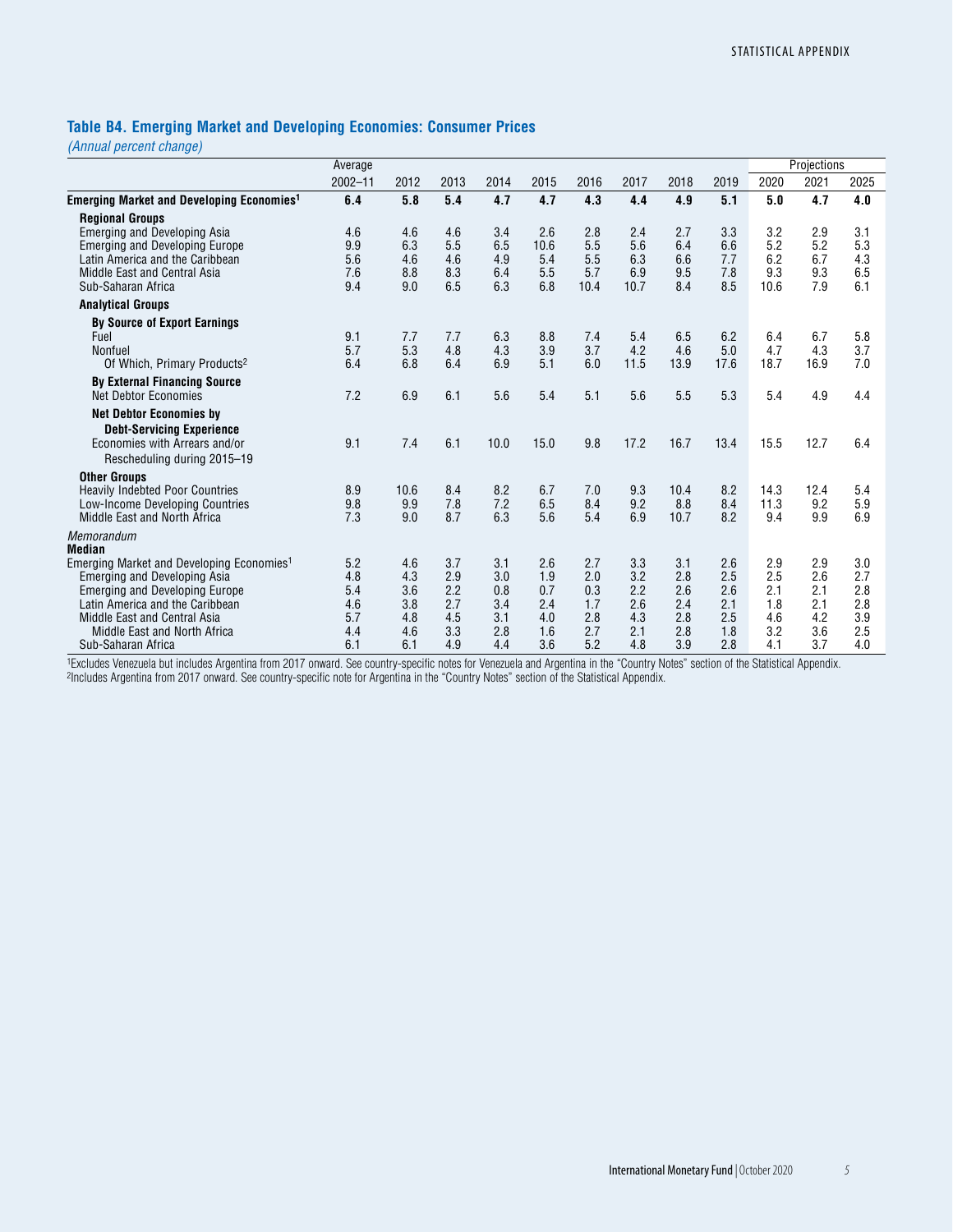### **Table B5. Summary of Fiscal and Financial Indicators**

*(Percent)*

|                                                                                                                                                    |                                                |                                                |                                                |                                                |                                                |                                             |                                             |                                                | Projections                                         |                                                |
|----------------------------------------------------------------------------------------------------------------------------------------------------|------------------------------------------------|------------------------------------------------|------------------------------------------------|------------------------------------------------|------------------------------------------------|---------------------------------------------|---------------------------------------------|------------------------------------------------|-----------------------------------------------------|------------------------------------------------|
|                                                                                                                                                    | 2012                                           | 2013                                           | 2014                                           | 2015                                           | 2016                                           | 2017                                        | 2018                                        | 2019                                           | 2020                                                | 2021                                           |
| <b>Advanced Economies</b>                                                                                                                          |                                                |                                                |                                                |                                                |                                                |                                             |                                             |                                                |                                                     |                                                |
| Central Government Net Lending/Borrowing <sup>1</sup><br>United States <sup>2</sup><br>Euro Area<br>Japan<br>Other Advanced Economies <sup>3</sup> | $-4.9$<br>$-7.3$<br>$-3.2$<br>$-7.5$<br>$-1.9$ | $-3.3$<br>$-4.1$<br>$-2.4$<br>$-6.7$<br>$-1.5$ | $-2.8$<br>$-3.6$<br>$-2.1$<br>$-5.4$<br>$-1.3$ | $-2.5$<br>$-3.2$<br>$-1.7$<br>$-4.5$<br>$-1.3$ | $-2.5$<br>$-3.9$<br>$-1.5$<br>$-4.4$<br>$-0.6$ | $-2.4$<br>$-4.1$<br>$-1.4$<br>$-3.6$<br>0.0 | $-2.6$<br>$-5.2$<br>$-0.8$<br>$-3.1$<br>0.3 | $-3.2$<br>$-5.9$<br>$-1.0$<br>$-3.9$<br>$-0.6$ | $-12.2$<br>$-17.2$<br>$-7.3$<br>$-14.2$<br>$-7.7$   | $-6.1$<br>$-8.0$<br>$-4.1$<br>$-7.0$<br>$-4.5$ |
| <b>General Government Net Lending/Borrowing1</b><br>United States <sup>2</sup><br>Euro Area<br>Japan<br>Other Advanced Economies <sup>3</sup>      | $-5.5$<br>$-8.0$<br>$-3.7$<br>$-8.6$<br>$-2.1$ | $-3.7$<br>$-4.6$<br>$-3.0$<br>$-7.9$<br>$-1.5$ | $-3.1$<br>$-4.1$<br>$-2.5$<br>$-5.6$<br>$-1.3$ | $-2.6$<br>$-3.6$<br>$-2.0$<br>$-3.8$<br>$-1.2$ | $-2.7$<br>$-4.4$<br>$-1.5$<br>$-3.7$<br>$-0.6$ | $-2.4$<br>$-4.6$<br>$-1.0$<br>$-3.1$<br>0.1 | $-2.7$<br>$-5.8$<br>$-0.5$<br>$-2.5$<br>0.1 | $-3.3$<br>$-6.3$<br>$-0.6$<br>$-3.3$<br>$-0.6$ | $-14.2$<br>$-18.7$<br>$-10.1$<br>$-14.2$<br>$-10.7$ | $-6.8$<br>$-8.7$<br>$-5.0$<br>$-6.4$<br>$-5.9$ |
| General Government Structural Balance <sup>4</sup>                                                                                                 | $-4.0$                                         | $-2.8$                                         | $-2.3$                                         | $-2.1$                                         | $-2.4$                                         | $-2.4$                                      | $-2.9$                                      | $-3.6$                                         | $-11.0$                                             | $-5.6$                                         |
| Long-Term Interest Rate <sup>5</sup><br><b>United States</b><br>Euro Area<br>Japan<br>Other Advanced Economies <sup>3</sup>                        | 2.4<br>1.8<br>3.0<br>0.9<br>2.1                | 2.4<br>2.4<br>3.0<br>0.7<br>2.6                | 2.1<br>2.5<br>2.3<br>0.6<br>2.3                | 1.6<br>2.1<br>1.3<br>0.4<br>1.7                | 1.2<br>1.8<br>0.9<br>0.0<br>1.4                | 1.6<br>2.3<br>1.2<br>0.1<br>1.5             | 1.9<br>2.9<br>1.3<br>0.1<br>1.7             | 1.2<br>2.1<br>0.6<br>$-0.1$<br>1.1             | 0.6<br>0.8<br>.<br>0.0<br>0.9                       | 0.7<br>0.7<br>.<br>0.1<br>1.0                  |
| <b>Emerging Market and Developing Economies</b>                                                                                                    |                                                |                                                |                                                |                                                |                                                |                                             |                                             |                                                |                                                     |                                                |
| Central Government Net Lending/Borrowing <sup>1</sup><br><b>Weighted Average</b><br>Median                                                         | $-0.4$<br>$-2.4$                               | $-0.5$<br>$-2.9$                               | $-1.2$<br>$-3.1$                               | $-2.2$<br>$-3.2$                               | $-2.4$<br>$-3.2$                               | $-1.8$<br>$-2.9$                            | $-1.2$<br>$-2.6$                            | $-1.5$<br>$-2.5$                               | $-4.4$<br>$-6.6$                                    | $-2.9$<br>$-4.9$                               |
| <b>General Government Net Lending/Borrowing1</b><br><b>Weighted Average</b><br>Median                                                              | $-1.0$<br>$-2.3$                               | $-1.7$<br>$-2.7$                               | $-2.5$<br>$-3.1$                               | $-4.3$<br>$-3.3$                               | $-4.7$<br>$-3.1$                               | $-4.1$<br>$-2.8$                            | $-3.7$<br>$-2.3$                            | $-4.8$<br>$-2.3$                               | $-10.4$<br>$-7.2$                                   | $-8.8$<br>$-5.0$                               |
| <b>Growth of Broad Money</b><br>Weighted Average<br>Median                                                                                         | 14.4<br>11.4                                   | 14.1<br>11.6                                   | 12.2<br>10.4                                   | 13.2<br>10.2                                   | 10.8<br>8.8                                    | 11.5<br>8.8                                 | 15.9<br>8.1                                 | 11.8<br>8.8                                    | 11.3<br>4.9                                         | 10.8<br>8.9                                    |

Note: The country group composites for fiscal data are calculated as the sum of the US dollar values for the relevant individual countries.

1Percent of GDP.

2Figures reported by the national statistical agency are adjusted to exclude items related to the accrual-basis accounting of government employees' defined-benefit pension plans. <sup>3</sup>Excludes the United States, euro area countries, and Japan.

4Percent of potential GDP.

5Annual data are period averages: for the United States, 10-year Treasury bond yield at constant maturity; for Japan, 10-year government bond yield; for the euro area, weighted average of national 10-year government bond yields.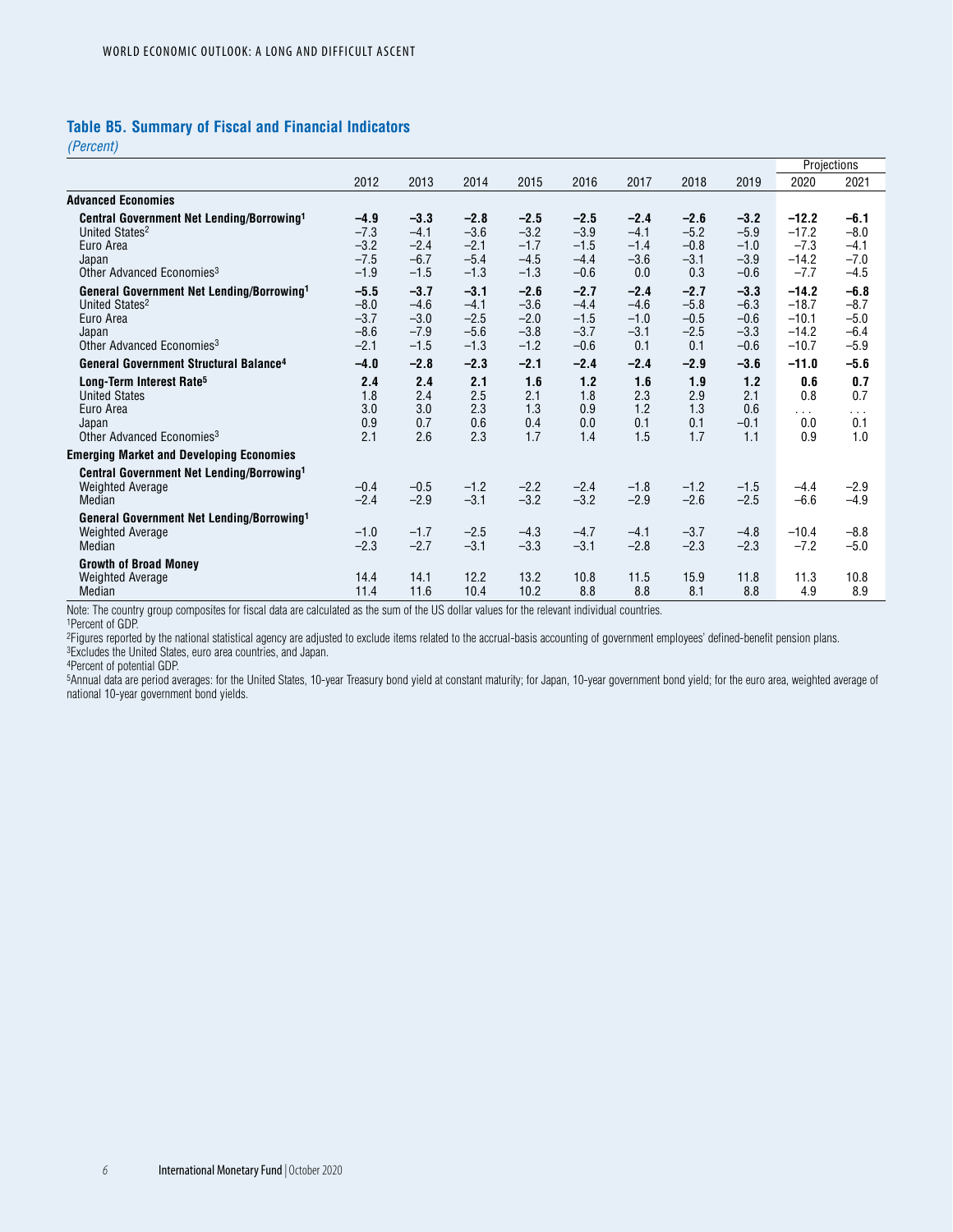# **Table B6. Advanced Economies: General and Central Government Net Lending/Borrowing and General Government Net Lending/Borrowing Excluding Social Security Schemes1**

*(Percent of GDP)*

|                                                                                                             |                                                                  |                                                                 |                                                                 |                                                                 |                                                                 |                                                                 |                                                                 |                                                                 |                                                                          | Projections                                                        |
|-------------------------------------------------------------------------------------------------------------|------------------------------------------------------------------|-----------------------------------------------------------------|-----------------------------------------------------------------|-----------------------------------------------------------------|-----------------------------------------------------------------|-----------------------------------------------------------------|-----------------------------------------------------------------|-----------------------------------------------------------------|--------------------------------------------------------------------------|--------------------------------------------------------------------|
|                                                                                                             | 2012                                                             | 2013                                                            | 2014                                                            | 2015                                                            | 2016                                                            | 2017                                                            | 2018                                                            | 2019                                                            | 2020                                                                     | 2021                                                               |
| <b>General Government Net Lending/Borrowing</b>                                                             |                                                                  |                                                                 |                                                                 |                                                                 |                                                                 |                                                                 |                                                                 |                                                                 |                                                                          |                                                                    |
| <b>Advanced Economies</b><br>United States <sup>2</sup><br>Euro Area<br>Germany<br>France<br>Italy<br>Spain | $-5.5$<br>$-8.0$<br>$-3.7$<br>0.0<br>$-5.0$<br>$-2.9$<br>$-10.7$ | $-3.7$<br>$-4.6$<br>$-3.0$<br>0.0<br>$-4.1$<br>$-2.9$<br>$-7.0$ | $-3.1$<br>$-4.1$<br>$-2.5$<br>0.6<br>$-3.9$<br>$-3.0$<br>$-5.9$ | $-2.6$<br>$-3.6$<br>$-2.0$<br>1.0<br>$-3.6$<br>$-2.6$<br>$-5.2$ | $-2.7$<br>$-4.4$<br>$-1.5$<br>1.2<br>$-3.6$<br>$-2.4$<br>$-4.3$ | $-2.4$<br>$-4.6$<br>$-1.0$<br>1.4<br>$-2.9$<br>$-2.4$<br>$-3.0$ | $-2.7$<br>$-5.8$<br>$-0.5$<br>1.8<br>$-2.3$<br>$-2.2$<br>$-2.5$ | $-3.3$<br>$-6.3$<br>$-0.6$<br>1.5<br>$-3.0$<br>$-1.6$<br>$-2.8$ | $-14.2$<br>$-18.7$<br>$-10.1$<br>$-8.2$<br>$-10.8$<br>$-13.0$<br>$-14.1$ | $-6.8$<br>$-8.7$<br>$-5.0$<br>$-3.2$<br>$-6.5$<br>$-6.2$<br>$-7.5$ |
| Netherlands                                                                                                 | $-3.9$                                                           | $-2.9$                                                          | $-2.2$                                                          | $-2.0$                                                          | 0.0                                                             | 1.3                                                             | 1.5                                                             | 1.7                                                             | $-8.8$                                                                   | $-4.9$                                                             |
| Belgium<br>Austria <sup>3</sup><br>Ireland <sup>4</sup><br>Portugal<br>Greece                               | $-4.3$<br>$-2.2$<br>$-8.1$<br>$-6.2$<br>$-6.6$                   | $-3.1$<br>$-2.0$<br>$-6.2$<br>$-5.1$<br>$-3.6$                  | $-3.1$<br>$-2.7$<br>$-3.6$<br>$-7.3$<br>$-4.1$                  | $-2.4$<br>$-1.0$<br>$-2.0$<br>$-4.3$<br>$-2.8$                  | $-2.4$<br>$-1.6$<br>$-0.7$<br>$-1.9$<br>0.6                     | $-0.7$<br>$-0.7$<br>$-0.3$<br>$-3.0$<br>1.0                     | $-0.8$<br>0.2<br>0.1<br>$-0.4$<br>0.9                           | $-1.9$<br>0.7<br>0.4<br>0.2<br>0.6                              | $-11.4$<br>$-9.9$<br>$-6.0$<br>$-8.4$<br>$-9.0$                          | $-6.3$<br>$-3.9$<br>$-2.7$<br>$-2.7$<br>$-3.0$                     |
| Finland<br>Slovak Republic<br>Lithuania<br>Slovenia <sup>5</sup><br>Luxembourg                              | $-2.2$<br>$-4.4$<br>$-3.1$<br>$-4.0$<br>0.5                      | $-2.5$<br>$-2.9$<br>$-2.6$<br>$-14.6$<br>0.8                    | $-3.0$<br>$-3.1$<br>$-0.7$<br>$-5.5$<br>1.3                     | $-2.4$<br>$-2.7$<br>$-0.2$<br>$-2.8$<br>1.3                     | $-1.7$<br>$-2.5$<br>0.3<br>$-1.9$<br>1.8                        | $-0.7$<br>$-1.0$<br>0.5<br>0.0<br>1.3                           | $-0.9$<br>$-1.0$<br>0.6<br>0.7<br>3.1                           | $-0.9$<br>$-1.3$<br>0.3<br>0.5<br>2.1                           | $-6.8$<br>$-8.8$<br>$-6.7$<br>$-8.8$<br>$-7.0$                           | $-4.1$<br>$-4.6$<br>$-3.8$<br>$-2.8$<br>$-1.7$                     |
| Latvia<br>Estonia<br>Cyprus<br>Malta                                                                        | 0.2<br>$-0.3$<br>$-5.6$<br>$-3.4$                                | $-0.6$<br>$-0.2$<br>$-5.2$<br>$-2.3$                            | $-1.7$<br>0.7<br>$-0.2$<br>$-1.7$                               | $-1.5$<br>0.1<br>0.0<br>$-1.0$                                  | $-0.4$<br>$-0.3$<br>0.1<br>0.9                                  | $-0.8$<br>$-0.4$<br>1.7<br>3.2                                  | $-0.7$<br>$-0.5$<br>$-4.2$<br>1.9                               | $-0.4$<br>$-0.4$<br>1.7<br>0.5                                  | $-5.4$<br>$-6.8$<br>$-5.6$<br>$-9.4$                                     | $-3.3$<br>$-4.9$<br>$-2.0$<br>$-3.9$                               |
| Japan<br><b>United Kingdom</b><br>Korea <sup>6</sup><br>Canada<br>Australia <sup>7</sup>                    | $-8.6$<br>$-7.6$<br>1.5<br>$-2.5$<br>$-3.5$                      | $-7.9$<br>$-5.5$<br>0.6<br>$-1.5$<br>$-2.8$                     | $-5.6$<br>$-5.6$<br>0.4<br>0.2<br>$-2.9$                        | $-3.8$<br>$-4.6$<br>0.5<br>$-0.1$<br>$-2.8$                     | $-3.7$<br>$-3.3$<br>1.6<br>$-0.5$<br>$-2.4$                     | $-3.1$<br>$-2.5$<br>2.2<br>$-0.1$<br>$-1.7$                     | $-2.5$<br>$-2.3$<br>2.6<br>$-0.4$<br>$-1.2$                     | $-3.3$<br>$-2.2$<br>0.4<br>$-0.3$<br>$-3.9$                     | $-14.2$<br>$-16.5$<br>$-3.2$<br>$-19.9$<br>$-10.1$                       | $-6.4$<br>$-9.2$<br>$-2.3$<br>$-8.7$<br>$-10.5$                    |
| Taiwan Province of China<br>Singapore<br>Switzerland<br>Sweden<br>Hong Kong SAR                             | $-4.3$<br>7.3<br>0.2<br>$-1.0$<br>3.1                            | $-3.2$<br>6.0<br>$-0.4$<br>$-1.4$<br>1.0                        | $-2.7$<br>4.6<br>$-0.3$<br>$-1.5$<br>3.6                        | $-1.8$<br>2.9<br>0.6<br>0.0<br>0.6                              | $-2.2$<br>3.7<br>0.2<br>1.0<br>4.4                              | $-2.0$<br>5.3<br>1.2<br>1.4<br>5.5                              | $-1.9$<br>3.7<br>1.3<br>0.8<br>2.3                              | $-1.8$<br>3.8<br>1.5<br>0.4<br>$-1.5$                           | $-4.7$<br>$-10.8$<br>$-4.2$<br>$-5.9$<br>$-11.8$                         | $-3.2$<br>1.2<br>$-1.4$<br>$-2.0$<br>$-6.6$                        |
| <b>Czech Republic</b><br>Norway<br><b>Israel</b><br>Denmark<br>New Zealand                                  | $-3.9$<br>13.8<br>$-4.3$<br>$-3.5$<br>$-2.2$                     | $-1.2$<br>10.7<br>$-4.0$<br>$-1.2$<br>$-1.3$                    | $-2.1$<br>8.6<br>$-2.3$<br>1.1<br>$-0.4$                        | $-0.6$<br>6.0<br>$-0.9$<br>$-1.3$<br>0.3                        | 0.7<br>4.1<br>-1.4<br>$-0.1$<br>1.0                             | 1.5<br>5.0<br>$-1.1$<br>1.5<br>1.3                              | 0.9<br>7.2<br>$-3.6$<br>0.5<br>1.4                              | 0.3<br>7.8<br>$-3.9$<br>3.8<br>$-2.9$                           | $-7.3$<br>$-1.8$<br>$-12.9$<br>$-4.0$<br>$-9.2$                          | $-4.3$<br>2.0<br>$-7.1$<br>$-3.0$<br>$-8.7$                        |
| Puerto Rico<br>Macao SAR<br>Iceland<br>San Marino                                                           | 24.1<br>$-3.6$<br>$-7.1$                                         | $\sim$ $\sim$ $\sim$<br>27.0<br>$-1.8$<br>$-7.7$                | $-3.1$<br>24.0<br>$-0.1$<br>1.1                                 | $-2.1$<br>13.7<br>$-0.8$<br>$-3.3$                              | $-1.8$<br>11.3<br>12.4<br>$-0.2$                                | $-2.1$<br>13.2<br>0.6<br>$-3.4$                                 | $-2.5$<br>13.4<br>0.8<br>$-1.6$                                 | $-2.6$<br>15.3<br>$-1.0$<br>$-2.5$                              | $-3.8$<br>1.4<br>$-10.0$<br>$-4.0$                                       | $-2.2$<br>12.5<br>$-7.0$<br>$-6.1$                                 |
| Memorandum<br><b>Major Advanced Economies</b>                                                               | $-6.5$                                                           | $-4.3$                                                          | $-3.6$                                                          | $-3.0$                                                          | $-3.3$                                                          | $-3.2$                                                          | $-3.7$                                                          | $-4.2$                                                          | $-16.2$                                                                  | $-7.6$                                                             |
| <b>Net Lending/Borrowing Excluding Social</b>                                                               |                                                                  |                                                                 |                                                                 |                                                                 |                                                                 |                                                                 |                                                                 |                                                                 |                                                                          |                                                                    |
| <b>Security Schemes</b><br><b>United States</b><br>Japan                                                    | $-4.9$<br>$-1.0$                                                 | $-2.2$<br>$-0.4$                                                | $-1.9$<br>1.3                                                   | $-1.4$<br>2.9                                                   | $-2.2$<br>2.9                                                   | $-2.5$<br>3.2                                                   | $-3.7$<br>3.7                                                   | $-4.0$<br>3.1                                                   | $-16.1$<br>$-6.6$                                                        | $-5.5$<br>0.8                                                      |
| Germany<br>France<br>Italy $8$<br>United Kingdom                                                            | 0.3<br>$-1.3$<br>5.6<br>$-0.9$                                   | 0.3<br>$-0.4$<br>6.3<br>1.1                                     | 0.7<br>$-0.3$<br>6.7<br>0.9                                     | 1.1<br>0.1<br>7.0<br>1.6                                        | 1.1<br>0.0<br>7.0<br>2.3                                        | 1.2<br>0.4<br>6.8<br>2.6                                        | 1.4<br>1.7<br>6.9<br>2.7                                        | 1.2<br>1.9<br>7.7<br>2.2                                        | $-7.3$<br>$-2.2$<br>4.9<br>$-9.9$                                        | $-2.3$<br>0.4<br>7.1<br>$-3.4$                                     |
| Canada                                                                                                      | $\sim 100$                                                       | $\sim$ $\sim$ $\sim$                                            | $\sim$ $\sim$ $\sim$                                            | $\sim 100$                                                      | $\sim 100$                                                      | $\sim$ $\sim$ $\sim$                                            | $\sim$ $\sim$                                                   | $\sim 100$                                                      | $\cdots$                                                                 | $\sim$ $\sim$ $\sim$                                               |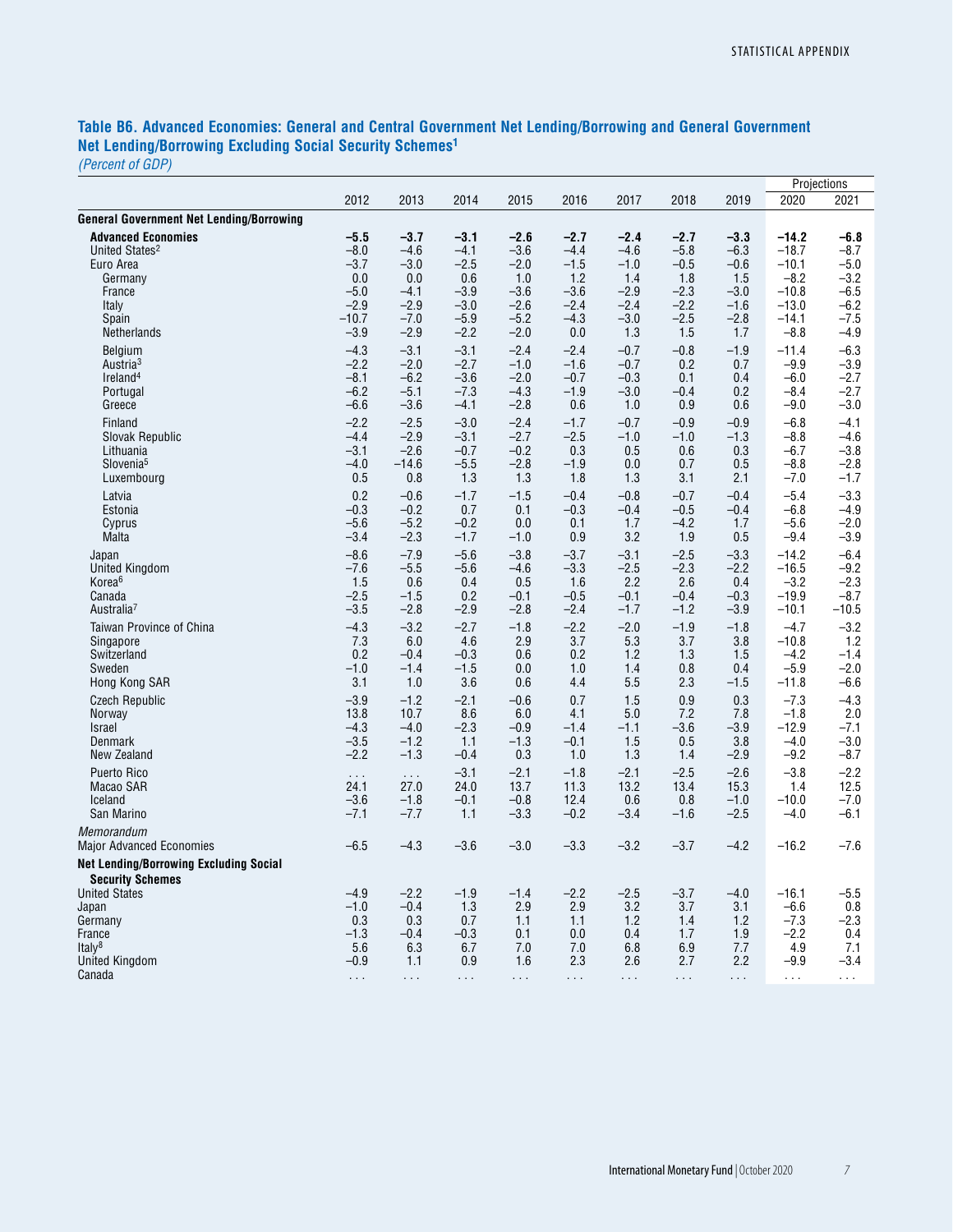|                                                 |        |        |        |        |        |        |        |        | Projections |        |
|-------------------------------------------------|--------|--------|--------|--------|--------|--------|--------|--------|-------------|--------|
|                                                 | 2012   | 2013   | 2014   | 2015   | 2016   | 2017   | 2018   | 2019   | 2020        | 2021   |
| <b>Central Government Net Lending/Borrowing</b> |        |        |        |        |        |        |        |        |             |        |
| <b>Advanced Economies</b>                       | $-4.9$ | $-3.3$ | $-2.8$ | $-2.5$ | $-2.5$ | $-2.4$ | $-2.6$ | $-3.2$ | $-12.2$     | $-6.1$ |
| United States <sup>2,9</sup>                    | $-7.3$ | $-4.1$ | $-3.6$ | $-3.2$ | $-3.9$ | $-4.1$ | $-5.2$ | $-5.9$ | $-17.2$     | $-8.0$ |
| Euro Area                                       | $-3.2$ | $-2.4$ | $-2.1$ | $-1.7$ | $-1.5$ | $-1.4$ | $-0.8$ | $-1.0$ | $-7.3$      | $-4.1$ |
| Germany                                         | $-0.5$ | 0.0    | 0.5    | 0.6    | 0.4    | 0.2    | 0.6    | 0.7    | $-4.7$      | $-1.6$ |
| France                                          | $-4.1$ | $-3.3$ | $-3.5$ | $-3.3$ | $-3.4$ | $-3.0$ | $-2.8$ | $-3.7$ | $-13.2$     | $-7.9$ |
| Italy                                           | $-3.5$ | $-3.0$ | $-3.3$ | $-3.1$ | $-2.0$ | $-3.0$ | $-1.8$ | $-2.0$ | $-10.6$     | $-7.5$ |
| Spain                                           | $-8.1$ | $-4.9$ | $-3.6$ | $-2.7$ | $-2.5$ | $-1.8$ | $-1.3$ | $-1.1$ | $-5.6$      | $-3.0$ |
| Japan <sup>10</sup>                             | $-7.5$ | $-6.7$ | $-5.4$ | $-4.5$ | $-4.4$ | $-3.6$ | $-3.1$ | $-3.9$ | $-14.2$     | $-7.0$ |
| <b>United Kingdom</b>                           | $-7.7$ | $-6.2$ | $-5.2$ | $-4.4$ | $-2.8$ | $-2.3$ | $-1.8$ | $-2.3$ | $-8.8$      | $-6.0$ |
| Canada                                          | $-1.1$ | $-0.6$ | 0.4    | 0.4    | -0.1   | 0.0    | 0.2    | $-0.2$ | $-15.7$     | $-6.3$ |
| Other Advanced Economies <sup>11</sup>          | 0.3    | 0.2    | 0.0    | $-0.3$ | 0.3    | 1.0    | 1.1    | 0.0    | $-5.5$      | $-3.5$ |
| <b>Memorandum</b>                               |        |        |        |        |        |        |        |        |             |        |
| <b>Major Advanced Economies</b>                 | $-5.9$ | $-3.9$ | $-3.3$ | $-2.9$ | $-3.1$ | $-3.1$ | $-3.5$ | $-4.1$ | $-14.3$     | $-7.0$ |

### **Table B6. Advanced Economies: General and Central Government Net Lending/Borrowing and General Government Net Lending/Borrowing Excluding Social Security Schemes1** *(continued)*

*(Percent of GDP)*

Note: The country group composites for fiscal data are calculated as the sum of the US dollar values for the relevant individual countries.

1On a national income accounts basis except as indicated in notes. The methodology and specific assumptions for each country are discussed in Box A1.

2Figures reported by the national statistical agency are adjusted to exclude items related to the accrual-basis accounting of government employees' defined-benefit pension plans. 3Based on ESA95 methodology, according to which swap income is excluded.

4General government balances between 2009 and 2012 reflect the impact of banking sector support. Fiscal balance estimates excluding these measures are –10.9 percent of GDP for 2010, -8.6 percent of GDP for 2011, and 7.9 percent of GDP for 2012. In 2015, if the conversion of government's remaining preference shares to ordinary shares in one bank were excluded, the fiscal balance would be –1.1 percent of GDP.

<sup>5</sup>General government, cash basis. Data for 2011, 2013, and 2014 include 1.3 percent, 9.5 percent, and 2.3 percent of GDP, respectively, in capital injections into banks and support for deposit redemptions in banks being w

<sup>6</sup>Data cover the consolidated central government, including social security funds but excluding privatization.

7See country-specific note for Australia in the "Country Notes" section of the Statistical Appendix.

8Data exclude total social contributions and payments, not only social security.

<sup>9</sup>Data are on a budget basis.

10Data are on a national income basis and exclude social security transactions.

11Excludes the Group of Seven (Canada, France, Germany, Italy, Japan, United Kingdom, United States) and euro area countries.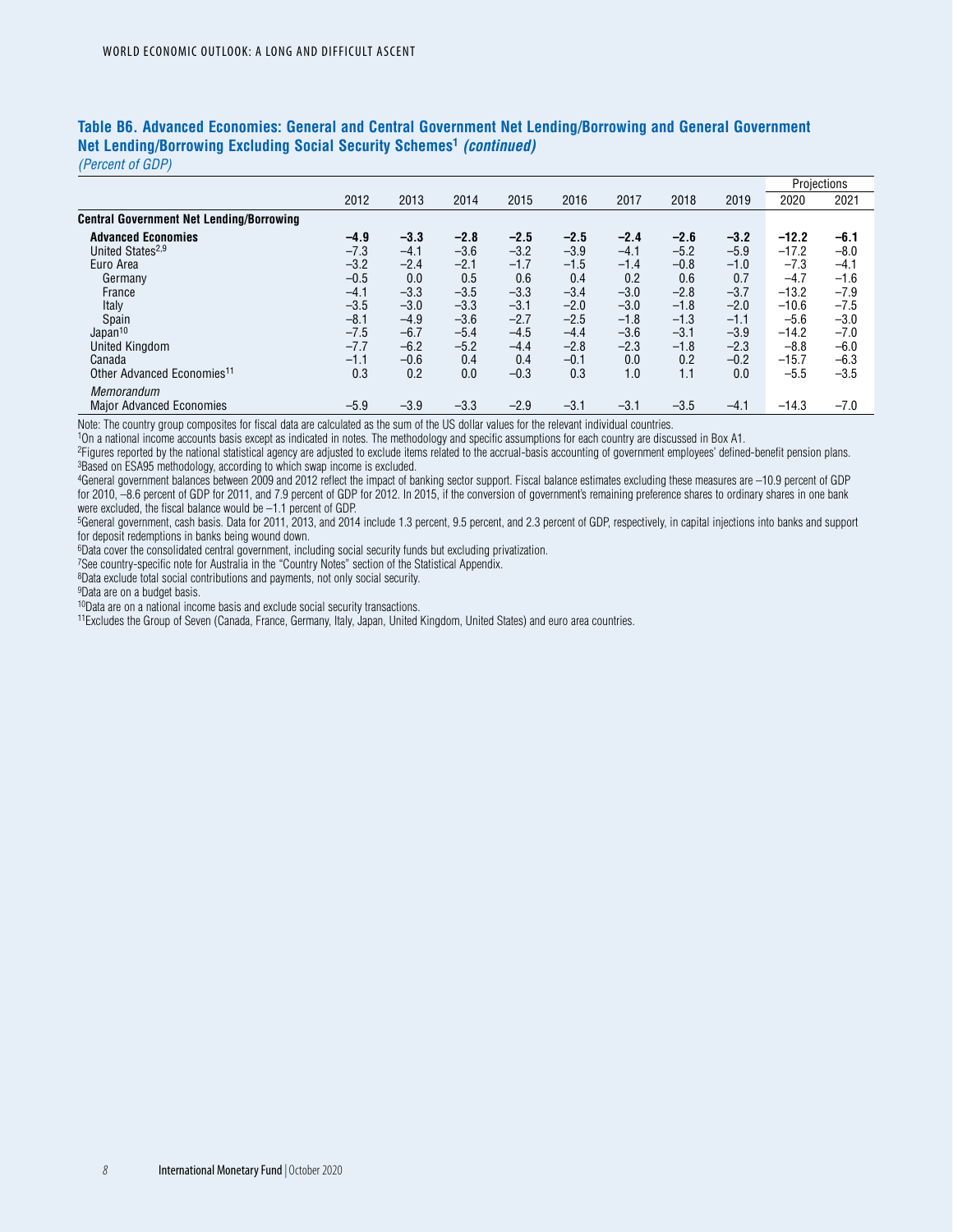#### **Table B7. Advanced Economies: General Government Structural Balances1**

*(Percent of potential GDP)*

|                                               |        |         |        |        |        |        |        |        | Projections |         |
|-----------------------------------------------|--------|---------|--------|--------|--------|--------|--------|--------|-------------|---------|
|                                               | 2012   | 2013    | 2014   | 2015   | 2016   | 2017   | 2018   | 2019   | 2020        | 2021    |
| <b>Advanced Economies</b>                     | $-4.0$ | $-2.8$  | $-2.3$ | $-2.1$ | $-2.4$ | $-2.4$ | $-2.9$ | $-3.6$ | $-11.0$     | $-5.6$  |
| United States <sup>2</sup>                    | $-4.9$ | $-3.0$  | $-2.6$ | $-2.6$ | $-3.7$ | $-4.3$ | $-5.7$ | $-6.8$ | $-15.0$     | $-7.6$  |
| Euro Area                                     | $-2.0$ | $-1.1$  | $-0.7$ | $-0.6$ | $-0.6$ | $-0.6$ | $-0.5$ | $-0.6$ | $-5.3$      | $-3.1$  |
| Germany <sup>3</sup>                          | 0.0    | 0.6     | 1.2    | 1.2    | 1.2    | 1.2    | 1.3    | 1.3    | $-5.8$      | $-1.8$  |
| France <sup>3</sup>                           | $-4.0$ | $-2.9$  | $-2.6$ | $-2.2$ | $-2.1$ | $-2.1$ | $-1.7$ | $-2.0$ | $-4.5$      | $-4.0$  |
| Italy                                         | $-1.6$ | $-0.5$  | $-1.0$ | $-0.6$ | $-1.3$ | $-1.8$ | $-1.9$ | $-1.3$ | $-3.8$      | $-3.4$  |
| Span <sup>3</sup>                             | $-2.8$ | $-1.8$  | $-1.3$ | $-2.2$ | $-2.6$ | $-2.5$ | $-2.4$ | $-3.1$ | $-7.3$      | $-4.1$  |
| Netherlands $3$                               | $-2.7$ | $-1.1$  | $-0.5$ | $-0.8$ | 0.8    | 1.3    | 0.9    | 1.0    | $-7.2$      | $-4.5$  |
| Belgium <sup>3</sup>                          | $-3.5$ | $-2.9$  | $-2.6$ | $-2.0$ | $-1.8$ | $-0.9$ | $-1.3$ | $-2.1$ | $-5.1$      | $-4.9$  |
| Austria <sup>3</sup>                          | $-2.1$ | $-1.8$  | $-0.6$ | 0.2    | $-1.1$ | $-0.9$ | $-0.4$ | $-0.8$ | $-8.9$      | $-3.4$  |
| Ireland <sup>3</sup>                          | $-5.7$ | $-4.7$  | $-3.3$ | $-1.6$ | $-1.5$ | $-0.9$ | $-0.5$ | $-0.2$ | $-4.8$      | $-2.4$  |
| Portugal <sup>3</sup>                         | $-2.3$ | $-1.2$  | 0.1    | $-0.5$ | $-0.5$ | $-0.4$ | $-0.1$ | 0.5    | $-4.5$      | $-1.8$  |
| Greece                                        | 1.9    | 4.8     | 2.8    | 3.0    | 5.6    | 4.8    | 4.0    | 3.5    | 3.5         | 2.7     |
| Finland                                       | $-1.7$ | $-1.0$  | $-0.8$ | 0.3    | 0.3    | $-0.1$ | $-0.3$ | $-0.3$ | $-3.3$      | $-2.7$  |
| Slovak Republic                               | $-3.4$ | $-1.6$  | $-2.7$ | $-3.2$ | $-3.0$ | $-1.6$ | $-1.8$ | $-1.8$ | $-3.9$      | $-3.5$  |
| Lithuania                                     | $-2.3$ | $-1.6$  | $-0.9$ | $-0.1$ | 0.8    | 0.7    | 0.7    | 0.3    | $-3.2$      | $-3.1$  |
| Slovenia                                      | $-1.9$ | $-10.9$ | $-3.2$ | $-0.8$ | $-0.4$ | 0.5    | 0.4    | 0.3    | $-6.8$      | $-2.6$  |
| Luxembourg                                    | 1.4    | 1.4     | 1.5    | 1.1    | 1.0    | 0.7    | 2.5    | 1.9    | $-5.3$      | $-1.1$  |
| Latvia                                        | $-0.4$ | $-1.4$  | $-1.2$ | $-1.6$ | 0.0    | $-1.1$ | $-1.2$ | $-0.6$ | $-4.1$      | $-1.5$  |
| Estonia                                       | 1.1    | 0.8     | 1.4    | 1.2    | 0.5    | $-0.3$ | $-1.1$ | $-1.1$ | $-5.5$      | $-4.6$  |
| Cyprus                                        | $-4.2$ | $-2.2$  | 1.3    | 3.0    | 0.6    | 0.7    | 1.2    | 0.3    | $-3.9$      | $-1.5$  |
| <b>Malta</b>                                  | $-3.2$ | $-1.4$  | $-1.5$ | $-2.1$ | 0.6    | 3.3    | 1.2    | 0.2    | $-1.7$      | $-1.9$  |
| Japan                                         | $-7.6$ | $-7.5$  | $-5.5$ | $-4.3$ | $-4.1$ | $-3.3$ | $-2.5$ | $-3.0$ | $-12.7$     | $-5.6$  |
| <b>United Kingdom</b>                         | $-6.1$ | $-4.3$  | $-4.9$ | $-4.3$ | $-3.3$ | $-2.6$ | $-2.3$ | $-2.2$ | $-14.0$     | $-6.4$  |
| Canada                                        | $-2.3$ | $-1.5$  | $-0.6$ | 0.0    | 0.0    | $-0.3$ | $-0.7$ | $-0.6$ | $-16.5$     | $-7.9$  |
| Other Advanced Economies <sup>4</sup>         | $-1.5$ | $-1.5$  | $-1.3$ | $-1.1$ | $-0.7$ | $-0.4$ | $-0.4$ | $-1.6$ | $-5.9$      | $-4.4$  |
| Korea                                         | 1.5    | 0.6     | 0.5    | 0.7    | 1.8    | 2.3    | 2.7    | 0.6    | $-1.0$      | $-1.0$  |
| Australia <sup>5</sup>                        | $-3.5$ | $-2.7$  | $-2.8$ | $-2.6$ | $-2.3$ | $-1.6$ | $-1.2$ | $-3.7$ | $-9.2$      | $-9.8$  |
| Sweden                                        | $-0.8$ | $-0.9$  | $-1.0$ | $-0.9$ | 0.5    | 0.6    | 0.0    | $-0.5$ | $-4.9$      | $-1.5$  |
| Norway <sup>6</sup>                           | $-4.5$ | $-4.8$  | $-5.6$ | $-6.6$ | $-7.6$ | $-7.7$ | $-7.1$ | $-8.1$ | $-14.0$     | $-10.6$ |
| <b>Denmark</b>                                | $-1.8$ | $-1.3$  | 1.4    | 1.5    | $-0.5$ | 0.1    | $-0.6$ | 0.1    | $-0.8$      | $-1.0$  |
| New Zealand                                   | $-1.1$ | $-0.3$  | 0.3    | 0.6    | 1.0    | 1.1    | 1.2    | $-2.4$ | $-7.3$      | $-7.8$  |
| Memorandum<br><b>Major Advanced Economies</b> | $-4.6$ | $-3.2$  | $-2.6$ | $-2.4$ | $-2.9$ | $-3.0$ | $-3.6$ | $-4.3$ | $-12.5$     | $-6.2$  |

Note: The country group composites for fiscal data are calculated as the sum of the US dollar values for the relevant individual countries.

1On a national income accounts basis. The structural balance position is defined as actual net lending/borrowing minus the effects of cyclical output from potential output, corrected for one-time and other factors, such as asset and commodity prices and output composition effects. Because of the margin of uncertainty that attaches to estimates of cyclical gaps and to tax and expenditure elasticities with respect to national income, indicators of structural budget positions should be interpreted as broad orders of magnitude. Moreover, it is important to note that changes in structural balances are not necessarily attributable to policy changes but may reflect the built-in momentum of existing expenditure programs. In the period beyond that for which specific consolidation programs exist, it is assumed that the structural deficit remains unchanged.

2Figures reported by the national statistical agency are adjusted to exclude items related to the accrual-basis accounting of government employees' defined-benefit pension plans.

3Excludes sizable one-time receipts from the sale of assets, including licenses. For Spain, includes adjustments beyond the output cycle.

4Excludes the Group of Seven (Canada, France, Germany, Italy, Japan, United Kingdom, United States) and euro area countries.

<sup>5</sup>See country-specific note for Australia in the "Country Notes" section of the Statistical Appendix.

6Excludes oil and income on the Government Pension Fund–Global.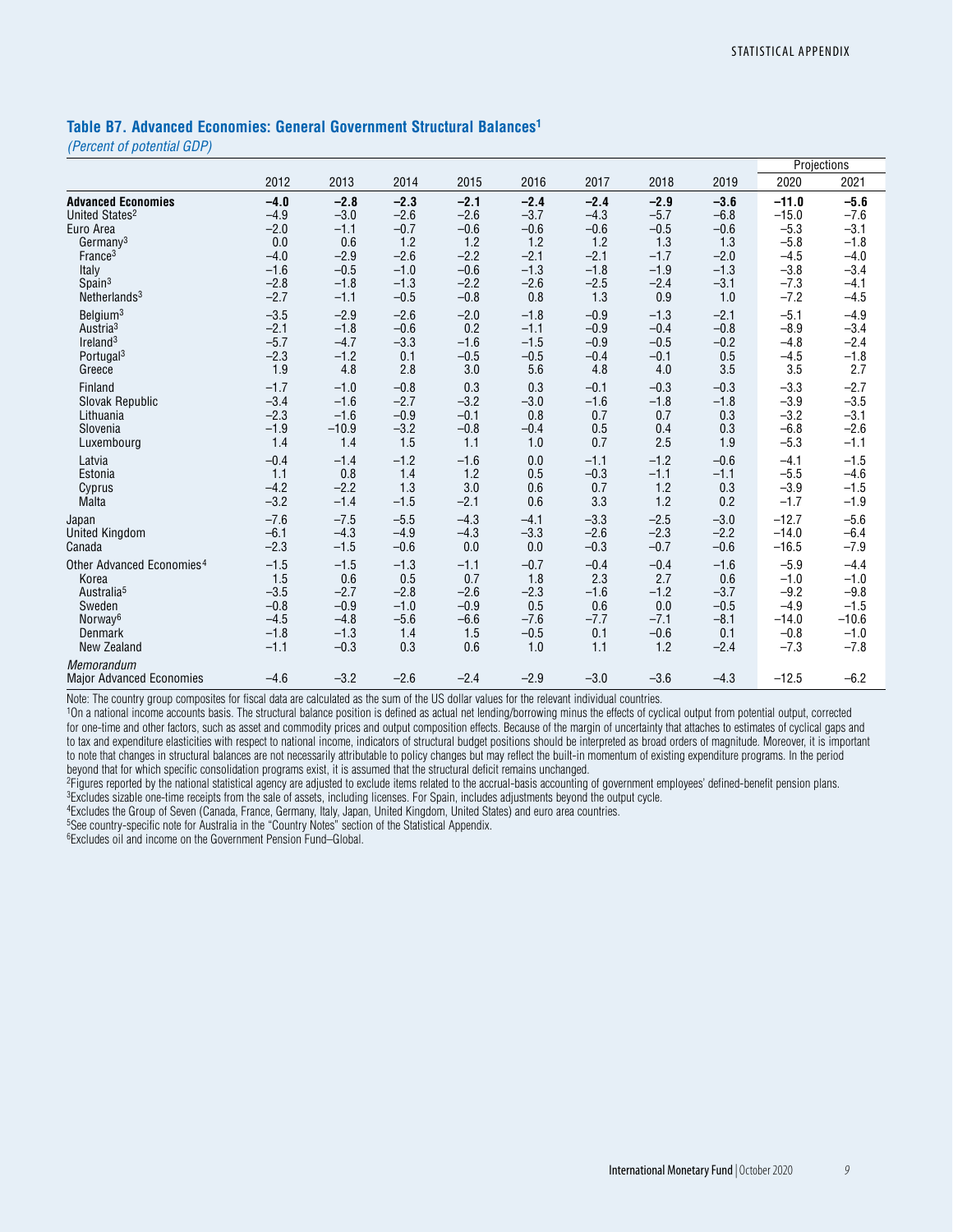#### **Table B8. Emerging Market and Developing Economies: General Government Net Lending/Borrowing and Overall Fiscal Balance** *(Percent of GDP)*

|                                                                                                                                                                                                                                                                    |                                                                    |                                                                    |                                                                    |                                                                    |                                                                    |                                                                    |                                                                    |                                                                    |                                                                    | Projections                                                        |
|--------------------------------------------------------------------------------------------------------------------------------------------------------------------------------------------------------------------------------------------------------------------|--------------------------------------------------------------------|--------------------------------------------------------------------|--------------------------------------------------------------------|--------------------------------------------------------------------|--------------------------------------------------------------------|--------------------------------------------------------------------|--------------------------------------------------------------------|--------------------------------------------------------------------|--------------------------------------------------------------------|--------------------------------------------------------------------|
|                                                                                                                                                                                                                                                                    | 2012                                                               | 2013                                                               | 2014                                                               | 2015                                                               | 2016                                                               | 2017                                                               | 2018                                                               | 2019                                                               | 2020                                                               | 2021                                                               |
| <b>General Government Net Lending/Borrowing</b>                                                                                                                                                                                                                    |                                                                    |                                                                    |                                                                    |                                                                    |                                                                    |                                                                    |                                                                    |                                                                    |                                                                    |                                                                    |
| <b>Emerging Market and Developing Economies</b>                                                                                                                                                                                                                    | $-1.0$                                                             | $-1.7$                                                             | $-2.5$                                                             | $-4.3$                                                             | $-4.7$                                                             | $-4.1$                                                             | $-3.7$                                                             | $-4.8$                                                             | $-10.4$                                                            | $-8.8$                                                             |
| <b>Regional Groups</b><br><b>Emerging and Developing Asia</b><br><b>Emerging and Developing Europe</b><br>Latin America and the Caribbean<br>Middle East and Central Asia<br>Sub-Saharan Africa                                                                    | $-1.7$<br>$-1.1$<br>$-2.8$<br>4.5<br>$-1.7$                        | $-1.9$<br>$-1.9$<br>$-3.2$<br>2.4<br>$-3.0$                        | $-1.9$<br>$-1.8$<br>$-4.9$<br>$-1.5$<br>$-3.5$                     | $-3.3$<br>$-2.5$<br>$-6.5$<br>$-7.3$<br>$-4.1$                     | $-3.9$<br>$-2.7$<br>$-5.9$<br>$-8.9$<br>$-4.3$                     | $-3.9$<br>$-1.6$<br>$-5.4$<br>$-5.3$<br>$-4.5$                     | $-4.5$<br>0.2<br>$-5.1$<br>$-2.1$<br>$-3.5$                        | $-6.0$<br>$-0.8$<br>$-4.0$<br>$-3.4$<br>$-4.2$                     | $-11.2$<br>$-7.2$<br>$-10.8$<br>$-9.6$<br>$-7.6$                   | $-10.8$<br>$-4.4$<br>$-5.3$<br>$-6.9$<br>$-5.9$                    |
| <b>Analytical Groups</b>                                                                                                                                                                                                                                           |                                                                    |                                                                    |                                                                    |                                                                    |                                                                    |                                                                    |                                                                    |                                                                    |                                                                    |                                                                    |
| <b>By Source of Export Earnings</b><br>Fuel<br>Nonfuel<br>Of Which, Primary Products                                                                                                                                                                               | 3.4<br>$-2.3$<br>$-1.7$                                            | 1.5<br>$-2.5$<br>$-2.3$                                            | $-1.3$<br>$-2.8$<br>$-2.8$                                         | $-6.1$<br>$-3.9$<br>$-4.0$                                         | $-7.6$<br>$-4.2$<br>$-4.1$                                         | $-4.5$<br>$-4.0$<br>$-4.5$                                         | $-0.4$<br>$-4.3$<br>$-3.5$                                         | $-1.2$<br>$-5.4$<br>$-3.9$                                         | $-8.2$<br>$-10.7$<br>$-9.3$                                        | $-5.2$<br>$-9.4$<br>$-6.2$                                         |
| <b>By External Financing Source</b><br>Net Debtor Economies                                                                                                                                                                                                        | $-3.1$                                                             | $-3.4$                                                             | $-4.1$                                                             | $-4.9$                                                             | $-4.7$                                                             | $-4.2$                                                             | $-3.9$                                                             | $-4.5$                                                             | $-9.2$                                                             | $-6.5$                                                             |
| <b>Net Debtor Economies by</b><br><b>Debt-Servicing Experience</b><br>Economies with Arrears and/or<br>Rescheduling during 2015-19                                                                                                                                 | $-5.4$                                                             | $-7.2$                                                             | $-6.8$                                                             | $-7.0$                                                             | $-8.0$                                                             | $-5.9$                                                             | $-5.4$                                                             | $-4.7$                                                             | $-7.1$                                                             | $-5.9$                                                             |
| <b>Other Groups</b><br><b>Heavily Indebted Poor Countries</b><br>Low-Income Developing Countries<br>Middle East and North Africa                                                                                                                                   | $-2.6$<br>$-2.1$<br>5.5                                            | $-3.5$<br>$-3.3$<br>3.1                                            | $-3.8$<br>$-3.2$<br>$-1.8$                                         | $-3.7$<br>$-3.8$<br>$-8.0$                                         | $-3.8$<br>$-3.7$<br>$-10.1$                                        | $-3.4$<br>$-3.6$<br>$-5.6$                                         | $-3.3$<br>$-3.3$<br>$-2.1$                                         | $-3.4$<br>$-3.9$<br>$-3.4$                                         | $-5.7$<br>$-6.2$<br>$-10.3$                                        | $-4.2$<br>$-5.0$<br>$-7.4$                                         |
| Memorandum                                                                                                                                                                                                                                                         |                                                                    |                                                                    |                                                                    |                                                                    |                                                                    |                                                                    |                                                                    |                                                                    |                                                                    |                                                                    |
| <b>Median</b><br><b>Emerging Market and Developing Economies</b><br>Emerging and Developing Asia<br><b>Emerging and Developing Europe</b><br>Latin America and the Caribbean<br>Middle East and Central Asia<br>Middle East and North Africa<br>Sub-Saharan Africa | $-2.3$<br>$-1.6$<br>$-2.6$<br>$-2.5$<br>$-0.5$<br>$-3.2$<br>$-2.3$ | $-2.7$<br>$-1.1$<br>$-2.9$<br>$-3.3$<br>$-1.4$<br>$-4.7$<br>$-3.1$ | $-3.1$<br>$-1.9$<br>$-2.8$<br>$-3.4$<br>$-2.6$<br>$-3.8$<br>$-3.4$ | $-3.3$<br>$-2.8$<br>$-2.7$<br>$-2.4$<br>$-4.8$<br>$-7.9$<br>$-4.4$ | $-3.1$<br>$-2.5$<br>$-1.8$<br>$-2.6$<br>$-4.7$<br>$-7.3$<br>$-4.3$ | $-2.8$<br>$-2.4$<br>$-1.4$<br>$-2.7$<br>$-4.0$<br>$-4.7$<br>$-3.0$ | $-2.3$<br>$-1.7$<br>$-1.1$<br>$-2.2$<br>$-2.2$<br>$-4.1$<br>$-3.0$ | $-2.3$<br>$-2.8$<br>$-1.7$<br>$-2.6$<br>$-2.0$<br>$-4.5$<br>$-2.5$ | $-7.2$<br>$-6.7$<br>$-7.9$<br>$-8.6$<br>$-8.1$<br>$-9.4$<br>$-6.0$ | $-5.0$<br>$-6.3$<br>$-4.3$<br>$-4.9$<br>$-5.9$<br>$-7.1$<br>$-4.5$ |
| General Government Overall Fiscal Balance <sup>1</sup>                                                                                                                                                                                                             |                                                                    |                                                                    |                                                                    |                                                                    |                                                                    |                                                                    |                                                                    |                                                                    |                                                                    |                                                                    |
| <b>Emerging Market and Developing Economies</b><br>Indonesia<br><b>Brazil</b><br><b>Thailand</b><br>Malaysia<br>Philippines<br>Colombia                                                                                                                            | $-1.6$<br>$-3.8$<br>$-1.2$<br>$-3.1$<br>$-0.8$<br>0.2              | $-2.3$<br>$-3.6$<br>0.0<br>$-3.5$<br>$-0.1$<br>$-1.0$              | $-2.2$<br>$-7.0$<br>$-1.1$<br>$-2.6$<br>0.6<br>$-1.7$              | $-2.6$<br>$-10.0$<br>$-0.2$<br>$-2.5$<br>0.3<br>$-3.5$             | $-2.5$<br>$-7.2$<br>0.2<br>$-2.6$<br>$-0.5$<br>$-2.3$              | $-2.5$<br>$-7.1$<br>$-0.7$<br>$-2.4$<br>$-0.3$<br>$-2.5$           | $-1.8$<br>$-5.3$<br>$-0.2$<br>$-3.3$<br>$-1.6$<br>$-4.7$           | $-2.2$<br>$-4.6$<br>$-1.1$<br>$-3.7$<br>$-1.9$<br>$-2.5$           | $-6.3$<br>$-17.7$<br>$-5.5$<br>$-6.5$<br>$-8.1$<br>$-9.5$          | $-5.5$<br>$-6.4$<br>$-5.2$<br>$-4.7$<br>$-7.3$<br>$-6.2$           |
| Vietnam<br>Chile<br>Peru                                                                                                                                                                                                                                           | $-5.8$<br>0.7<br>2.1                                               | $-6.3$<br>$-0.5$<br>0.7                                            | $-5.7$<br>$-1.5$<br>$-0.2$                                         | $-5.5$<br>$-2.1$<br>$-2.1$                                         | $-3.6$<br>$-2.6$<br>$-2.3$                                         | $-2.3$<br>$-2.6$<br>$-2.9$                                         | $-1.3$<br>$-1.5$<br>$-2.0$                                         | $-3.5$<br>$-2.6$<br>$-1.4$                                         | $-6.2$<br>$-8.7$<br>$-9.4$                                         | $-5.3$<br>$-4.0$<br>$-4.3$                                         |

Note: The country group composites for fiscal data are calculated as the sum of the US dollar values for the relevant individual countries.

1Net lending/borrowing, including policy lending, which represents the value of transactions in financial assets that are deemed to be for public policy purposes.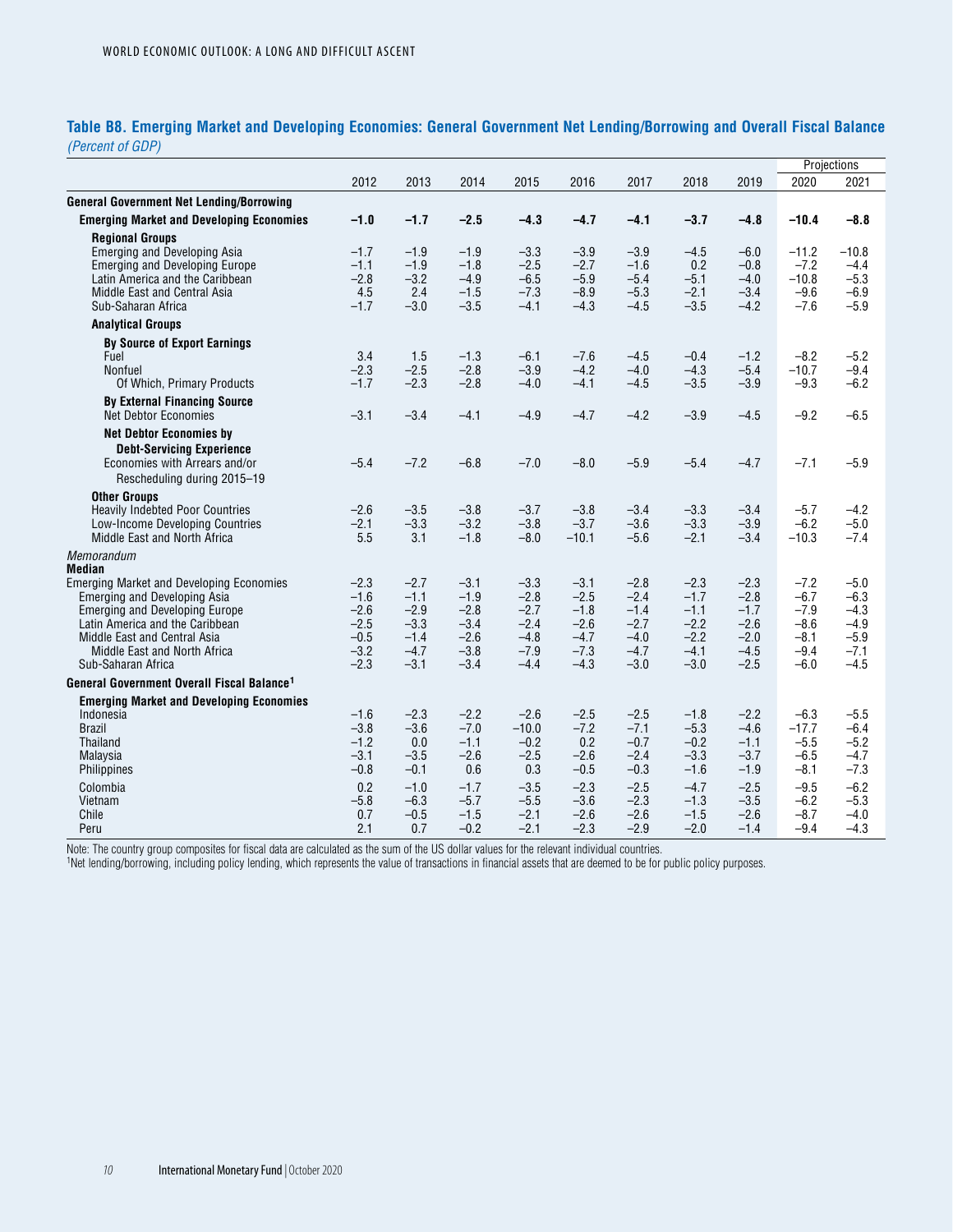# **Table B9. Emerging Market and Developing Economies: General Government Net Lending/Borrowing**

*(Percent of GDP)*

|                                        |         |         |         |         |         |         |         |         |         | Projections          |
|----------------------------------------|---------|---------|---------|---------|---------|---------|---------|---------|---------|----------------------|
|                                        | 2012    | 2013    | 2014    | 2015    | 2016    | 2017    | 2018    | 2019    | 2020    | 2021                 |
| <b>Emerging and Developing Asia</b>    | $-1.7$  | $-1.9$  | $-1.9$  | $-3.3$  | $-3.9$  | $-3.9$  | $-4.5$  | $-6.0$  | $-11.2$ | $-10.8$              |
| <b>Bangladesh</b>                      | $-3.0$  | $-3.4$  | $-3.1$  | $-4.0$  | $-3.4$  | $-3.3$  | $-4.6$  | $-5.4$  | $-6.8$  | $-6.1$               |
| <b>Bhutan</b>                          | $-2.5$  | $-5.9$  | 2.9     | $-0.2$  | $-1.9$  | $-4.8$  | $-2.6$  | $-1.1$  | $-5.5$  | $-7.6$               |
| Brunei Darussalam                      | 15.8    | 13.0    | 3.6     | $-14.5$ | $-21.7$ | $-10.6$ | $-3.6$  | $-7.1$  | $-17.9$ | $-13.5$              |
| Cambodia                               | $-4.5$  | $-2.6$  | $-1.6$  | $-0.6$  | $-0.3$  | $-0.8$  | 0.7     | 3.2     | $-2.4$  | $-2.4$               |
| China                                  | $-0.3$  | $-0.8$  | $-0.9$  | $-2.8$  | $-3.7$  | $-3.8$  | $-4.7$  | $-6.3$  | $-11.9$ | $-11.8$              |
| Fiji                                   | $-1.3$  | $-0.6$  | $-4.0$  | $-3.8$  | $-1.3$  | $-1.8$  | $-5.5$  | $-5.1$  | $-19.2$ | $-9.0$               |
| India                                  | $-7.5$  | $-7.0$  | $-7.1$  | $-7.2$  | $-7.1$  | $-6.4$  | $-6.3$  | $-8.2$  | $-13.1$ | $-10.9$              |
| Indonesia                              | $-1.6$  | $-2.2$  | $-2.1$  | $-2.6$  | $-2.5$  | $-2.5$  | $-1.8$  | $-2.2$  | $-6.3$  | $-5.5$               |
| Kiribati                               | $-6.3$  | 12.4    | 38.8    | 47.4    | 23.2    | 40.4    | $-1.7$  | 15.0    | $-13.2$ | $-9.5$               |
| Lao P.D.R.                             | $-2.3$  | $-4.0$  | $-3.1$  | $-5.6$  | $-5.1$  | $-5.5$  | $-4.7$  | $-5.0$  | $-6.4$  | $-5.7$               |
| Malaysia                               | $-3.1$  | $-3.5$  | $-2.6$  | $-2.5$  | $-2.6$  | $-2.4$  | $-3.3$  | $-3.7$  | $-6.5$  | $-4.7$               |
| <b>Maldives</b>                        | $-6.5$  | $-4.3$  | $-7.1$  | $-6.8$  | $-8.8$  | $-6.3$  | $-5.2$  | $-6.4$  | $-21.9$ | $-15.7$              |
| <b>Marshall Islands</b>                | $-0.8$  | $-0.2$  | 3.2     | 2.8     | 3.9     | 4.4     | 2.5     | 0.3     | $-3.5$  | 2.3                  |
| Micronesia                             | 0.9     | 2.9     | 11.1    | 10.3    | 7.3     | 14.2    | 25.0    | 16.4    | $-1.7$  | 4.5                  |
| Mongolia                               | $-6.2$  | $-0.9$  | $-3.7$  | $-5.0$  | $-15.3$ | $-3.8$  | 3.0     | 0.9     | $-11.5$ | $-4.9$               |
| Myanmar                                | $-2.7$  | $-1.7$  | $-1.3$  | $-2.8$  | $-3.9$  | $-2.9$  | $-3.4$  | $-3.9$  | $-6.0$  | $-6.5$               |
| Nauru                                  | 8.4     | 1.6     | 27.8    | 10.5    | 21.4    | 21.4    | 32.5    | 20.8    | 31.5    | 13.2                 |
| Nepal                                  | $-1.3$  | 1.8     | 1.5     | 0.7     | 1.4     | $-3.1$  | $-6.7$  | $-4.6$  | $-7.9$  | $-6.7$               |
| Palau                                  | 1.0     | 0.7     | 3.6     | 5.2     | 3.6     | 4.8     | 6.2     | 0.3     | $-6.4$  | $-12.3$              |
| Papua New Guinea                       | $-1.2$  | $-6.9$  | $-6.3$  | $-4.5$  | $-4.7$  | $-2.5$  | $-2.6$  | $-5.0$  | $-6.3$  | $-5.4$               |
| Philippines                            | $-0.3$  | 0.2     | 0.8     | 0.6     | $-0.4$  | $-0.4$  | $-1.6$  | $-1.8$  | $-8.1$  | $-7.3$               |
| Samoa                                  | $-7.6$  | $-4.0$  | $-5.7$  | $-4.0$  | $-0.4$  | $-2.1$  | 0.1     | 2.7     | $-7.3$  | $-9.8$               |
| Solomon Islands                        | 3.3     | 3.6     | 1.8     | 0.0     | $-4.2$  | $-3.4$  | 0.8     | $-1.7$  | $-5.6$  | $-4.9$               |
| Sri Lanka                              | $-5.6$  | $-5.2$  | $-6.2$  | $-7.0$  | $-5.3$  | $-5.5$  | $-5.3$  | $-8.2$  | $-9.6$  | $-8.1$               |
| <b>Thailand</b>                        | $-0.9$  | 0.5     | $-0.8$  | 0.1     | 0.6     | $-0.4$  | 0.1     | $-0.8$  | $-5.2$  | $-4.9$               |
| Timor-Leste                            | $-39.1$ | $-14.4$ | $-37.5$ | $-33.1$ | $-55.2$ | $-33.4$ | $-28.1$ | $-32.1$ | $-17.5$ | $-33.8$              |
| Tonga                                  | $-1.6$  | $-1.3$  | 6.4     | $-2.8$  | 1.5     | 3.6     | 2.9     | 3.2     | 5.1     | $-4.5$               |
| Tuvalu                                 | 10.0    | 29.3    | $-6.1$  | 15.3    | 28.2    | 3.2     | 32.0    | $-8.6$  | $-12.3$ | $-10.3$              |
| Vanuatu                                | $-1.6$  | $-0.2$  | $-3.5$  | $-9.3$  | $-3.9$  | $-1.2$  | 7.7     | 4.6     | $-7.6$  | $-5.5$               |
| Vietnam                                | $-5.5$  | $-6.0$  | $-5.0$  | $-5.0$  | $-3.2$  | $-2.0$  | $-1.0$  | $-3.3$  | $-6.0$  | $-5.2$               |
| <b>Emerging and Developing Europe</b>  | $-1.1$  | $-1.9$  | $-1.8$  | $-2.5$  | $-2.7$  | $-1.6$  | 0.2     | $-0.8$  | $-7.2$  | $-4.4$               |
| Albania <sup>1</sup>                   | $-3.4$  | $-5.2$  | $-5.5$  | $-4.1$  | $-1.8$  | $-1.4$  | $-1.3$  | $-2.0$  | $-8.4$  | $-4.7$               |
| Belarus <sup>1</sup>                   | 0.4     | $-1.0$  | 0.1     | $-3.0$  | $-1.7$  | $-0.3$  | 1.8     | 0.6     | $-4.7$  | $-2.8$               |
| Bosnia and Herzegovina                 | $-2.7$  | $-1.8$  | $-2.9$  | $-0.2$  | 0.3     | 1.8     | 1.7     | 1.5     | $-5.8$  | $-4.4$               |
| <b>Bulgaria</b>                        | $-0.4$  | $-1.8$  | $-3.7$  | $-2.8$  | 1.5     | 0.8     | 0.1     | $-1.0$  | $-2.0$  | $-1.1$               |
| Croatia                                | $-5.4$  | $-5.3$  | $-5.3$  | $-3.3$  | $-1.0$  | 0.8     | 0.2     | 0.4     | $-8.1$  | $-4.1$               |
| Hungary                                | $-2.3$  | $-2.6$  | $-2.8$  | $-2.0$  | $-1.8$  | $-2.5$  | $-2.1$  | $-2.0$  | $-8.3$  | $-3.9$               |
| Kosovo                                 | $-2.3$  | $-3.3$  | $-2.5$  | $-1.9$  | $-1.7$  | $-1.4$  | $-2.9$  | $-2.8$  | $-7.0$  | $-5.7$               |
| Moldova                                | $-1.9$  | $-1.6$  | $-1.6$  | $-1.9$  | $-1.5$  | $-0.6$  | $-0.8$  | $-1.4$  | $-8.0$  | $-4.3$               |
| Montenegro                             | $-5.8$  | $-4.5$  | $-0.7$  | $-6.0$  | $-6.2$  | $-6.9$  | $-6.2$  | $-2.4$  | $-10.4$ | $-4.9$               |
| North Macedonia                        | $-3.8$  | $-3.8$  | $-4.2$  | $-3.5$  | $-2.7$  | $-2.7$  | $-1.8$  | $-2.0$  | $-7.7$  | $-4.3$               |
| Poland                                 | $-3.7$  | $-4.2$  | $-3.6$  | $-2.6$  | $-2.4$  | $-1.5$  | $-0.2$  | $-0.7$  | $-10.5$ | $-4.3$               |
| Romania                                | $-2.5$  | $-2.5$  | $-1.7$  | $-1.4$  | $-2.4$  | $-2.8$  | $-2.8$  | $-4.6$  | $-9.6$  | $-8.1$               |
| Russia                                 | 0.4     | $-1.2$  | $-1.1$  | $-3.4$  | $-3.7$  | $-1.5$  | 2.9     | 1.9     | $-5.3$  | $-2.6$               |
| Serbia                                 | $-6.4$  | $-5.0$  | $-5.9$  | $-3.4$  | $-1.1$  | 1.4     | 0.8     | 0.0     | $-8.1$  | $-1.6$               |
| Turkey                                 | $-1.8$  | $-1.5$  | $-1.4$  | $-1.3$  | $-2.3$  | $-2.2$  | $-3.7$  | $-5.6$  | $-7.9$  | $-7.9$               |
| Ukraine <sup>1</sup>                   | $-4.3$  | $-4.8$  | $-4.5$  | $-1.2$  | $-2.2$  | $-2.2$  | $-2.1$  | $-2.0$  | $-7.8$  | $-5.2$               |
| <b>Latin America and the Caribbean</b> | $-2.8$  | $-3.2$  | $-4.9$  | $-6.5$  | $-5.9$  | $-5.4$  | $-5.1$  | $-4.0$  | $-10.8$ | $-5.3$               |
| Antigua and Barbuda                    | $-1.1$  | $-4.3$  | $-2.9$  | $-2.6$  | $-0.1$  | $-2.8$  | $-3.2$  | $-4.0$  | $-12.2$ | $-5.2$               |
| Argentina                              | $-3.0$  | $-3.3$  | $-4.3$  | $-6.0$  | $-6.7$  | $-6.7$  | $-5.5$  | $-4.5$  | $-11.4$ | $\sim$ $\sim$ $\sim$ |
| Aruba                                  | $-9.2$  | $-6.4$  | $-7.9$  | $-1.6$  | $-1.6$  | $-3.0$  | $-2.2$  | 0.4     | $-24.0$ | $-6.6$               |
| The Bahamas                            | $-3.3$  | $-4.2$  | $-3.7$  | $-2.5$  | $-2.6$  | $-5.2$  | $-3.2$  | $-1.6$  | $-6.0$  | $-10.0$              |
| <b>Barbados</b>                        | $-8.0$  | $-10.2$ | $-7.5$  | $-9.1$  | $-5.3$  | $-4.3$  | $-0.3$  | 3.8     | $-3.2$  | $-0.6$               |
| <b>Belize</b>                          | $-1.4$  | $-0.7$  | $-2.2$  | $-6.4$  | $-5.5$  | $-4.3$  | $-1.9$  | $-4.0$  | $-9.8$  | $-8.2$               |
| <b>Bolivia</b>                         | 1.8     | 0.7     | $-3.4$  | $-6.9$  | $-7.2$  | $-7.8$  | $-8.1$  | $-7.2$  | $-8.6$  | $-7.1$               |
| <b>Brazil</b>                          | $-2.5$  | $-3.0$  | $-6.0$  | $-10.3$ | $-9.0$  | $-7.9$  | $-7.2$  | $-6.0$  | $-16.8$ | $-6.5$               |
| Chile                                  | 0.7     | $-0.5$  | $-1.5$  | $-2.1$  | $-2.6$  | $-2.6$  | $-1.5$  | $-2.6$  | $-8.7$  | $-4.0$               |
| Colombia                               | 0.2     | $-1.0$  | $-1.7$  | $-3.5$  | $-2.3$  | $-2.5$  | $-4.7$  | $-2.5$  | $-9.5$  | $-6.2$               |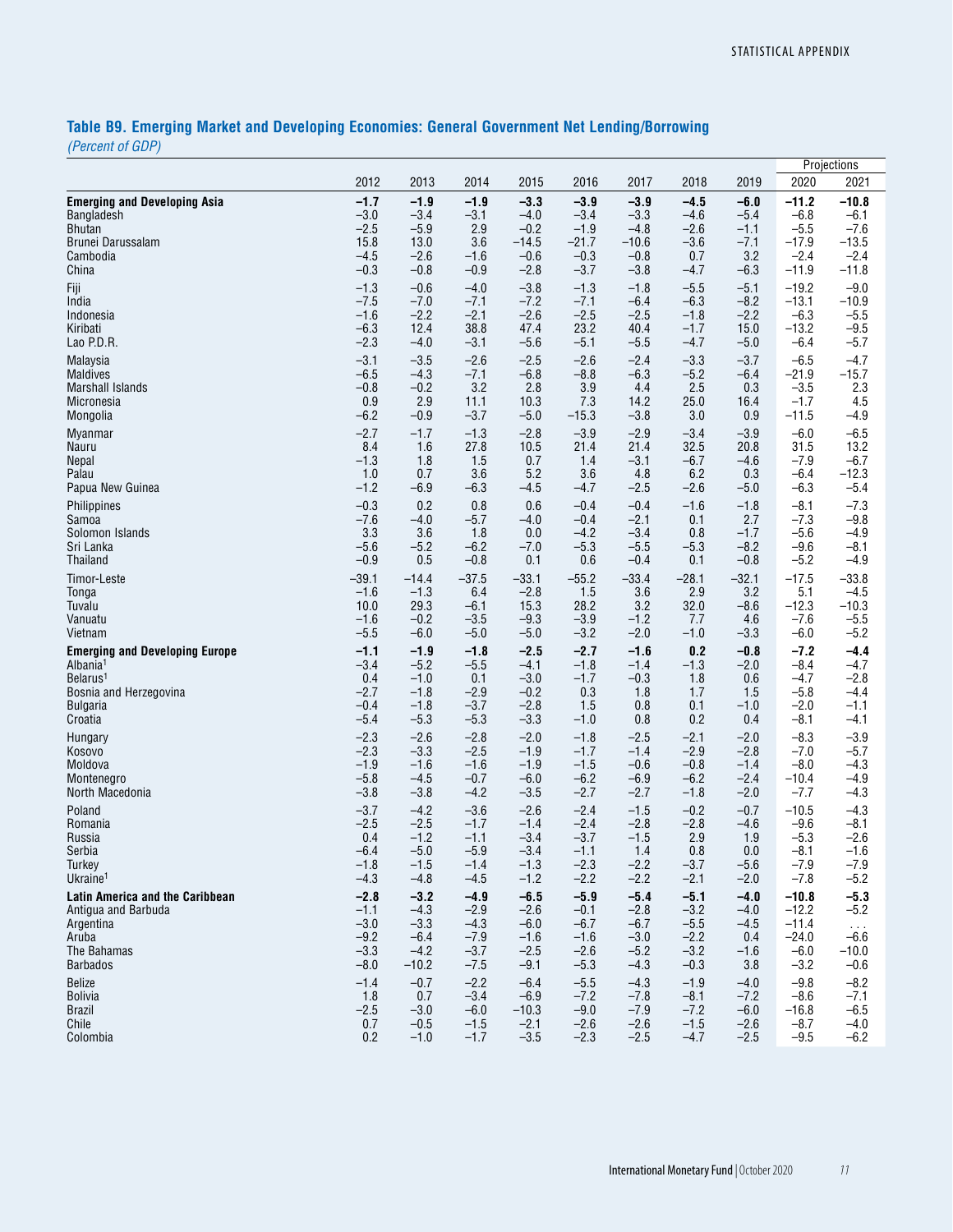### **Table B9. Emerging Market and Developing Economies: General Government Net Lending/Borrowing** *(continued) (Percent of GDP)*

|                                                           |                         |                      |                                |                                |                      |                                | Projections             |                                 |                         |                         |
|-----------------------------------------------------------|-------------------------|----------------------|--------------------------------|--------------------------------|----------------------|--------------------------------|-------------------------|---------------------------------|-------------------------|-------------------------|
|                                                           | 2012                    | 2013                 | 2014                           | 2015                           | 2016                 | 2017                           | 2018                    | 2019                            | 2020                    | 2021                    |
| Latin America and the Caribbean (continued)<br>Costa Rica | $-2.8$<br>$-4.5$        | $-3.2$<br>$-5.6$     | $-4.9$<br>$-5.9$               | $-6.5$<br>$-5.6$               | $-5.9$<br>$-5.3$     | $-5.4$<br>$-6.2$               | $-5.1$<br>$-5.9$        | $-4.0$<br>$-7.0$                | $-10.8$<br>$-9.4$       | $-5.3$<br>$-7.6$        |
| Dominica<br>Dominican Republic                            | $-5.4$<br>$-6.6$        | $-2.9$<br>$-3.5$     | $-4.6$<br>$-2.8$               | 12.6<br>0.0                    | 14.8<br>$-3.1$       | 0.3<br>$-3.1$                  | $-19.7$<br>$-2.2$       | $-8.8$<br>$-2.2$                | $-3.3$<br>$-7.8$        | $-0.2$<br>$-3.3$        |
| Ecuador <sup>1</sup>                                      | $-0.9$                  | $-4.6$               | $-5.2$                         | $-6.1$                         | $-8.2$               | $-4.5$                         | $-3.2$                  | $-3.2$                          | $-8.9$                  | $-2.9$                  |
| El Salvador                                               | $-3.9$                  | $-4.5$               | $-4.0$                         | $-3.6$                         | $-3.1$               | $-2.5$                         | $-2.6$                  | $-3.1$                          | $-13.3$                 | $-8.4$                  |
| Grenada<br>Guatemala                                      | $-5.9$<br>$-2.4$        | $-7.2$<br>$-2.2$     | $-4.7$<br>$-1.9$               | $-1.2$<br>$-1.5$               | 2.3<br>$-1.1$        | 3.0<br>$-1.4$                  | 4.6<br>$-1.9$           | 5.0<br>$-2.2$                   | $-1.7$<br>$-5.6$        | 1.2<br>$-3.8$           |
| Guyana                                                    | $-3.3$                  | $-2.3$               | $-4.1$                         | $-0.9$                         | $-3.3$               | $-3.3$                         | $-2.8$                  | $-2.6$                          | $-5.6$                  | $-2.6$                  |
| Haiti                                                     | $-4.7$                  | $-7.0$               | $-6.3$                         | $-2.5$                         | 0.0                  | 0.0                            | $-1.7$                  | $-2.3$                          | $-5.9$                  | $-4.7$                  |
| Honduras<br>Jamaica                                       | $-3.5$<br>$-4.1$        | $-5.7$<br>0.1        | $-2.9$<br>$-0.5$               | $-0.8$<br>$-0.3$               | $-0.4$<br>$-0.2$     | $-0.4$<br>0.5                  | 0.2<br>1.2              | 0.1<br>0.9                      | $-3.1$<br>$-3.0$        | $-2.7$<br>$-0.5$        |
| Mexico                                                    | $-3.7$                  | $-3.7$               | $-4.5$                         | $-4.0$                         | $-2.8$               | $-1.1$                         | $-2.2$                  | $-2.3$                          | $-5.8$                  | $-3.4$                  |
| Nicaragua                                                 | $-0.1$                  | $-0.7$               | $-1.3$                         | $-1.4$                         | $-1.7$               | $-1.6$                         | $-3.0$                  | $-0.5$                          | $-4.3$                  | $-3.0$                  |
| Panama<br>Paraguay                                        | $-1.4$<br>$-1.2$        | $-2.2$<br>$-1.1$     | $-3.1$<br>$-0.6$               | $-2.4$<br>$-1.8$               | $-2.0$<br>$-0.4$     | $-2.2$<br>$-0.9$               | $-3.2$<br>$-1.7$        | $-3.1$<br>$-3.9$                | $-9.0$<br>$-7.8$        | $-7.4$<br>$-4.9$        |
| Peru                                                      | 2.1                     | 0.7                  | $-0.2$                         | $-2.1$                         | $-2.3$               | $-2.9$                         | $-2.0$                  | $-1.4$                          | $-9.4$                  | $-4.3$                  |
| St. Kitts and Nevis                                       | 4.5                     | 11.4                 | 8.9                            | 6.2                            | 3.9                  | 0.6                            | 1.2                     | $-1.0$                          | $-9.5$                  | $-6.5$                  |
| St. Lucia<br>St. Vincent and the Grenadines               | $-7.5$<br>$-1.9$        | $-4.8$<br>$-6.2$     | $-3.0$<br>$-3.0$               | $-2.3$<br>$-2.1$               | $-1.4$<br>1.1        | $-2.2$<br>$-0.4$               | $-1.0$<br>$-0.9$        | $-3.5$<br>$-2.4$                | $-11.3$<br>$-7.2$       | $-5.7$<br>$-6.3$        |
| Suriname                                                  | $-2.1$                  | $-3.6$               | $-5.0$                         | $-8.0$                         | $-9.1$               | $-8.8$                         | $-7.5$                  | $-10.4$                         | $-13.9$                 | $-9.1$                  |
| Trinidad and Tobago                                       | $-1.3$<br>$-2.4$        | $-2.8$<br>$-1.9$     | $-4.6$<br>$-2.8$               | $-7.9$<br>$-2.0$               | $-10.5$<br>$-2.9$    | $-11.1$<br>$-2.7$              | $-6.0$<br>$-2.0$        | $-3.7$<br>$-3.0$                | $-13.6$                 | $-7.3$                  |
| Uruguay <sup>1</sup><br>Venezuela <sup>2</sup>            | $-10.4$                 | $-11.3$              | $-15.6$                        | $-10.7$                        | $-10.8$              | $-23.0$                        | $-31.0$                 | $-10.0$                         | $-5.8$<br>$\sim$        | $-4.0$<br>$\sim$ $\sim$ |
| <b>Middle East and Central Asia</b>                       | 4.5                     | 2.4                  | $-1.5$                         | $-7.3$                         | $-8.9$               | $-5.3$                         | $-2.1$                  | $-3.4$                          | $-9.6$                  | $-6.9$                  |
| Afghanistan                                               | 0.2<br>$-4.4$           | $-0.6$<br>$-0.4$     | $-1.7$<br>$-7.3$               | $-1.4$<br>$-15.3$              | 0.1<br>$-13.1$       | $-0.7$<br>$-6.6$               | 1.6<br>$-4.5$           | $-1.1$<br>$-5.6$                | $-2.8$<br>$-11.5$       | $-2.2$<br>$-11.4$       |
| Algeria<br>Armenia                                        | $-1.5$                  | $-1.6$               | $-1.9$                         | $-4.8$                         | $-5.6$               | $-4.8$                         | $-1.8$                  | $-1.0$                          | $-5.8$                  | $-3.3$                  |
| Azerbaijan                                                | 3.7                     | 1.6                  | 2.7                            | $-4.8$                         | $-1.1$               | $-1.4$                         | 5.5                     | 8.1                             | $-6.3$                  | $-5.8$                  |
| <b>Bahrain</b><br>Djibouti                                | $-5.5$<br>$-2.0$        | $-9.7$<br>$-4.2$     | $-1.6$<br>$-6.9$               | $-18.4$<br>$-15.4$             | $-17.6$<br>$-8.3$    | $-14.2$<br>$-4.5$              | $-11.9$<br>$-2.8$       | $-10.6$<br>$-0.8$               | $-13.1$<br>$-1.5$       | $-9.2$<br>$-3.0$        |
| Egypt                                                     | $-10.0$                 | $-12.9$              | $-11.3$                        | $-10.9$                        | $-12.5$              | $-10.4$                        | $-9.4$                  | $-7.4$                          | $-7.5$                  | $-8.1$                  |
| Georgia                                                   | $-0.7$                  | $-1.3$               | $-1.8$                         | $-1.2$                         | $-1.5$               | $-0.5$                         | $-0.8$                  | $-1.8$                          | $-8.1$                  | $-4.8$                  |
| Iran<br>Iraq                                              | $-0.3$<br>4.1           | $-0.9$<br>$-6.1$     | $-1.1$<br>$-5.6$               | $-1.8$<br>$-12.8$              | $-2.3$<br>$-13.9$    | $-1.8$<br>$-1.6$               | $-1.9$<br>7.8           | $-5.5$<br>0.9                   | $-9.5$<br>$-17.5$       | $-6.8$<br>$-13.1$       |
| Jordan                                                    | $-14.3$                 | $-10.1$              | $-8.5$                         | $-8.4$                         | $-3.7$               | $-3.6$                         | $-4.7$                  | $-6.0$                          | $-9.1$                  | $-7.4$                  |
| Kazakhstan                                                | 4.4                     | 4.9                  | 2.5                            | $-6.3$                         | $-4.5$               | $-4.3$                         | 2.6                     | $-0.6$                          | $-5.3$                  | $-3.3$                  |
| Kuwait<br>Kyrgyz Republic                                 | 32.4<br>$-5.9$          | 34.1<br>$-3.7$       | 22.4<br>$-3.1$                 | 5.6<br>$-2.5$                  | 0.3<br>$-5.8$        | 6.3<br>$-3.7$                  | 9.0<br>$-0.6$           | 5.4<br>$-0.1$                   | $-8.5$<br>$-7.3$        | $-10.7$<br>$-5.5$       |
| Lebanon <sup>1</sup>                                      | $-8.4$                  | $-8.8$               | $-6.2$                         | $-7.5$                         | $-8.9$               | $-8.6$                         | $-11.3$                 | $-10.5$                         | $-16.5$                 | $\ddotsc$               |
| Libya <sup>1</sup>                                        | 28.6                    | $-5.1$               | $-73.8$<br>$-2.6$              | $-130.8$                       | $-113.2$             | $-43.5$                        | $-0.2$                  | 2.2                             | $-102.9$                | $-43.2$                 |
| Mauritania<br>Morocco                                     | 1.7<br>$-7.2$           | $-0.7$<br>$-5.1$     | $-4.8$                         | $-2.4$<br>$-4.2$               | 0.1<br>$-4.5$        | 0.5<br>$-3.5$                  | 3.4<br>$-3.7$           | 2.8<br>$-4.1$                   | $-3.3$<br>$-7.8$        | $-0.3$<br>$-6.0$        |
| Oman                                                      | 4.6                     | 4.7                  | $-1.1$                         | $-15.9$                        | $-21.3$              | $-14.0$                        | $-7.9$                  | $-7.1$                          | $-18.7$                 | $-16.8$                 |
| Pakistan<br>Qatar                                         | $-8.6$<br>$10.5$        | $-8.4$<br>21.6       | $-4.9$<br>15.4                 | $-5.3$<br>21.7                 | $-4.4$<br>$-4.8$     | $-5.8$<br>$-2.5$               | $-6.4$<br>5.9           | $-9.0$<br>4.9                   | $-8.0$<br>$3.0\,$       | $-6.7$<br>3.3           |
| Saudi Arabia                                              | 11.9                    | 5.6                  | $-3.5$                         | $-15.8$                        | $-17.2$              | $-9.2$                         | $-5.9$                  | $-4.5$                          | $-10.6$                 | $-6.0$                  |
| Somalia                                                   | $\sim$ $\sim$           | $\sim$ $\sim$        | $\sim$ $\sim$                  | $\sim$ $\sim$                  | $\sim$ $\sim$        | $\sim$ $\sim$                  | $\sim$ $\sim$           | $\sim$                          | $\sim$ $\sim$           | $\sim$ $\sim$           |
| Sudan<br>Syria <sup>3</sup>                               | $-7.4$<br>$\sim$ $\sim$ | $-5.8$<br>$\sim 100$ | $-4.7$<br>$\sim$ $\sim$ $\sim$ | $-3.8$<br>$\sim$ $\sim$ $\sim$ | $-4.6$<br>$\sim 100$ | $-6.5$<br>$\sim$ $\sim$ $\sim$ | $-7.9$<br>$\sim$ $\sim$ | $-10.9$<br>$\sim$ $\sim$ $\sim$ | $-6.8$<br>$\sim$ $\sim$ | $-4.3$<br>$\sim$ $\sim$ |
| Tajikistan                                                | 0.6                     | $-0.9$               | $-0.1$                         | $-2.0$                         | $-9.0$               | $-6.0$                         | $-2.8$                  | $-2.1$                          | $-6.0$                  | $-4.4$                  |
| Tunisia                                                   | $-5.1$                  | $-7.4$               | $-3.3$                         | $-5.2$                         | $-6.2$               | $-5.9$                         | $-4.6$                  | $-3.9$                          | $-8.1$                  | $-5.1$                  |
| Turkmenistan<br><b>United Arab Emirates</b>               | 7.5<br>9.0              | 1.5<br>8.4           | 0.9<br>1.9                     | $-0.7$<br>$-3.4$               | $-2.4$<br>$-2.8$     | $-2.8$<br>$-2.0$               | $-0.2$<br>1.9           | $-0.3$<br>$-0.8$                | $-1.4$<br>$-9.9$        | $-0.7$<br>$-5.1$        |
| Uzbekistan                                                | 6.2                     | 2.3                  | 2.1                            | $-0.3$                         | 0.8                  | 1.3                            | 1.7                     | $-0.3$                          | $-4.1$                  | $-2.7$                  |
| West Bank and Gaza                                        | $-6.3$                  | $-1.5$               | $-2.5$                         | $-4.7$                         | $-2.1$               | $-2.8$                         | $-2.5$                  | $-4.5$                          | $-11.0$                 | $-8.6$                  |
| Yemen                                                     | $-6.3$                  | $-6.9$               | $-4.1$                         | $-8.7$                         | $-8.5$               | $-4.9$                         | $-7.8$                  | $-5.3$                          | $-9.2$                  | $-6.0$                  |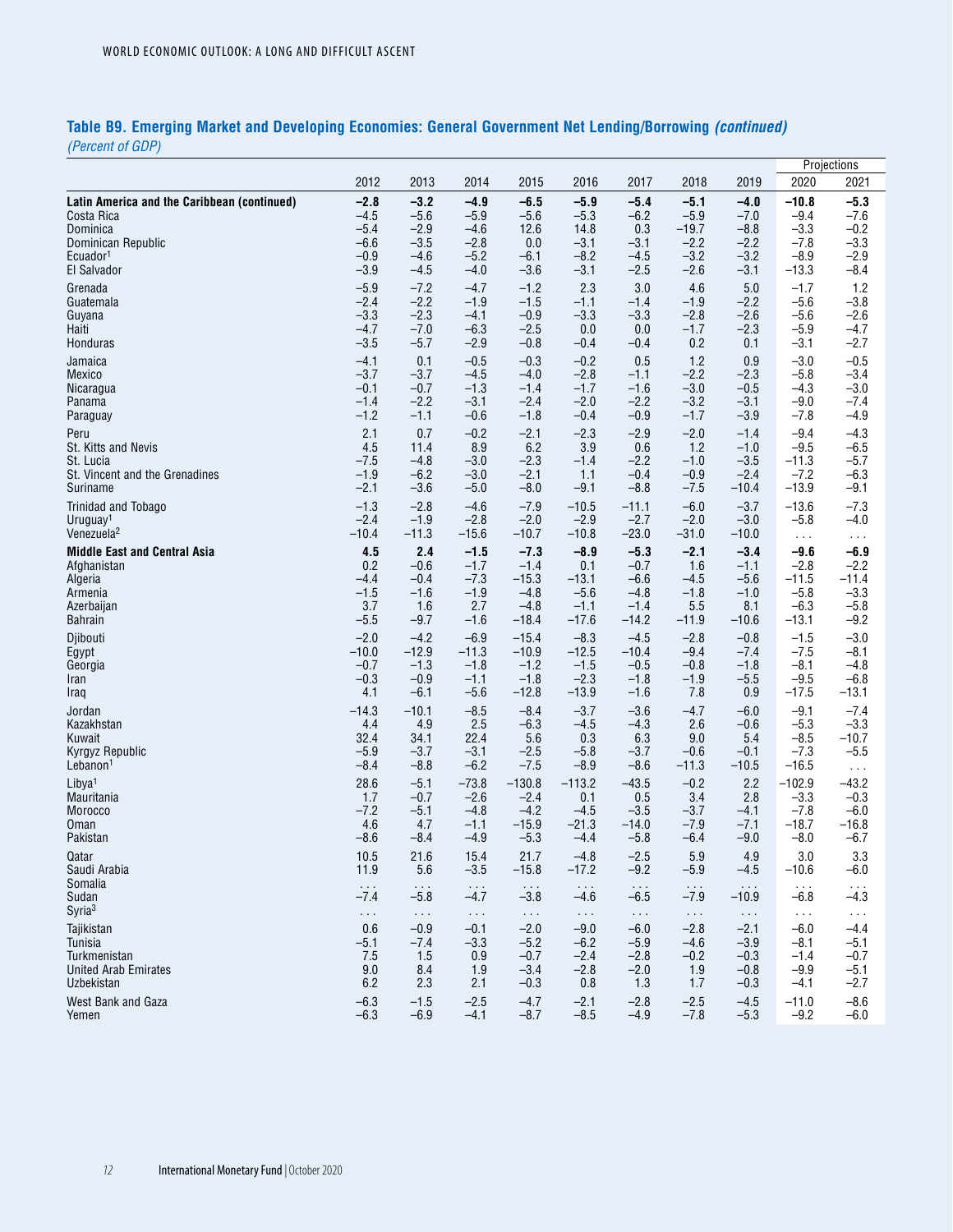#### **Table B9. Emerging Market and Developing Economies: General Government Net Lending/Borrowing** *(continued) (Percent of GDP)*

|                                  |         |        |         |         |         |        | Projections |         |         |         |
|----------------------------------|---------|--------|---------|---------|---------|--------|-------------|---------|---------|---------|
|                                  | 2012    | 2013   | 2014    | 2015    | 2016    | 2017   | 2018        | 2019    | 2020    | 2021    |
| <b>Sub-Saharan Africa</b>        | $-1.7$  | $-3.0$ | $-3.5$  | $-4.1$  | $-4.3$  | $-4.5$ | $-3.5$      | $-4.2$  | $-7.6$  | $-5.9$  |
| Angola                           | 4.1     | $-0.3$ | $-5.7$  | $-2.9$  | $-4.5$  | $-6.3$ | 2.2         | 0.8     | $-2.8$  | $-0.1$  |
| <b>Benin</b>                     | $-0.2$  | $-1.4$ | $-1.7$  | $-5.6$  | $-4.3$  | $-4.2$ | $-3.0$      | $-0.5$  | $-3.7$  | $-3.4$  |
| <b>Botswana</b>                  | 0.9     | 5.6    | 3.7     | $-4.6$  | 0.7     | $-1.1$ | $-4.6$      | $-6.3$  | $-8.8$  | $-8.5$  |
| <b>Burkina Faso</b>              | $-2.8$  | $-3.5$ | $-1.7$  | $-2.1$  | $-3.1$  | $-6.9$ | $-4.4$      | $-3.5$  | $-6.1$  | $-4.6$  |
| Burundi                          | $-3.8$  | $-1.8$ | $-3.7$  | $-7.2$  | $-6.8$  | $-4.8$ | $-6.8$      | $-8.3$  | $-9.5$  | $-8.7$  |
| Cabo Verde                       | $-10.3$ | $-9.3$ | $-7.6$  | $-4.6$  | $-3.0$  | $-3.0$ | $-2.7$      | $-1.8$  | $-11.3$ | $-9.6$  |
| Cameroon                         | $-1.4$  | $-3.7$ | $-4.3$  | $-4.4$  | $-6.1$  | $-4.9$ | $-2.5$      | $-3.3$  | $-4.1$  | $-3.3$  |
| Central African Republic         | 0.4     | $-5.9$ | $-3.9$  | $-0.6$  | 1.1     | $-1.1$ | $-1.0$      | 1.4     | $-2.3$  | 0.0     |
| Chad                             | 0.5     | $-2.1$ | $-4.2$  | $-4.4$  | $-1.9$  | $-0.2$ | 1.9         | $-0.2$  | $-0.6$  | $-1.2$  |
| Comoros                          | 2.0     | 10.5   | $-0.3$  | 2.6     | $-4.5$  | 0.4    | $-1.0$      | $-2.2$  | $-3.9$  | $-2.7$  |
| Democratic Republic of the Congo | 1.8     | 1.9    | 0.0     | $-0.4$  | $-0.5$  | 1.4    | 0.0         | $-2.1$  | $-1.9$  | $-0.3$  |
| Republic of Congo                | 7.2     | $-2.8$ | $-10.7$ | $-17.8$ | $-15.6$ | $-5.9$ | 5.8         | 5.8     | $-2.1$  | 1.8     |
| Côte d'Ivoire                    | $-2.3$  | $-1.6$ | $-1.6$  | $-2.0$  | $-3.0$  | $-3.3$ | $-2.9$      | $-2.3$  | $-5.4$  | $-4.1$  |
| <b>Equatorial Guinea</b>         | $-7.2$  | $-4.4$ | $-7.5$  | $-15.1$ | $-10.9$ | $-2.6$ | 0.5         | 1.8     | $-4.0$  | $-2.2$  |
| Eritrea                          | $-5.6$  | $-8.0$ | $-0.4$  | $-3.1$  | $-1.7$  | $-6.0$ | 4.2         | $-1.6$  | $-5.2$  | $-4.4$  |
| Eswatini                         | 3.3     | 0.6    | $-2.5$  | $-5.5$  | $-8.9$  | $-7.0$ | $-9.9$      | $-7.3$  | $-8.7$  | $-6.4$  |
| Ethiopia                         | $-1.2$  | $-1.9$ | $-2.6$  | $-1.9$  | $-2.3$  | $-3.2$ | $-3.0$      | $-2.5$  | $-3.5$  | $-3.1$  |
| Gabon                            | 6.2     | $-3.1$ | 6.0     | $-1.1$  | $-4.7$  | $-1.7$ | $-0.2$      | 2.1     | $-5.4$  | $-3.6$  |
| The Gambia                       | $-2.8$  | $-5.6$ | $-3.9$  | $-5.4$  | $-6.4$  | $-5.0$ | $-6.1$      | $-2.5$  | $-3.8$  | $-3.2$  |
| Ghana                            | $-8.4$  | $-9.2$ | $-8.0$  | $-4.1$  | $-6.9$  | $-4.1$ | $-7.0$      | $-7.3$  | $-16.4$ | $-9.3$  |
| Guinea                           | $-2.5$  | $-3.9$ | $-3.2$  | $-6.9$  | $-0.1$  | $-2.1$ | $-1.1$      | $-0.5$  | $-3.7$  | $-3.1$  |
| Guinea-Bissau                    | $-2.1$  | $-1.7$ | $-2.4$  | $-3.2$  | $-5.3$  | $-1.3$ | $-4.9$      | $-4.6$  | $-8.3$  | $-5.2$  |
| Kenya                            | $-5.0$  | $-5.7$ | $-7.4$  | $-8.1$  | $-8.5$  | $-7.8$ | $-7.4$      | $-7.7$  | $-8.4$  | $-8.5$  |
| Lesotho                          | $-1.5$  | $-2.9$ | 3.1     | $-1.3$  | $-8.6$  | $-1.8$ | $-4.2$      | $-5.6$  | $-7.3$  | $-7.9$  |
| Liberia                          | $-2.8$  | $-6.0$ | $-3.1$  | $-4.4$  | $-3.7$  | $-4.8$ | $-5.1$      | $-4.5$  | $-3.5$  | $-3.0$  |
| Madagascar                       | $-2.2$  | $-3.4$ | $-2.0$  | $-2.9$  | $-1.1$  | $-2.1$ | $-1.3$      | $-1.4$  | $-5.5$  | $-5.3$  |
| Malawi                           | $-1.8$  | $-6.4$ | $-4.8$  | $-6.3$  | $-7.3$  | $-7.3$ | $-5.5$      | $-6.4$  | $-9.2$  | $-7.4$  |
| Mali                             | $-1.0$  | $-2.4$ | $-2.9$  | $-1.8$  | $-3.9$  | $-2.9$ | $-4.8$      | $-1.7$  | $-6.2$  | $-4.5$  |
| <b>Mauritius</b>                 | $-1.8$  | $-3.4$ | $-3.1$  | $-3.6$  | $-2.8$  | $-1.7$ | $-2.2$      | $-10.3$ | $-11.7$ | $-6.8$  |
| Mozambique                       | $-3.6$  | $-2.6$ | $-10.3$ | $-6.7$  | $-5.5$  | $-2.9$ | $-6.8$      | $-0.1$  | $-7.1$  | $-5.3$  |
| Namibia                          | $-3.0$  | $-4.5$ | $-6.3$  | $-8.1$  | $-9.1$  | $-5.0$ | $-5.3$      | $-5.9$  | $-9.6$  | $-8.3$  |
| Niger                            | $-0.8$  | $-1.9$ | $-6.1$  | $-6.7$  | $-4.5$  | $-4.1$ | $-3.0$      | $-3.6$  | $-4.8$  | $-4.7$  |
| Nigeria                          | 0.3     | $-2.2$ | $-2.0$  | $-3.2$  | $-4.0$  | $-5.4$ | $-4.3$      | $-4.8$  | $-6.7$  | $-5.0$  |
| Rwanda                           | $-2.4$  | $-1.3$ | $-3.9$  | $-2.7$  | $-2.3$  | $-2.5$ | $-2.6$      | $-5.2$  | $-7.7$  | $-7.1$  |
| São Tomé and Príncipe            | $-11.2$ | 1.9    | $-5.3$  | $-6.3$  | $-4.2$  | $-2.7$ | $-1.9$      | $-1.8$  | $-4.6$  | $-3.8$  |
| Senegal                          | $-4.1$  | $-4.3$ | $-3.4$  | $-3.7$  | $-3.3$  | $-3.0$ | $-3.6$      | $-3.8$  | $-6.2$  | $-4.5$  |
| Seychelles                       | 2.9     | 0.4    | 3.7     | 1.9     | 0.2     | 0.5    | 0.2         | 0.9     | $-15.5$ | $-6.0$  |
| Sierra Leone                     | $-5.2$  | $-2.4$ | $-3.6$  | $-4.5$  | $-8.5$  | $-8.8$ | $-5.6$      | $-2.7$  | $-6.4$  | $-4.0$  |
| South Africa                     | $-4.4$  | $-4.3$ | $-4.3$  | $-4.8$  | $-4.1$  | $-4.4$ | $-4.1$      | $-6.3$  | $-14.0$ | $-11.1$ |
| South Sudan                      | $-14.8$ | $-3.5$ | $-9.1$  | $-17.1$ | $-15.1$ | 3.3    | 6.3         | 0.3     | $-1.9$  | 0.5     |
| Tanzania                         | $-4.1$  | $-3.8$ | $-2.9$  | $-3.2$  | $-2.1$  | $-1.2$ | $-1.9$      | $-1.7$  | $-1.9$  | $-2.8$  |
| <b>Togo</b>                      | $-6.5$  | $-5.2$ | $-6.8$  | $-8.8$  | $-9.5$  | $-0.3$ | $-0.8$      | 2.1     | $-7.1$  | $-3.5$  |
| Uganda                           | $-2.4$  | $-3.2$ | $-2.7$  | $-2.6$  | $-3.6$  | $-2.7$ | $-2.7$      | $-5.0$  | $-6.6$  | $-6.9$  |
| Zambia                           | $-2.8$  | $-6.2$ | $-5.8$  | $-9.5$  | $-6.1$  | $-7.6$ | $-8.4$      | $-8.1$  | $-6.0$  | $-5.0$  |
| Zimbabwe                         | 0.8     | $-0.6$ | $-0.4$  | $-1.4$  | $-6.2$  | $-8.1$ | $-4.5$      | $-1.6$  | $-1.8$  | $-0.8$  |

Note: For some countries, the general government series are the same as those for the central government level. Please refer to Table G, which lists the government finance subsectors coverage for each country.

1See country-specific notes for Albania, Belarus, Ecuador Lebanon, Libya, Ukraine, and Uruguay in the "Country Notes" section of the Statistical Appendix.

2Starting in 2010, the methodology changed. For further information, see country-specific note for Venezuela in the "Country Notes" section of the Statistical Appendix.

3Data for Syria are excluded for 2011 onward owing to the uncertain political situation.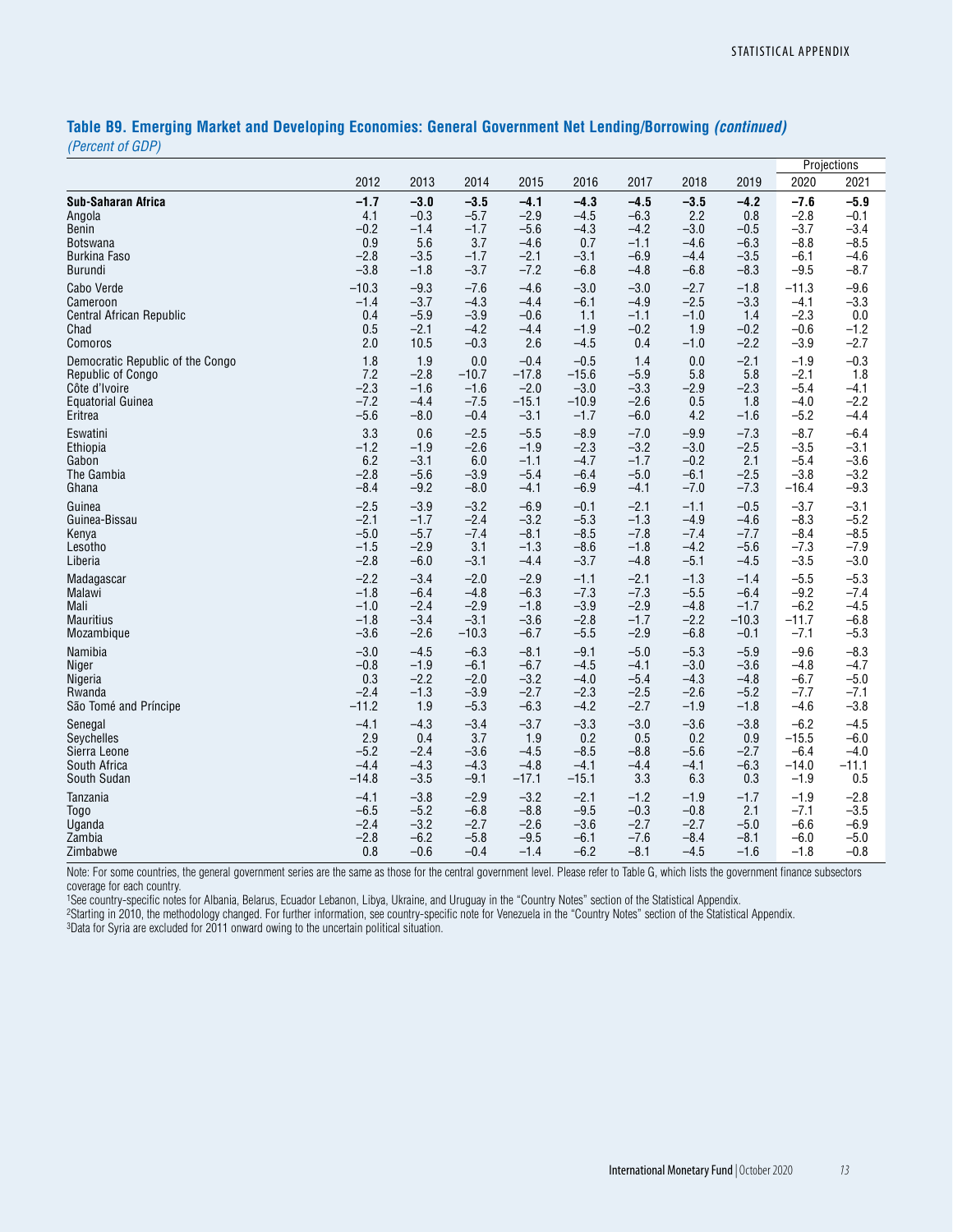### **Table B10. Selected Advanced Economies: Exchange Rates**

|                                            |           |           |           |                                       |                     |           |           |           | <b>Exchange Rate</b><br>Assumption |
|--------------------------------------------|-----------|-----------|-----------|---------------------------------------|---------------------|-----------|-----------|-----------|------------------------------------|
|                                            | 2012      | 2013      | 2014      | 2015                                  | 2016                | 2017      | 2018      | 2019      | 2020                               |
| <b>Nominal Exchange Rates</b>              |           |           |           | US Dollars per National Currency Unit |                     |           |           |           |                                    |
| Euro                                       | 1.286     | 1.328     | 1.329     | 1.110                                 | 1.107               | 1.129     | 1.181     | 1.120     | 1.143                              |
| <b>British Pound</b>                       | 1.580     | 1.564     | 1.646     | 1.528                                 | 1.355               | 1.288     | 1.336     | 1.277     | 1.282                              |
|                                            |           |           |           | National Currency Units per US Dollar |                     |           |           |           |                                    |
| Japanese Yen                               | 79.790    | 97.596    | 105.945   | 121.044                               | 108.793             | 112.166   | 110.423   | 109.010   | 107.190                            |
| Korean Won                                 | 1,126.471 | 1,094.853 | 1,052.961 | 1,131.158                             | 1,160.522           | 1,130.425 | 1,100.500 | 1,165.358 | 1,197.389                          |
| <b>Canadian Dollar</b>                     | 0.999     | 1.030     | 1.105     | 1.279                                 | 1.326               | 1.298     | 1.296     | 1.327     | 1.348                              |
| Australian Dollar                          | 0.965     | 1.033     | 1.108     | 1.329                                 | 1.344               | 1.304     | 1.337     | 1.438     | 1.453                              |
| New Taiwan Dollar                          | 29.616    | 29.771    | 30.370    | 31.908                                | 32.325              | 30.442    | 30.163    | 30.927    | 29.661                             |
| Singapore Dollar                           | 1.250     | 1.251     | 1.267     | 1.375                                 | 1.382               | 1.381     | 1.349     | 1.364     | 1.386                              |
| Swiss Franc                                | 0.938     | 0.927     | 0.916     | 0.962                                 | 0.985               | 0.985     | 0.978     | 0.994     | 0.936                              |
| Swedish Krona                              | 6.775     | 6.514     | 6.861     | 8.435                                 | 8.562               | 8.549     | 8.693     | 9.458     | 9.191                              |
| Hong Kong Dollar                           | 7.756     | 7.756     | 7.754     | 7.752                                 | 7.762               | 7.793     | 7.839     | 7.836     | 7.769                              |
| Norwegian Krone                            | 5.817     | 5.875     | 6.302     | 8.064                                 | 8.400               | 8.272     | 8.133     | 8.800     | 9.391                              |
| <b>Israeli New Shekel</b>                  | 3.856     | 3.611     | 3.578     | 3.887                                 | 3.841               | 3.600     | 3.591     | 3.565     | 3.461                              |
| Danish Krone                               | 5.792     | 5.616     | 5.612     | 6.728                                 | 6.732               | 6.603     | 6.315     | 6.669     | 6.555                              |
| Icelandic Króna                            | 125.083   | 122.179   | 116.767   | 131.919                               | 120.812             | 106.840   | 108.300   | 122.607   | 135.971                            |
| Real Effective Exchange Rates <sup>1</sup> |           |           |           |                                       | $Index, 2010 = 100$ |           |           |           |                                    |
| <b>United States</b>                       | 98.5      | 98.0      | 103.4     | 120.9                                 | 122.2               | 126.5     | 125.4     | 130.7     | 129.9                              |
| Euro Area                                  | 92.0      | 96.1      | 95.0      | 83.5                                  | 83.6                | 84.5      | 87.6      | 85.5      | 89.3                               |
| Germany                                    | 96.5      | 101.3     | 99.9      | 95.8                                  | 94.7                | 95.2      | 97.5      | 99.7      | 103.1                              |
| France                                     | 95.0      | 95.3      | 94.1      | 90.0                                  | 90.9                | 91.3      | 92.5      | 90.5      | 97.0                               |
| Italy                                      | 102.5     | 103.8     | 105.8     | 102.1                                 | 101.6               | 102.3     | 103.2     | 101.5     | 104.9                              |
| Spain                                      | 92.6      | 92.4      | 90.4      | 85.5                                  | 85.8                | 87.8      | 89.7      | 88.3      | 88.4                               |
| Netherlands                                | 94.5      | 97.7      | 98.5      | 86.6                                  | 87.4                | 85.3      | 83.7      | 80.4      | 77.1                               |
| <b>Belgium</b>                             | 98.3      | 99.8      | 99.8      | 93.8                                  | 95.1                | 97.6      | 98.8      | 97.0      | 94.0                               |
| Austria                                    | 98.0      | 98.7      | 100.5     | 95.9                                  | 99.3                | 98.9      | 100.2     | 97.5      | 92.2                               |
| Ireland                                    | 90.8      | 91.8      | 93.8      | 84.7                                  | 86.5                | 89.0      | 91.5      | 88.0      | 81.7                               |
| Portugal                                   | 95.5      | 92.7      | 92.3      | 89.8                                  | 91.3                | 93.4      | 94.2      | 92.2      | 87.4                               |
| Greece                                     | 89.7      | 83.5      | 83.3      | 80.2                                  | 79.1                | 79.9      | 78.4      | 81.0      | 76.4                               |
| Finland                                    | 112.8     | 107.8     | 107.9     | 104.5                                 | 100.6               | 92.5      | 97.7      | 91.8      | 94.2                               |
| Slovak Republic                            | 97.2      | 97.6      | 97.6      | 94.2                                  | 94.2                | 94.5      | 95.1      | 94.3      | 95.5                               |
| Lithuania                                  | 96.7      | 97.1      | 97.0      | 94.6                                  | 94.8                | 95.5      | 96.4      | 96.1      | 97.8                               |
| Slovenia                                   | 98.2      | 98.0      | 102.3     | 99.7                                  | 102.8               | 110.3     | 113.2     | 111.9     | 103.6                              |
| Luxembourg                                 | 98.3      | 99.5      | 101.9     | 99.8                                  | 95.8                | 101.7     | 104.1     | 100.0     | 98.8                               |
| Latvia                                     | 96.2      | 96.8      | 96.5      | 94.3                                  | 94.4                | 94.9      | 95.7      | 95.5      | 97.1                               |
| Estonia                                    | 96.3      | 101.2     | 106.5     | 109.6                                 | 114.4               | 120.2     | 126.3     | 129.3     | 127.9                              |
| Cyprus                                     | 99.0      | 100.8     | 99.8      | 96.0                                  | 96.7                | 97.1      | 98.5      | 96.9      | 100.5                              |
| Malta                                      | 95.4      | 97.3      | 96.5      | 89.4                                  | 89.3                | 90.2      | 92.1      | 90.7      | 93.1                               |
| Japan                                      | 106.0     | 85.4      | 76.9      | 72.0                                  | 81.6                | 75.7      | 74.5      | 75.4      | 72.9                               |
| <b>United Kingdom</b>                      | 103.9     | 107.4     | 111.4     | 116.6                                 | 104.2               | 96.2      | 99.1      | 100.3     | 97.4                               |
| Korea                                      | 104.9     | 118.9     | 134.4     | 148.9                                 | 148.1               | 153.1     | 155.4     | 146.8     | 137.5                              |
| Canada                                     | 102.3     | 100.9     | 91.9      | 81.0                                  | 77.2                | 76.5      | 72.1      | 71.8      | 69.2                               |
| Australia                                  | 112.0     | 105.5     | 100.0     | 91.7                                  | 91.1                | 94.8      | 91.4      | 87.7      | 85.5                               |
| Taiwan Province of China                   | 98.7      | 99.1      | 92.9      | 99.1                                  | 97.9                | 102.5     | 102.4     | 99.0      | 106.7                              |
| Singapore                                  | 108.8     | 113.0     | 115.8     | 119.3                                 | 111.8               | 101.4     | 96.4      | 99.3      | 93.0                               |
| Switzerland                                | 111.7     | 110.0     | 110.7     | 119.4                                 | 116.4               | 114.6     | 109.1     | 109.4     | 119.1                              |
| Sweden                                     | 106.4     | 110.4     | 108.0     | 96.5                                  | 98.1                | 97.7      | 93.4      | 88.9      | 93.9                               |
| Hong Kong SAR                              | 104.1     | 109.3     | 112.1     | 120.4                                 | 121.3               | 121.8     | 121.1     | 127.2     | 132.1                              |
| <b>Czech Republic</b>                      | 95.8      | 92.9      | 87.3      | 85.2                                  | 86.1                | 89.1      | 92.2      | 91.1      | 90.1                               |
| Norway                                     | 108.5     | 107.7     | 103.2     | 90.3                                  | 84.3                | 84.1      | 84.5      | 84.6      | 76.0                               |
| <b>Israel</b>                              | 99.2      | 105.4     | 106.2     | 106.8                                 | 110.2               | 118.7     | 117.8     | 120.1     | 118.6                              |
| Denmark                                    | 93.2      | 93.2      | 94.6      | 91.9                                  | 93.2                | 95.4      | 95.8      | 92.8      | 90.2                               |
| New Zealand                                | 106.4     | 109.7     | 114.1     | 106.7                                 | 108.2               | 111.4     | 106.8     | 104.0     | 102.0                              |
| Iceland                                    | 100.6     | 104.5     | 114.5     | 124.6                                 | 145.9               | 172.8     | 168.2     | 161.8     | 145.4                              |

1Defined as the ratio, in common currency, of the unit labor costs in the manufacturing sector to the weighted average of those of its advanced economy trading partners, using moving trade weights.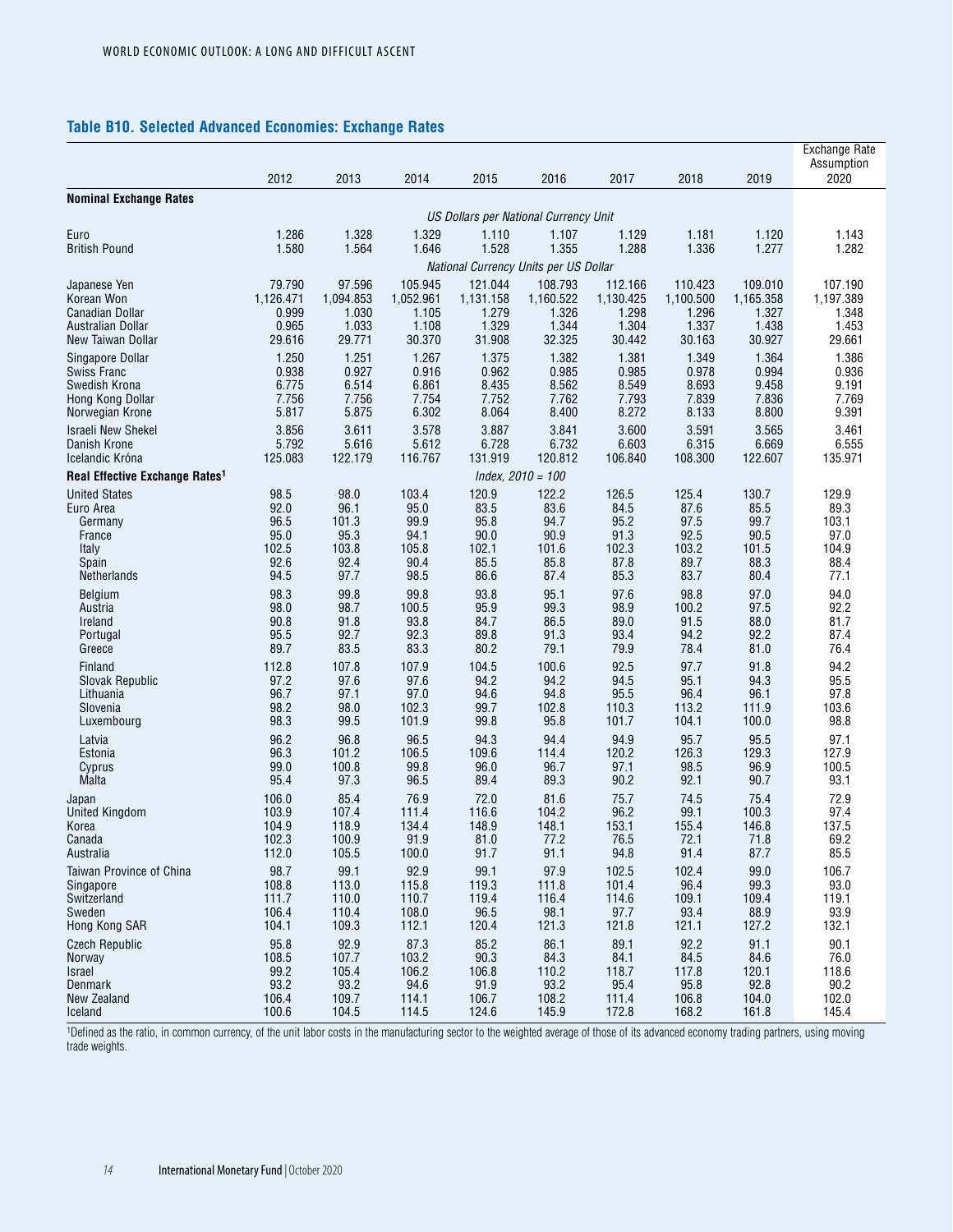## **Table B11. Emerging Market and Developing Economies: Broad Money Aggregates**

*(Annual percent change)*

|                                                 |      |      |      |      |        |      |      |      | Projections |      |
|-------------------------------------------------|------|------|------|------|--------|------|------|------|-------------|------|
|                                                 | 2012 | 2013 | 2014 | 2015 | 2016   | 2017 | 2018 | 2019 | 2020        | 2021 |
| <b>Emerging Market and Developing Economies</b> | 14.4 | 14.1 | 12.2 | 13.2 | 10.8   | 11.5 | 15.9 | 11.8 | 11.3        | 10.8 |
| <b>Regional Groups</b>                          |      |      |      |      |        |      |      |      |             |      |
| <b>Emerging and Developing Asia</b>             | 14.1 | 13.6 | 11.0 | 12.1 | 11.0   | 9.1  | 8.4  | 8.5  | 9.4         | 9.5  |
| China                                           | 14.4 | 13.6 | 11.0 | 13.3 | 11.3   | 9.0  | 8.1  | 8.7  | 11.0        | 9.5  |
| India                                           | 13.6 | 13.4 | 10.9 | 10.1 | 10.1   | 9.2  | 10.5 | 8.9  | 7.8         | 8.6  |
| Emerging and Developing Europe                  | 10.2 | 14.7 | 11.9 | 15.8 | 6.0    | 9.5  | 12.7 | 11.3 | 13.5        | 10.5 |
| Russia                                          | 13.1 | 16.0 | 14.8 | 19.7 | $-0.9$ | 7.4  | 12.3 | 5.1  | 12.8        | 7.7  |
| Latin America and the Caribbean                 | 17.9 | 14.5 | 14.9 | 16.8 | 14.9   | 21.1 | 52.7 | 24.8 | 18.4        | 16.0 |
| <b>Brazil</b>                                   | 15.9 | 8.9  | 13.5 | 9.7  | 12.4   | 4.6  | 8.1  | 9.1  | 10.2        | 6.3  |
| <b>Mexico</b>                                   | 10.1 | 8.3  | 12.2 | 12.2 | 12.3   | 11.2 | 5.3  | 6.8  | 8.3         | 6.4  |
| Middle East and Central Asia                    | 14.5 | 17.3 | 11.1 | 9.2  | 8.3    | 11.6 | 9.0  | 10.3 | 10.2        | 10.9 |
| Sub-Saharan Africa                              | 15.0 | 7.7  | 14.7 | 12.9 | 13.4   | 9.3  | 12.8 | 12.5 | 8.5         | 11.7 |
| <b>Analytical Groups</b>                        |      |      |      |      |        |      |      |      |             |      |
| <b>By Source of Export Earnings</b>             |      |      |      |      |        |      |      |      |             |      |
| Fuel                                            | 17.7 | 19.0 | 14.6 | 16.0 | 7.4    | 20.1 | 55.4 | 22.6 | 17.6        | 15.5 |
| Nonfuel                                         | 13.5 | 12.8 | 11.5 | 12.5 | 11.6   | 9.8  | 9.6  | 9.9  | 10.2        | 9.9  |
| Of Which, Primary Products                      | 18.3 | 14.8 | 13.8 | 19.6 | 15.1   | 15.0 | 21.1 | 19.1 | 17.2        | 16.6 |
| <b>By External Financing Source</b>             |      |      |      |      |        |      |      |      |             |      |
| Net Debtor Economies                            | 12.8 | 11.7 | 11.8 | 11.2 | 11.6   | 9.6  | 10.0 | 10.1 | 8.4         | 9.9  |
| <b>Net Debtor Economies by</b>                  |      |      |      |      |        |      |      |      |             |      |
| <b>Debt-Servicing Experience</b>                |      |      |      |      |        |      |      |      |             |      |
| Economies with Arrears and/or                   | 14.7 | 15.5 | 12.7 | 10.1 | 14.7   | 26.2 | 19.5 | 18.1 | 16.8        | 16.8 |
| Rescheduling during 2015-19                     |      |      |      |      |        |      |      |      |             |      |
| <b>Other Groups</b>                             |      |      |      |      |        |      |      |      |             |      |
| <b>Heavily Indebted Poor Countries</b>          | 16.3 | 13.7 | 16.7 | 15.6 | 10.5   | 16.7 | 18.1 | 16.4 | 11.7        | 14.5 |
| Low-Income Developing Countries                 | 21.3 | 11.9 | 17.3 | 15.1 | 17.2   | 15.0 | 15.8 | 14.6 | 12.7        | 14.0 |
| Middle East and North Africa                    | 14.4 | 17.6 | 11.1 | 7.2  | 7.1    | 11.6 | 9.1  | 10.4 | 9.7         | 10.8 |
| Memorandum                                      |      |      |      |      |        |      |      |      |             |      |
| <b>Median</b>                                   |      |      |      |      |        |      |      |      |             |      |
| <b>Emerging Market and Developing Economies</b> | 11.4 | 11.6 | 10.4 | 10.2 | 8.8    | 8.8  | 8.1  | 8.8  | 4.9         | 8.9  |
| Emerging and Developing Asia                    | 14.4 | 16.3 | 12.0 | 12.4 | 12.8   | 9.2  | 9.2  | 8.7  | 7.8         | 10.1 |
| <b>Emerging and Developing Europe</b>           | 6.7  | 8.4  | 7.7  | 7.8  | 8.0    | 7.8  | 8.9  | 8.2  | 7.8         | 8.8  |
| Latin America and the Caribbean                 | 10.4 | 8.9  | 8.9  | 9.7  | 6.0    | 6.4  | 5.8  | 8.9  | $-0.7$      | 6.6  |
| Middle East and Central Asia                    | 11.9 | 13.3 | 7.9  | 9.1  | 8.4    | 12.0 | 5.6  | 10.0 | 6.9         | 8.1  |
| Middle East and North Africa                    | 9.4  | 10.2 | 7.5  | 5.4  | 7.1    | 9.9  | 3.9  | 8.2  | 3.0         | 5.7  |
| Sub-Saharan Africa                              | 14.1 | 10.9 | 12.6 | 11.7 | 8.7    | 8.8  | 10.1 | 8.7  | 6.2         | 9.4  |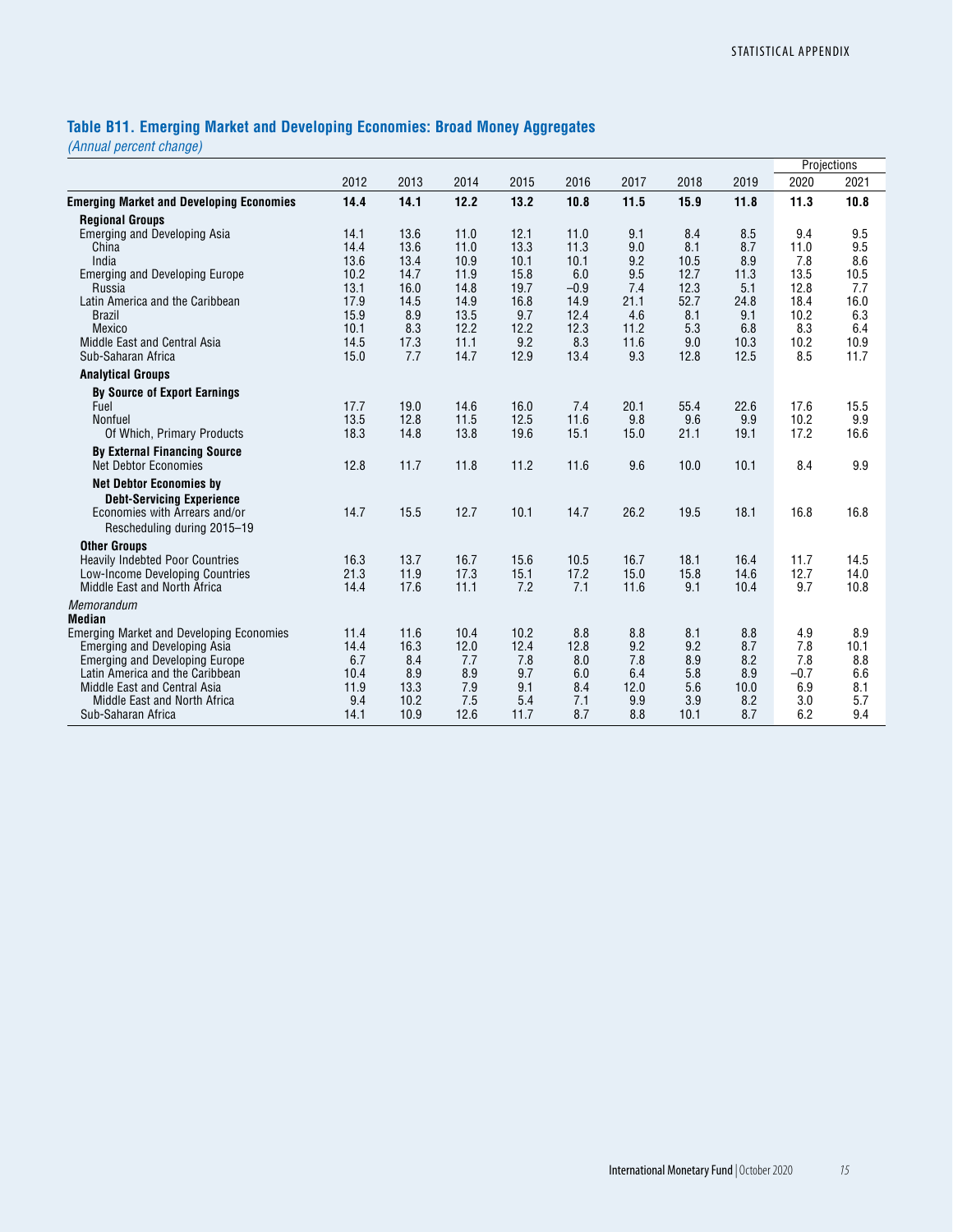|                                                   |               | Averages      |               |               |               |            |            |                  |               |               |                    | Projections |
|---------------------------------------------------|---------------|---------------|---------------|---------------|---------------|------------|------------|------------------|---------------|---------------|--------------------|-------------|
|                                                   | 2002-11       | $2012 - 21$   | 2012          | 2013          | 2014          | 2015       | 2016       | 2017             | 2018          | 2019          | 2020               | 2021        |
| <b>Export Volume</b>                              |               |               |               |               |               |            |            |                  |               |               |                    |             |
| <b>Advanced Economies</b><br><b>United States</b> | 4.5<br>5.0    | 1.9<br>1.2    | 2.9<br>3.4    | 3.1<br>3.6    | 3.9<br>4.2    | 3.7<br>0.4 | 2.0<br>0.3 | 4.8<br>3.9       | 3.5<br>3.0    | 1.3<br>$-0.1$ | $-11.6$<br>$-12.6$ | 7.0<br>7.2  |
| Euro Area <sup>1</sup>                            | 3.6           | 2.3           | 2.4           | 2.3           | 4.5           | 6.2        | 2.7        | 5.4              | 3.6           | 2.4           | $-13.0$            | 8.3         |
| Germany                                           | 5.2           | 2.1           | 3.6           | 1.2           | 4.7           | 4.9        | 2.3        | 5.4              | 2.5           | 1.0           | $-12.0$            | 9.0         |
| France                                            | 2.2           | 1.5           | 2.8           | 2.1           | 3.3           | 4.6        | 1.8        | 4.4              | 4.4           | 1.9           | $-16.8$            | 9.0         |
| Italy                                             | 1.3           | 1.1           | 2.0           | 0.4           | 2.6           | 4.3        | 1.9        | 5.4              | 2.3           | 1.2           | $-17.8$            | 11.5        |
| Spain                                             | 2.7           | 0.9           | 0.9           | 4.4           | 4.5           | 4.3        | 5.4        | 5.6              | 2.2           | 2.6           | $-25.5$            | 10.1        |
| Japan                                             | 5.3           | 2.0           | $-0.1$        | 0.8           | 9.3           | 2.9        | 1.7        | 6.8              | 3.5           | $-1.6$        | $-11.6$            | 9.6         |
| <b>United Kingdom</b>                             | 3.1           | 1.1           | 0.6           | 1.2           | 1.0           | 3.8        | 2.7        | 6.1              | 1.2           | 5.0           | $-14.6$            | 5.7         |
| Canada                                            | 0.2           | 1.4           | 2.8           | 2.5           | 6.3           | 3.4        | 1.4        | 1.4              | 3.1           | 1.3           | $-13.0$            | 5.9         |
| Other Advanced Economies <sup>2</sup>             | 6.9           | 2.0           | 4.6           | 5.1           | 2.1           | 2.2        | 1.8        | 4.1              | 3.9           | 0.2           | $-7.9$             | 4.7         |
| Memorandum<br><b>Major Advanced Economies</b>     | 3.8           | 1.5           | 2.5           | 2.0           | 4.4           | 3.0        | 1.5        | 4.8              | 2.8           | 0.9           | $-13.5$            | 8.1         |
| <b>Import Volume</b>                              |               |               |               |               |               |            |            |                  |               |               |                    |             |
| <b>Advanced Economies</b>                         | 4.1           | 2.0           | 1.7           | 2.6           | 3.9           | 4.8        | 2.6        | 4.8              | 3.6           | 1.7           | $-11.5$            | 7.3         |
| <b>United States</b>                              | 3.7           | 1.9           | 2.7           | 1.5           | 5.0           | 5.2        | 1.7        | 4.7              | 4.1           | 1.1           | $-12.3$            | 7.0         |
| Euro Area <sup>1</sup>                            | 3.3           | 2.3           | $-1.3$        | 1.7           | 4.6           | 7.4        | 4.1        | 4.9              | 3.6           | 3.8           | $-11.7$            | 7.8         |
| Germany                                           | 4.4           | 2.7           | 0.5           | 2.8           | 3.9           | 5.4        | 4.4        | 5.8              | 3.8           | 2.6           | $-8.4$             | 7.7         |
| France                                            | 3.2           | 2.2           | 0.2           | 2.4           | 4.9           | 5.9        | 2.9        | 4.5              | 3.1           | 2.5           | $-11.4$            | 8.5         |
| Italy                                             | 1.6           | 0.1           | $-8.1$        | $-2.7$        | 3.5           | 6.5        | 3.9        | 6.1              | 3.4           | $-0.4$        | $-19.0$            | 11.8        |
| Spain                                             | 2.1           | 0.4           | $-5.8$        | $-0.2$        | 6.8           | 5.1        | 2.7        | 6.6              | 3.3           | 1.2           | $-22.3$            | 10.6        |
| Japan                                             | 2.5           | 2.1           | 5.4           | 3.3           | 8.3           | 0.8        | $-1.6$     | 3.4              | 3.7           | $-0.7$        | $-8.3$             | 8.3         |
| <b>United Kingdom</b>                             | 2.6           | 1.8           | 1.8           | 3.4           | 3.6           | 5.4        | 4.4        | 3.5              | 2.0           | 4.6           | $-20.0$            | 12.7        |
| Canada                                            | 3.9           | 0.9           | 3.7           | 2.1           | 2.5           | 0.8        | 0.1        | 4.2              | 2.6           | 0.5           | $-15.1$            | 9.7         |
| Other Advanced Economies <sup>2</sup>             | 6.9           | 1.8           | 4.1           | 4.2           | 1.2           | 2.1        | 2.1        | 5.7              | 3.5           | $-1.0$        | $-8.4$             | 5.0         |
| Memorandum<br><b>Major Advanced Economies</b>     | 3.4           | 1.9           | 1.5           | 2.0           | 4.7           | 4.6        | 2.3        | 4.6              | 3.5           | 1.6           | $-12.5$            | 8.5         |
| <b>Terms of Trade</b>                             |               |               |               |               |               |            |            |                  |               |               |                    |             |
| <b>Advanced Economies</b>                         | $-0.2$        | 0.4           | $-0.6$        | 1.0           | 0.3           | 1.8        | 1.2        | $-0.2$           | $-0.5$        | 0.1           | 0.6                | 0.3         |
| <b>United States</b>                              | $-0.7$        | 0.9           | 0.6           | 1.6           | 0.9           | 3.2        | 1.5        | 0.4              | 0.5           | 1.1           | $-0.9$             | $-0.2$      |
| Euro Area <sup>1</sup>                            | $-0.3$        | 0.5           | $-0.6$        | 1.0           | 0.7           | 2.3        | 1.3        | $-1.0$           | $-0.9$        | 0.5           | 1.7                | 0.2         |
| Germany                                           | $-0.1$        | 0.9           | $-0.3$        | 1.1           | 1.2           | 2.4        | 1.9        | $-1.0$           | $-0.9$        | 0.8           | 2.9                | 1.1         |
| France                                            | $-0.3$        | 0.7           | $-0.3$        | 1.2           | 1.2           | 3.2        | 1.0        | $-1.3$           | $-1.1$        | 0.8           | 3.1                | $-0.7$      |
| Italy                                             | $-0.6$        | 0.6           | $-1.7$        | 1.9           | 2.3           | 2.2        | 3.3        | $-1.0$           | $-1.3$        | 1.0           | 0.4                | $-1.4$      |
| Spain                                             | 0.2           | $-0.2$        | $-1.1$        | 1.4           | $-0.8$        | 0.5        | 0.4        | $-0.8$           | $-1.6$        | $-1.0$        | 0.7                | 0.1         |
| Japan                                             | $-3.7$<br>0.1 | 0.7           | $-1.1$<br>0.3 | $-1.1$<br>1.9 | $-0.7$        | 9.2<br>1.5 | 4.9<br>0.9 | $-3.9$<br>$-0.9$ | $-3.9$<br>0.2 | 1.2<br>0.7    | 2.9<br>0.3         | 0.0<br>0.0  |
| <b>United Kingdom</b>                             | 1.8           | 0.7<br>$-0.7$ | $-1.5$        | 0.6           | 1.9<br>$-1.4$ | $-7.0$     | $-1.1$     | 3.2              | 0.4           | 0.0           | $-3.2$             | 3.7         |
| Canada<br>Other Advanced Economies <sup>2</sup>   | 0.0           | 0.0           | $-0.9$        | 0.7           | $-0.5$        | 1.3        | 0.2        | 0.8              | $-0.4$        | $-0.9$        | 0.0                | 0.0         |
|                                                   |               |               |               |               |               |            |            |                  |               |               |                    |             |
| Memorandum                                        |               |               | $-0.6$        |               | 0.9           | 2.1        | 1.8        | $-0.5$           |               |               | 0.9                | 0.5         |
| <b>Major Advanced Economies</b>                   | $-0.4$        | 0.7           |               | 1.3           |               |            |            |                  | $-0.5$        | 0.7           |                    |             |
| Memorandum<br><b>Trade in Goods</b>               |               |               |               |               |               |            |            |                  |               |               |                    |             |
| <b>Advanced Economies</b>                         |               |               |               |               |               |            |            |                  |               |               |                    |             |
| <b>Export Volume</b>                              | 4.5           | 1.8           | 2.7           | 2.6           | 3.1           | 3.1        | 1.5        | 4.6              | 3.1           | 0.7           | $-9.7$             | 7.3         |
| Import Volume                                     | 4.2           | 1.9           | 1.1           | 2.3           | 3.3           | 3.7        | 2.3        | 4.9              | 3.6           | 0.5           | $-9.4$             | 7.6         |
| Terms of Trade                                    | $-0.3$        | 0.4           | $-1.0$        | 1.0           | 0.2           | 1.8        | 1.4        | $-0.1$           | $-0.7$        | $-0.1$        | 0.6                | 0.7         |

#### **Table B12. Advanced Economies: Export Volumes, Import Volumes, and Terms of Trade in Goods and Services** *(Annual percent change)*

<sup>1</sup>Calculated as the average of individual euro area countries.

2Excludes the Group of Seven (Canada, France, Germany, Italy, Japan, United Kingdom, United States) and euro area countries.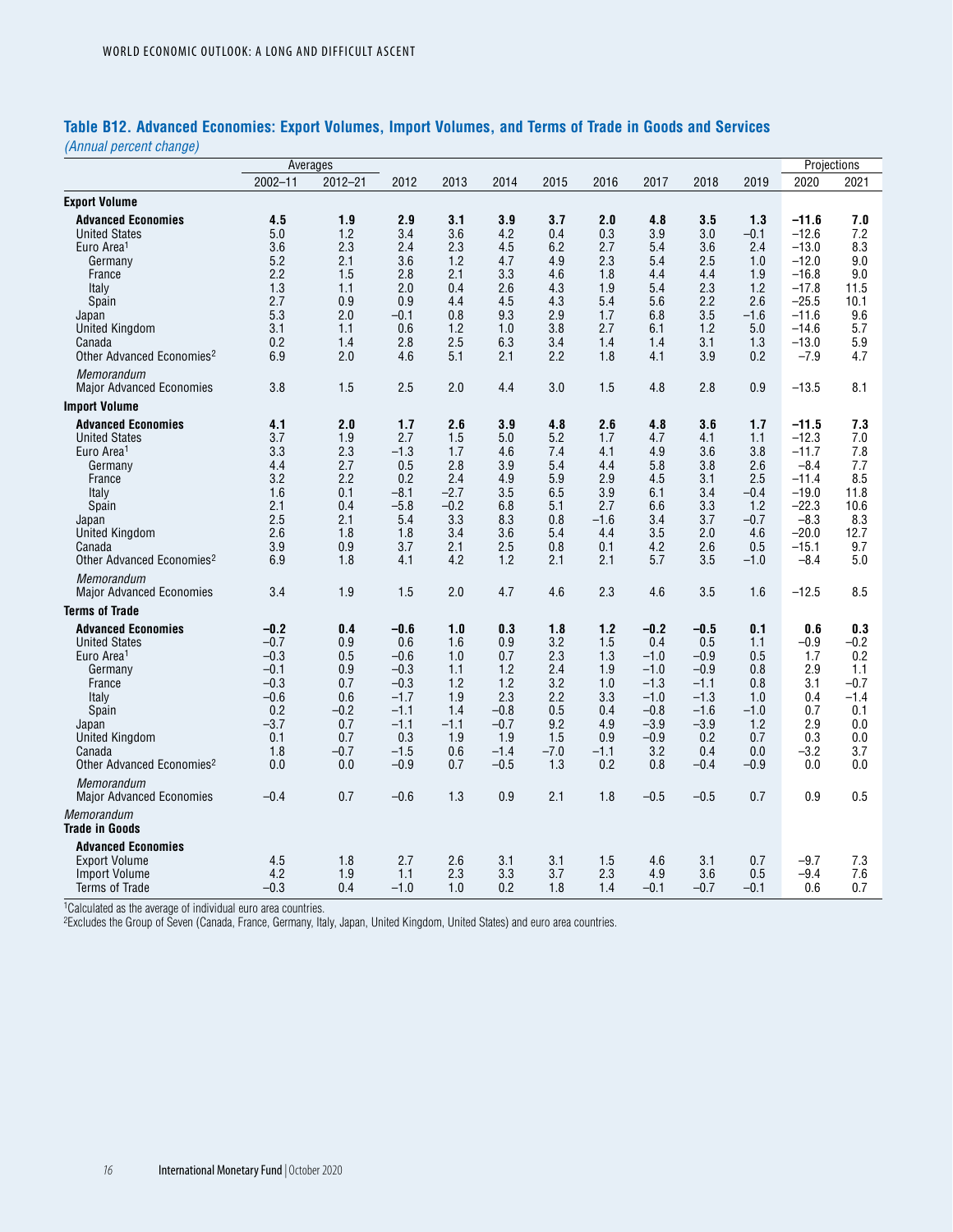# **Table B13. Emerging Market and Developing Economies by Region: Total Trade in Goods**

*(Annual percent change)*

|                                                               |             | Averages    |        |                  |        |                    |         |        |        |        | Projections |        |
|---------------------------------------------------------------|-------------|-------------|--------|------------------|--------|--------------------|---------|--------|--------|--------|-------------|--------|
|                                                               | $2002 - 11$ | $2012 - 21$ | 2012   | 2013             | 2014   | 2015               | 2016    | 2017   | 2018   | 2019   | 2020        | 2021   |
| <b>Emerging Market and Developing Economies</b>               |             |             |        |                  |        |                    |         |        |        |        |             |        |
| Value in US Dollars                                           |             |             |        |                  |        |                    |         |        |        |        |             |        |
| Exports                                                       | 17.1        | 0.3         | 4.0    | 2.6              | $-0.5$ | $-15.8$            | $-5.1$  | 13.7   | 11.5   | $-2.6$ | $-11.3$     | 11.0   |
| Imports                                                       | 16.7        | 1.1         | 4.9    | 3.2              | $-0.1$ | $-12.8$            | $-4.3$  | 13.1   | 11.2   | $-2.4$ | $-10.1$     | 12.4   |
| Volume                                                        |             |             |        |                  |        |                    |         |        |        |        |             |        |
| <b>Exports</b>                                                | 8.5         | 2.8         | 3.8    | 4.6              | 2.7    | 1.2                | 2.7     | 6.6    | 4.0    | $-0.5$ | $-5.5$      | 8.8    |
| <b>Imports</b>                                                | 10.0        | 3.0         | 5.2    | 4.7              | 2.6    | $-0.5$             | 2.1     | 7.4    | 5.0    | $-0.4$ | $-6.4$      | 10.9   |
| Unit Value in US Dollars                                      |             |             |        |                  |        |                    |         |        |        |        |             |        |
| Exports                                                       | 8.1         | $-2.3$      | 0.0    | $-1.9$           | $-3.2$ | $-16.1$            | $-7.6$  | 6.7    | 7.1    | $-2.1$ | $-5.7$      | 2.0    |
| <b>Imports</b>                                                | 6.2         | $-1.8$      | $-0.6$ | $-1.4$           | $-2.7$ | $-12.4$            | $-6.1$  | 5.5    | 5.7    | $-2.0$ | $-3.8$      | 1.3    |
| <b>Terms of Trade</b>                                         | 1.8         | $-0.5$      | 0.7    | $-0.5$           | $-0.5$ | $-4.3$             | $-1.6$  | 1.1    | 1.2    | $-0.1$ | $-2.0$      | 0.7    |
| <b>Regional Groups</b>                                        |             |             |        |                  |        |                    |         |        |        |        |             |        |
| <b>Emerging and Developing Asia</b><br>Value in US Dollars    |             |             |        |                  |        |                    |         |        |        |        |             |        |
| <b>Exports</b>                                                | 18.5        | 2.8         | 6.2    | 6.2              | 3.8    | $-6.5$             | $-4.3$  | 12.1   | 9.1    | $-0.9$ | $-4.8$      | 9.4    |
| Imports                                                       | 19.5        | 2.5         | 5.1    | 3.5              | 0.5    | $-11.9$            | $-2.4$  | 16.5   | 14.7   | $-3.1$ | $-7.4$      | 13.2   |
| Volume                                                        |             |             |        |                  |        |                    |         |        |        |        |             |        |
| <b>Exports</b>                                                | 13.2        | 3.8         | 5.0    | 7.7              | 4.8    | $-1.5$             | 2.5     | 9.0    | 4.9    | $-0.3$ | $-3.2$      | 9.4    |
| <b>Imports</b>                                                | 12.5        | 4.5         | 5.5    | 6.1              | 4.0    | 0.4                | 4.8     | 9.5    | 7.8    | $-1.5$ | $-3.5$      | 12.5   |
| Unit Value in US Dollars                                      |             |             |        |                  |        |                    |         |        |        |        |             |        |
| <b>Exports</b>                                                | 4.9         | $-0.9$      | 1.1    | $-1.4$           | $-1.0$ | $-5.0$             | $-6.7$  | 2.9    | 4.0    | $-0.7$ | $-1.6$      | 0.0    |
| Imports                                                       | 6.4         | $-1.9$      | $-0.3$ | $-2.5$           | $-3.4$ | $-12.4$            | $-6.8$  | 6.4    | 6.4    | $-1.7$ | $-3.9$      | 0.6    |
| Terms of Trade                                                | $-1.4$      | 1.0         | 1.4    | 1.1              | 2.5    | 8.4                | 0.2     | $-3.3$ | $-2.3$ | 1.0    | 2.4         | $-0.6$ |
| <b>Emerging and Developing Europe</b><br>Value in US Dollars  |             |             |        |                  |        |                    |         |        |        |        |             |        |
| <b>Exports</b>                                                | 17.1        | $-0.2$      | 1.3    | 1.3              | $-0.5$ | $-20.5$            | $-5.7$  | 17.7   | 15.3   | $-1.7$ | $-14.6$     | 12.1   |
| Imports                                                       | 17.5        | $-0.3$      | $-1.2$ | 2.9              | $-3.3$ | $-21.4$            | $-0.2$  | 18.8   | 8.3    | $-1.4$ | $-10.9$     | 11.5   |
| Volume                                                        |             |             |        |                  |        |                    |         |        |        |        |             |        |
| <b>Exports</b>                                                | 6.7         | 3.0         | 2.7    | 2.7              | 2.5    | 5.6                | 5.2     | 6.9    | 4.5    | 1.8    | $-8.4$      | 8.0    |
| Imports<br>Unit Value in US Dollars                           | 10.1        | 1.4         | 1.4    | 1.1              | $-1.1$ | $-6.8$             | 5.2     | 10.8   | 2.5    | 2.4    | $-7.4$      | 7.0    |
|                                                               | 10.0        | $-3.1$      | $-1.2$ | $-1.4$           | $-3.0$ | $-24.6$            | $-10.5$ | 10.2   | 10.4   | $-3.4$ | $-6.7$      | 4.0    |
| Exports<br>Imports                                            | 7.0         | $-1.6$      | $-2.6$ | 1.9              | $-2.3$ | $-15.5$            | $-5.0$  | 7.3    | 5.7    | $-3.7$ | $-3.5$      | 4.2    |
| <b>Terms of Trade</b>                                         | 2.8         | $-1.6$      | 1.4    | $-3.2$           | $-0.7$ | $-10.7$            | $-5.8$  | 2.7    | 4.5    | 0.3    | $-3.3$      | $-0.1$ |
|                                                               |             |             |        |                  |        |                    |         |        |        |        |             |        |
| <b>Latin America and the Caribbean</b><br>Value in US Dollars |             |             |        |                  |        |                    |         |        |        |        |             |        |
| <b>Exports</b>                                                | 12.2        | $-0.3$      | 2.4    | $-0.9$           | $-2.8$ | $-14.7$            | $-3.4$  | 12.3   | 8.8    | $-2.3$ | $-11.5$     | 13.2   |
| Imports                                                       | 11.2        | $-0.1$      | 5.2    | 2.3              | $-0.9$ | $-11.2$            | $-9.0$  | 8.7    | 11.3   | $-3.6$ | $-15.0$     | 15.6   |
| Volume                                                        |             |             |        |                  |        |                    |         |        |        |        |             |        |
| Exports                                                       | 4.1         | 1.8         | 2.7    | 1.0              | 1.1    | 3.6                | 1.8     | 4.0    | 3.4    | $-0.4$ | $-7.6$      | 9.0    |
| Imports                                                       | 6.3         | 1.3         | 3.7    | 3.1              | 0.5    | $-1.3$             | $-3.0$  | 5.0    | 5.5    | $-1.5$ | $-12.1$     | 15.0   |
| Unit Value in US Dollars                                      | 8.0         | $-2.1$      | $-1.1$ |                  | $-3.9$ |                    | $-5.2$  | 7.9    | 5.5    | $-2.0$ | $-4.4$      | 3.9    |
| <b>Exports</b><br>Imports                                     | 4.6         | $-1.4$      | 0.7    | $-1.7$<br>$-0.6$ | $-1.5$ | $-17.8$<br>$-10.0$ | $-6.2$  | 3.6    | 5.5    | $-2.1$ | $-3.1$      | 0.5    |
| <b>Terms of Trade</b>                                         | 3.2         | $-0.7$      | $-1.8$ | $-1.1$           | $-2.5$ | $-8.7$             | 1.1     | 4.2    | 0.0    | 0.2    | $-1.3$      | 3.4    |
|                                                               |             |             |        |                  |        |                    |         |        |        |        |             |        |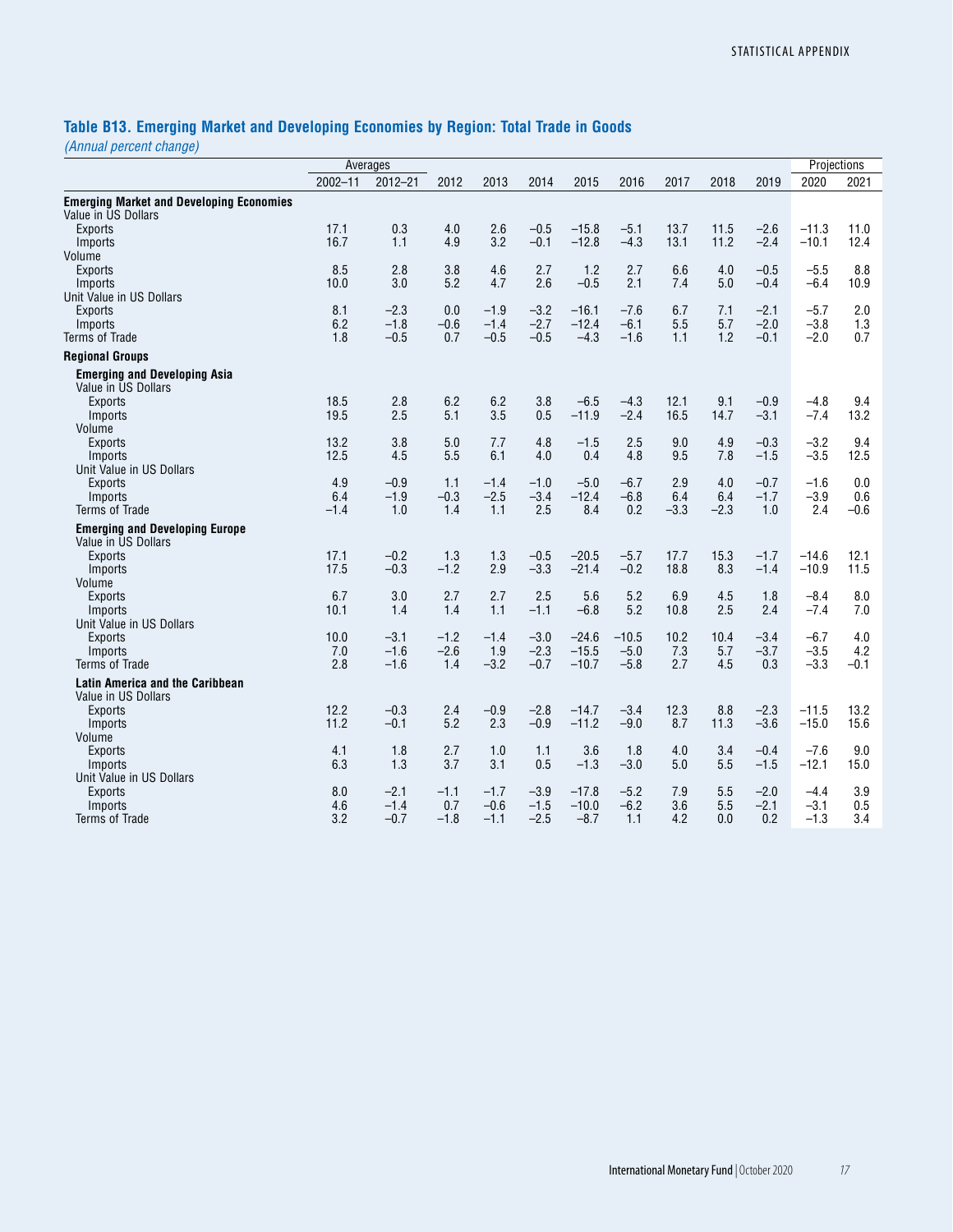## **Table B13. Emerging Market and Developing Economies by Region: Total Trade in Goods** *(continued)*

*(Annual percent change)*

| $\mathcal{O} \subset \mathcal{O}$   |             | Averages    |        |        |        |         |         |        |        |        | Projections |      |
|-------------------------------------|-------------|-------------|--------|--------|--------|---------|---------|--------|--------|--------|-------------|------|
|                                     | $2002 - 11$ | $2012 - 21$ | 2012   | 2013   | 2014   | 2015    | 2016    | 2017   | 2018   | 2019   | 2020        | 2021 |
| <b>Middle East and Central Asia</b> |             |             |        |        |        |         |         |        |        |        |             |      |
| Value in US Dollars                 |             |             |        |        |        |         |         |        |        |        |             |      |
| Exports                             | 19.2        | $-4.4$      | 5.2    | $-0.5$ | $-6.3$ | $-31.1$ | $-8.0$  | 15.5   | 17.1   | $-8.4$ | $-26.2$     | 12.3 |
| Imports                             | 16.4        | 0.3         | 12.1   | 4.4    | 1.2    | $-8.1$  | $-5.0$  | 4.8    | 2.3    | $-1.4$ | $-12.6$     | 7.7  |
| Volume                              |             |             |        |        |        |         |         |        |        |        |             |      |
| <b>Exports</b>                      | 6.5         | 0.7         | 3.8    | 2.6    | $-0.1$ | 2.1     | 2.5     | 1.7    | 1.2    | $-4.5$ | $-8.2$      | 7.2  |
| Imports                             | 8.9         | 1.6         | 10.6   | 6.5    | 3.2    | 2.2     | $-0.3$  | 2.6    | $-1.8$ | $-1.7$ | $-10.1$     | 5.8  |
| Unit Value in US Dollars            |             |             |        |        |        |         |         |        |        |        |             |      |
| <b>Exports</b>                      | 11.8        | $-5.1$      | 0.5    | $-2.7$ | $-6.5$ | $-31.5$ | $-10.4$ | 12.7   | 14.2   | $-4.4$ | $-17.7$     | 4.8  |
| Imports                             | 6.7         | $-1.4$      | 0.1    | $-1.8$ | $-2.0$ | $-9.4$  | $-4.5$  | 2.4    | 3.2    | $-0.2$ | $-2.8$      | 1.4  |
| <b>Terms of Trade</b>               | 4.8         | $-3.7$      | 0.4    | $-0.9$ | $-4.6$ | $-24.3$ | $-6.1$  | 10.1   | 10.7   | $-4.3$ | $-15.4$     | 3.3  |
| Sub-Saharan Africa                  |             |             |        |        |        |         |         |        |        |        |             |      |
| Value in US Dollars                 |             |             |        |        |        |         |         |        |        |        |             |      |
| Exports                             | 17.2        | $-3.3$      | $-3.8$ | $-0.2$ | $-5.4$ | $-28.2$ | $-8.6$  | 17.0   | 15.3   | $-3.8$ | $-19.6$     | 15.4 |
| Imports                             | 16.6        | $-0.7$      | 3.6    | 1.3    | 3.2    | $-13.0$ | $-14.0$ | 4.3    | 12.3   | 3.0    | $-13.2$     | 9.8  |
| Volume                              |             |             |        |        |        |         |         |        |        |        |             |      |
| <b>Exports</b>                      | 3.8         | 1.9         | 1.4    | 3.7    | 0.9    | 2.0     | $-1.1$  | 3.4    | 3.8    | 2.4    | $-6.1$      | 8.9  |
| Imports                             | 8.7         | 3.2         | 6.8    | 5.6    | 7.9    | 6.5     | $-7.2$  | $-1.6$ | 5.0    | 7.4    | $-4.8$      | 7.6  |
| Unit Value in US Dollars            |             |             |        |        |        |         |         |        |        |        |             |      |
| Exports                             | 13.1        | $-4.5$      | $-2.4$ | $-4.2$ | $-6.6$ | $-28.7$ | $-7.3$  | 13.8   | 11.6   | $-6.0$ | $-13.8$     | 6.5  |
| Imports                             | 7.6         | $-3.4$      | $-2.2$ | $-3.7$ | $-4.0$ | $-17.6$ | $-6.9$  | 6.1    | 7.3    | $-4.0$ | $-8.5$      | 2.0  |
| Terms of Trade                      | 5.1         | $-1.1$      | $-0.2$ | $-0.5$ | $-2.7$ | $-13.5$ | $-0.4$  | 7.3    | 4.0    | $-2.0$ | $-5.8$      | 4.4  |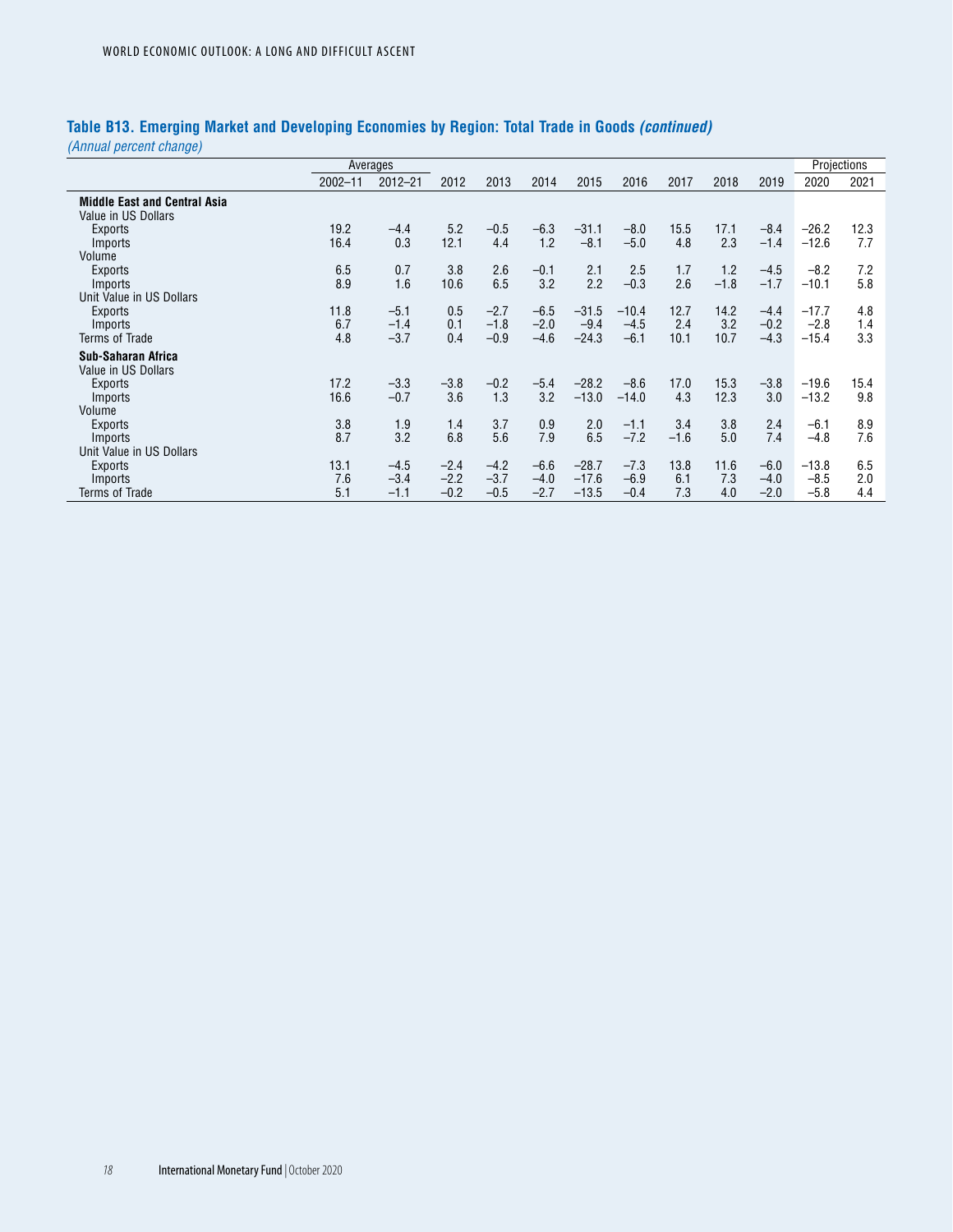### **Table B14. Emerging Market and Developing Economies by Source of Export Earnings: Total Trade in Goods** *(Annual percent change)*

|                           |             | Averages         |            |        |                  |                    |         |             |             |                  |         | Projections |
|---------------------------|-------------|------------------|------------|--------|------------------|--------------------|---------|-------------|-------------|------------------|---------|-------------|
|                           | $2002 - 11$ | $2012 - 21$      | 2012       | 2013   | 2014             | 2015               | 2016    | 2017        | 2018        | 2019             | 2020    | 2021        |
| Fuel                      |             |                  |            |        |                  |                    |         |             |             |                  |         |             |
| Value in US Dollars       |             |                  |            |        |                  |                    |         |             |             |                  |         |             |
| <b>Exports</b>            | 19.4        | $-5.3$           | 4.1        | $-1.4$ | $-6.9$           | $-34.2$            | $-12.0$ | 19.0        | 19.8        | $-8.8$           | $-28.0$ | 12.1        |
| Imports                   | 18.0        | $-1.4$           | 9.5        | 2.8    | $-1.7$           | $-17.0$            | $-8.9$  | 6.7         | 1.9         | 0.6              | $-11.5$ | 6.6         |
| Volume                    |             |                  |            |        |                  |                    |         |             |             |                  |         |             |
| <b>Exports</b>            | 5.4         | 0.3              | 2.6        | 1.9    | $-0.5$           | 3.1                | 1.2     | 1.5         | 1.0         | $-4.3$           | $-7.8$  | 5.3         |
| Imports                   | 10.3        | $-0.3$           | 8.6        | 3.0    | 0.4              | $-6.4$             | $-5.5$  | 3.2         | $-2.0$      | 0.7              | $-8.4$  | 4.9         |
| Unit Value in US Dollars  |             |                  |            |        |                  |                    |         |             |             |                  |         |             |
| Exports                   | 13.1        | $-5.6$           | 1.3        | $-3.2$ | $-6.8$           | $-35.4$            | $-13.3$ | 16.7        | 17.7        | $-5.0$           | $-20.8$ | 6.6         |
| Imports                   | 6.9         | $-1.4$<br>$-4.3$ | 0.0<br>1.3 | 0.1    | $-2.1$<br>$-4.7$ | $-11.5$<br>$-27.0$ | $-3.7$  | 3.7<br>12.5 | 3.1<br>14.1 | $-0.4$<br>$-4.6$ | $-3.0$  | 1.2         |
| <b>Terms of Trade</b>     | 5.9         |                  |            | $-3.3$ |                  |                    | $-9.9$  |             |             |                  | $-18.3$ | 5.3         |
| <b>Nonfuel</b>            |             |                  |            |        |                  |                    |         |             |             |                  |         |             |
| Value in US Dollars       |             |                  |            |        |                  |                    |         |             |             |                  |         |             |
| Exports                   | 16.2        | 2.2              | 4.0        | 4.4    | 2.4              | $-8.5$             | $-3.2$  | 12.3        | 9.2         | $-0.7$           | $-6.7$  | 10.7        |
| Imports                   | 16.5        | 1.6              | 3.8        | 3.3    | 0.2              | $-11.8$            | $-3.2$  | 14.4        | 13.0        | $-2.9$           | $-9.9$  | 13.4        |
| Volume                    | 9.8         | 3.5              | 4.3        | 5.8    | 4.1              | 0.5                | 3.1     | 7.9         | 4.8         | 0.6              | $-4.9$  | 9.6         |
| <b>Exports</b><br>Imports | 9.9         | 3.6              | 4.5        | 5.1    | 3.1              | 0.8                | 3.7     | 8.2         | 6.3         | $-0.6$           | $-6.0$  | 11.9        |
| Unit Value in US Dollars  |             |                  |            |        |                  |                    |         |             |             |                  |         |             |
| Exports                   | 6.1         | $-1.3$           | $-0.5$     | $-1.3$ | $-1.6$           | $-8.8$             | $-6.1$  | 4.2         | 4.3         | $-1.3$           | $-1.8$  | 1.1         |
| Imports                   | 6.1         | $-1.9$           | $-0.7$     | $-1.7$ | $-2.8$           | $-12.6$            | $-6.6$  | 5.8         | 6.2         | $-2.3$           | $-4.0$  | 1.3         |
| Terms of Trade            | 0.0         | 0.6              | 0.3        | 0.4    | 1.2              | 4.3                | 0.6     | $-1.6$      | $-1.9$      | 1.0              | 2.3     | $-0.3$      |
| <b>Primary Products</b>   |             |                  |            |        |                  |                    |         |             |             |                  |         |             |
| Value in US Dollars       |             |                  |            |        |                  |                    |         |             |             |                  |         |             |
| <b>Exports</b>            | 14.9        | $-0.5$           | $-1.3$     | $-1.2$ | $-2.8$           | $-15.8$            | $-0.8$  | 12.9        | 7.7         | $-2.1$           | $-9.2$  | 11.0        |
| Imports                   | 15.7        | $-0.3$           | 7.8        | 3.6    | $-5.1$           | $-11.6$            | $-7.3$  | 11.3        | 10.4        | $-6.9$           | $-13.3$ | 13.1        |
| Volume                    |             |                  |            |        |                  |                    |         |             |             |                  |         |             |
| <b>Exports</b>            | 3.1         | 1.5              | $-0.5$     | 4.0    | 2.0              | 0.3                | 3.6     | 2.9         | 2.7         | 1.9              | $-8.0$  | 6.7         |
| Imports                   | 9.1         | 2.3              | 6.6        | 6.5    | $-2.1$           | 3.5                | $-0.4$  | 5.4         | 4.4         | $-2.7$           | $-8.7$  | 11.6        |
| Unit Value in US Dollars  |             |                  |            |        |                  |                    |         |             |             |                  |         |             |
| <b>Exports</b>            | 11.8        | $-2.1$           | $-3.4$     | $-5.0$ | $-4.4$           | $-15.9$            | $-4.1$  | 10.0        | 4.9         | $-3.9$           | $-1.2$  | 4.1         |
| Imports                   | 6.2         | $-2.7$           | $-1.8$     | $-2.9$ | $-3.0$           | $-14.4$            | $-6.8$  | 5.8         | 5.9         | $-4.1$           | $-5.2$  | 1.5         |
| <b>Terms of Trade</b>     | 5.3         | 0.6              | $-1.7$     | $-2.1$ | $-1.5$           | $-1.7$             | 2.9     | 4.0         | $-0.9$      | 0.2              | 4.2     | 2.6         |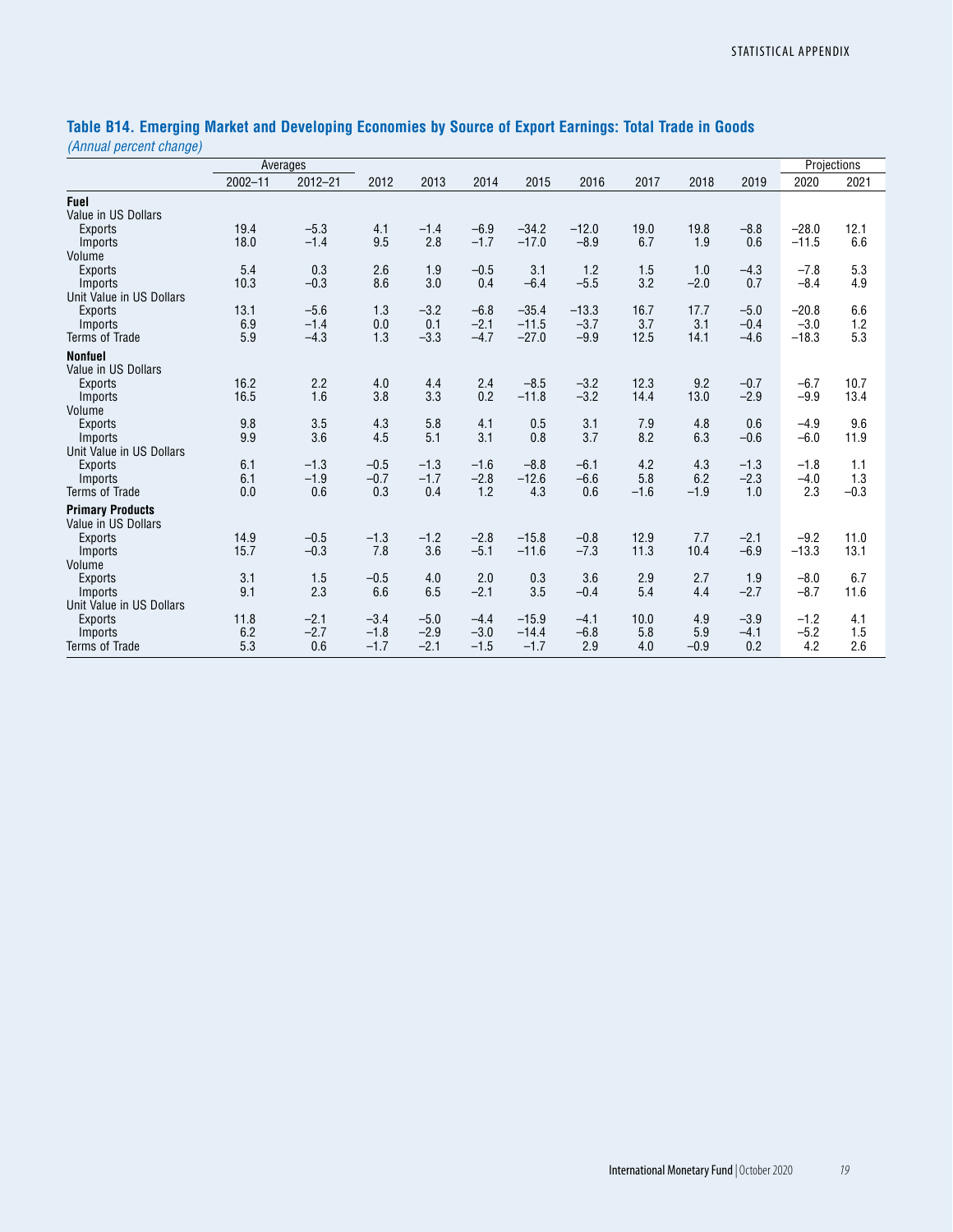### **Table B15. Summary of Current Account Transactions**

|                                         |                 |                 |                 |          |                 |                 |                 |                 |                                  | Projections                      |                      |
|-----------------------------------------|-----------------|-----------------|-----------------|----------|-----------------|-----------------|-----------------|-----------------|----------------------------------|----------------------------------|----------------------|
|                                         |                 | Averages        |                 |          |                 |                 |                 |                 |                                  |                                  | Average              |
|                                         | $2002 - 11$     | 2006-13         | 2014            | 2015     | 2016            | 2017            | 2018            | 2019            | 2020                             | 2021                             | 2022-25              |
| <b>Advanced Economies</b>               |                 |                 |                 |          |                 |                 |                 |                 |                                  |                                  |                      |
| <b>Current Account Balance</b>          | $-256.6$        | $-151.7$        | 248.1           | 297.2    | 391.1           | 480.5           | 392.6           | 339.3           | 242.2                            | 314.1                            | 385.9                |
| <b>Trade Balance</b>                    | $-148.4$        | $-74.9$         | 274.8           | 346.5    | 413.1           | 426.4           | 355.2           | 306.2           | 294.6                            | 336.3                            | 453.3                |
| Goods Balance                           | $-358.0$        | $-422.3$        | $-334.8$        | $-181.5$ | $-117.8$        | $-152.9$        | $-325.8$        | $-295.5$        | $-245.6$                         | $-236.8$                         | $-279.8$             |
| <b>Exports of Goods</b>                 | 7,736.1         | 9,479.0         | 10,998.7        | 9,778.2  | 9,641.0         | 10,496.4        | 11,358.9        | 11,006.0        | 9,691.3                          | 10,817.8                         | 12,378.2             |
| Imports of Goods                        | 8,094.1         | 9,901.3         | 11,333.4        | 9,959.7  | 9,758.8         | 10,649.4        | 11,684.7        | 11,301.5        | 9,936.9                          | 11,054.6                         | 12,658.0             |
| Services Balance                        | 209.2           | 347.5           | 609.6           | 528.0    | 530.9           | 579.3           | 678.7           | 601.5           | 540.0                            | 572.9                            | 732.8                |
| <b>Primary Income Balance</b>           | 180.4           | 270.2           | 361.6           | 298.9    | 336.1           | 418.1           | 434.9           | 431.0           | 331.4                            | 386.8                            | 415.1                |
| Secondary Income Balance                | $-288.6$        | $-347.0$        | $-388.1$        | $-348.1$ | $-357.9$        | $-363.8$        | $-397.2$        | $-397.7$        | $-384.0$                         | $-409.0$                         | $-482.5$             |
| <b>United States</b>                    |                 |                 |                 |          |                 |                 |                 |                 |                                  |                                  |                      |
| <b>Current Account Balance</b>          | $-588.0$        | $-534.0$        | $-367.8$        | $-407.4$ | $-394.9$        | $-365.3$        | $-449.7$        | $-480.2$        | $-441.7$                         | $-463.0$                         | $-504.1$             |
| <b>Trade Balance</b>                    | $-588.4$        | $-576.5$        | $-484.1$        | $-491.3$ | $-481.2$        | $-513.8$        | $-579.9$        | $-576.9$        | $-531.4$                         | $-576.1$                         | $-611.0$             |
| Goods Balance                           | $-685.5$        | $-729.0$        | $-749.9$        | $-761.9$ | $-749.8$        | $-799.3$        | $-880.3$        | $-864.3$        | $-806.7$                         | $-848.8$                         | $-912.2$             |
| <b>Exports of Goods</b>                 | 1,053.9         | 1,316.3         | 1,635.6         | 1,511.4  | 1,457.4         | 1,557.0         | 1,677.0         | 1,652.4         | 1,400.6                          | 1,555.7                          | 1.824.3              |
| Imports of Goods                        | 1,739.4         | 2,045.3         | 2,385.5         | 2,273.2  | 2,207.2         | 2,356.3         | 2,557.3         | 2,516.8         | 2,207.4                          | 2,404.5                          | 2,736.5              |
| Services Balance                        | 97.1            | 152.5           | 265.8           | 270.6    | 268.6           | 285.6           | 300.4           | 287.5           | 275.3                            | 272.8                            | 301.3                |
| Primary Income Balance                  | 81.8            | 134.2           | 200.3           | 185.4    | 197.0           | 257.8           | 251.2           | 236.3           | 221.3                            | 249.2                            | 262.0                |
| Secondary Income Balance                | $-81.4$         | $-91.7$         | $-84.0$         | $-101.5$ | $-110.7$        | $-109.3$        | $-120.9$        | $-139.7$        | $-131.6$                         | -136.1                           | $-155.1$             |
| Euro Area                               |                 |                 |                 |          |                 |                 |                 |                 |                                  |                                  |                      |
| <b>Current Account Balance</b>          | $-25.5$         | 0.5             | 319.6           | 322.9    | 390.0           | 393.4           | 418.7           | 354.8           | 242.0                            | 344.5                            | 412.5                |
| Trade Balance                           | 103.6           | 143.6           | 423.0           | 440.7    | 449.4           | 472.1           | 485.8           | 439.8           | $\cdots$                         | $\ldots$                         | $\cdots$             |
| Goods Balance                           | 46.8            | 73.8            | 307.5           | 385.8    | 400.2           | 388.9           | 349.4           | 362.5           | $\cdots$                         | $\cdots$                         | $\cdots$             |
| <b>Exports of Goods</b>                 | 1.730.0         | 2.155.1         | 2.594.2         | 2.343.7  | 2.343.6         | 2.555.2         | 2.768.6         | 2.692.4         | $\sim$ .                         |                                  | $\sim$               |
| Imports of Goods                        | 1,683.2         | 2.081.3         | 2.286.8         | 1.958.0  | 1.943.3         | 2.166.3         | 2.419.2         | 2.329.8         | $\cdots$                         | $\sim$ $\sim$<br>$\cdots$        | $\cdots$             |
| Services Balance                        | 56.8            | 69.7            | 115.5           | 54.9     | 49.2            | 83.2            | 136.4           | 77.3            | $\cdots$                         | $\sim$ .                         |                      |
| <b>Primary Income Balance</b>           | 14.2            | 32.0            | 86.6            | 32.8     | 94.6            | 75.1            | 109.9           | 83.9            |                                  |                                  | $\sim$               |
| Secondary Income Balance                | $-143.3$        | -175.1          | $-190.0$        | $-150.6$ | $-154.0$        | $-153.8$        | $-176.9$        | $-168.9$        | $\cdots$<br>$\sim$ $\sim$ $\sim$ | $\cdots$<br>$\sim$ $\sim$ $\sim$ | $\cdots$<br>$\ldots$ |
| Germany                                 |                 |                 |                 |          |                 |                 |                 |                 |                                  |                                  |                      |
| <b>Current Account Balance</b>          | 158.3           | 218.1           | 280.3           | 288.8    | 295.1           | 286.7           | 292.4           | 273.2           | 217.6                            | 294.9                            | 328.9                |
| <b>Trade Balance</b>                    | 163.6           | 199.3           | 258.2           | 255.1    | 256.1           | 258.0           | 244.1           | 223.1           | 183.5                            | 251.0                            | 271.1                |
| Goods Balance                           | 205.2           | 239.1           | 291.9           | 275.6    | 279.3           | 285.5           | 267.3           | 247.4           | 179.1                            | 267.6                            | 301.5                |
| <b>Exports of Goods</b>                 | 1,049.2         | 1,279.5         | 1,470.9         | 1,294.5  | 1,304.9         | 1,418.9         | 1,528.2         | 1,464.2         | 1,302.2                          | 1,512.6                          | 1,727.7              |
| Imports of Goods                        | 844.0           | 1,040.4         | 1,179.1         | 1,018.9  | 1,025.5         | 1,133.4         | 1,260.8         | 1,216.8         | 1,123.1                          | 1,245.0                          | 1,426.2              |
| Services Balance                        | $-41.6$         | $-39.8$         | -33.6           | $-20.5$  | $-23.2$         | $-27.5$         | $-23.3$         | $-24.3$         | 4.4                              | -16.6                            | $-30.4$              |
| <b>Primary Income Balance</b>           | 37.2            | 68.0            | 76.7            | 76.9     | 84.3            | 85.2            | 105.7           | 103.4           | 87.7                             | 102.7                            | 123.8                |
| Secondary Income Balance                | $-42.5$         | $-49.1$         | $-54.7$         | $-43.1$  | $-45.3$         | $-56.5$         | $-57.4$         | –53.3           | $-53.7$                          | $-58.8$                          | $-66.1$              |
| <b>France</b>                           |                 |                 |                 |          |                 |                 |                 |                 |                                  |                                  |                      |
| <b>Current Account Balance</b>          | $-2.7$          | $-14.2$         | $-27.3$         | $-9.0$   | $-12.0$         | $-19.9$         | $-15.6$         | $-18.1$         | $-48.9$                          | $-51.7$                          | $-36.8$              |
| <b>Trade Balance</b>                    | $-8.9$          | $-26.3$         | $-22.9$         | $-9.7$   | $-13.3$         | $-24.5$         | $-27.5$         | $-28.2$         | $-47.8$                          | $-53.5$                          | $-43.7$              |
| Goods Balance                           | $-35.4$         | $-59.7$         | $-56.7$         | $-32.0$  | $-35.7$         | $-52.1$         | $-56.8$         | $-52.4$         | $-61.2$                          | $-70.7$                          | $-69.2$              |
| <b>Exports of Goods</b>                 | 471.9           | 542.6           | 581.0           | 522.1    | 521.3           | 559.3           | 617.3           | 597.2           | 478.8                            | 514.2                            | 596.1                |
| Imports of Goods                        | 507.3           | 602.3           | 637.7           | 554.2    | 557.0           | 611.4           | 674.1           | 649.6           | 540.1                            | 584.9                            | 665.2                |
| Services Balance                        | 26.5            | 33.5            | 33.8            | 22.3     | 22.4            | 27.6            | 29.3            | 24.2            | 13.5                             | 17.2                             | 25.5                 |
| Primary Income Balance                  | 48.6            | 62.4            | 59.9            | 50.7     | 53.6            | 53.6            | 67.1            | 60.4            | 44.8                             | 52.8                             | 63.2                 |
| Secondary Income Balance                | $-42.4$         | $-50.4$         | $-64.3$         | $-49.9$  | $-52.3$         | $-49.0$         | $-55.2$         | $-50.3$         | $-45.9$                          | $-51.1$                          | $-56.4$              |
|                                         |                 |                 |                 |          |                 |                 |                 |                 |                                  |                                  |                      |
| Italy<br><b>Current Account Balance</b> | $-34.7$         | $-35.5$         | 41.1            | 26.1     | 48.7            | 50.5            | 52.0            | 59.2            | 59.6                             | 63.2                             | 69.2                 |
| Trade Balance                           | $-10.5$         | $-6.5$          | 62.5            | 55.4     | 61.8            | 57.1            | 50.5            | 61.6            | 59.9                             | 62.9                             | 66.6                 |
| Goods Balance                           | $-2.9$          | 1.6             | 65.6            | 60.1     | 66.4            | 61.4            | 53.7            | 63.7            | 80.9                             | 76.4                             | 73.9                 |
|                                         | 402.0           | 469.1           | 515.0           | 447.5    | 449.6           | 490.9           | 533.4           | 510.9           | 450.1                            | 528.8                            | 617.7                |
| <b>Exports of Goods</b>                 |                 |                 |                 | 387.4    |                 |                 |                 |                 |                                  |                                  |                      |
| Imports of Goods                        | 405.0<br>$-7.6$ | 467.5<br>$-8.1$ | 449.4<br>$-3.0$ | $-4.7$   | 383.2<br>$-4.5$ | 429.5<br>$-4.3$ | 479.7<br>$-3.2$ | 447.3<br>$-2.0$ | 369.2<br>$-21.3$                 | 452.5<br>$-13.7$                 | 543.7<br>$-7.6$      |
| Services Balance                        | $-3.4$          |                 | 0.4             | $-12.7$  | 5.3             |                 | 22.2            | 16.6            | 16.8                             | 19.8                             | 23.9                 |
| <b>Primary Income Balance</b>           |                 | $-3.9$          |                 |          |                 | 10.5            |                 |                 |                                  |                                  |                      |
| Secondary Income Balance                | $-20.8$         | $-25.1$         | $-21.8$         | $-16.6$  | $-18.5$         | $-17.1$         | $-20.7$         | $-19.1$         | $-17.1$                          | $-19.5$                          | $-21.2$              |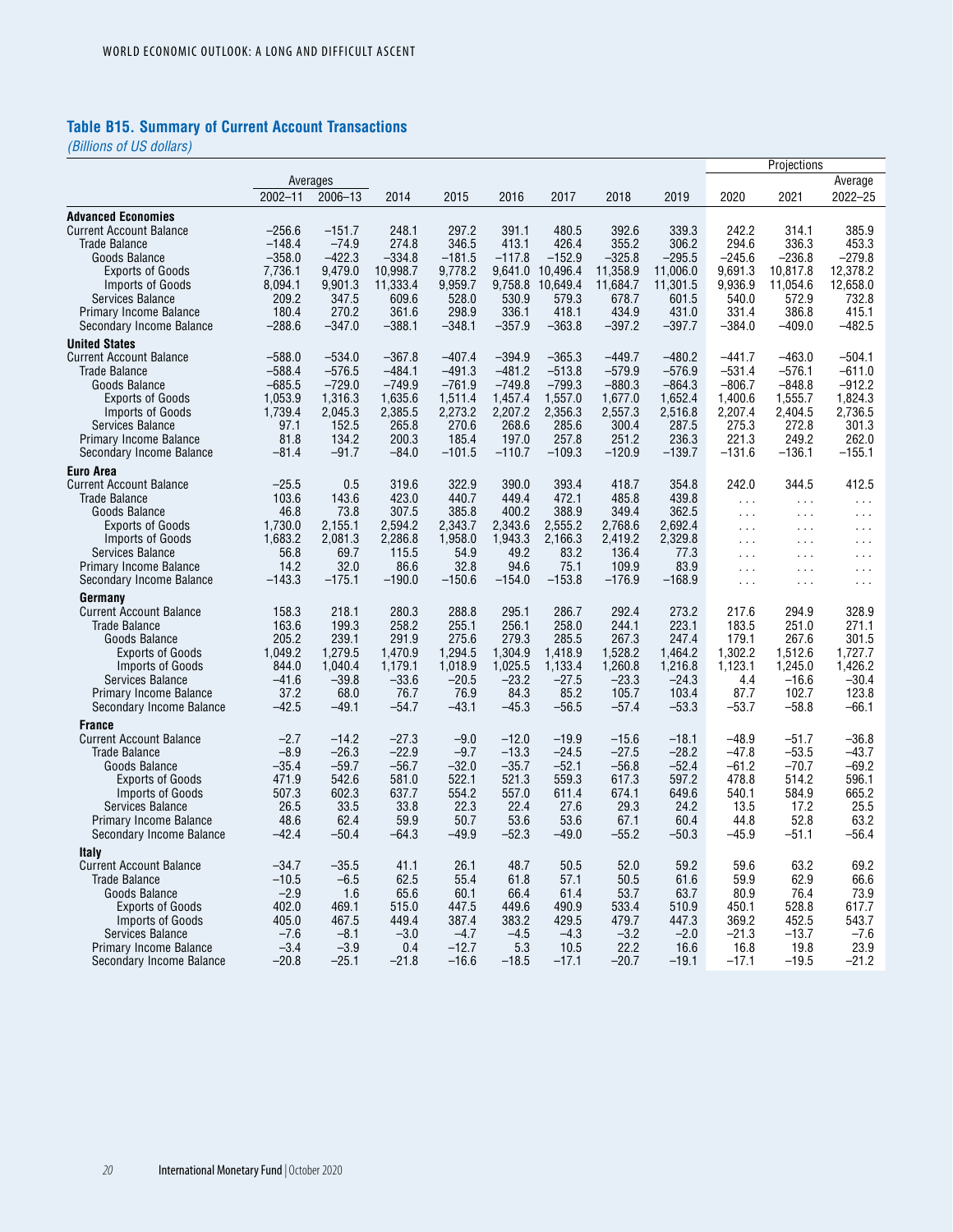# **Table B15. Summary of Current Account Transactions** *(continued)*

|                                       |             |          |          |          |          |          |          |          |          | Projections |          |
|---------------------------------------|-------------|----------|----------|----------|----------|----------|----------|----------|----------|-------------|----------|
|                                       |             | Averages |          |          |          |          |          |          |          |             | Average  |
|                                       | $2002 - 11$ | 2006-13  | 2014     | 2015     | 2016     | 2017     | 2018     | 2019     | 2020     | 2021        | 2022-25  |
| Spain                                 |             |          |          |          |          |          |          |          |          |             |          |
| <b>Current Account Balance</b>        | $-75.3$     | $-65.0$  | 23.3     | 24.2     | 39.1     | 35.1     | 27.5     | 27.5     | 6.7      | 13.4        | 30.9     |
| Trade Balance                         | $-38.7$     | $-22.1$  | 42.5     | 36.4     | 49.2     | 47.0     | 38.5     | 38.9     | 17.7     | 19.6        | 47.8     |
| Goods Balance                         | $-79.3$     | $-75.2$  | $-28.2$  | $-22.9$  | $-15.8$  | $-25.0$  | $-34.6$  | $-31.5$  | $-6.7$   | $-5.0$      | $-24.8$  |
| Exports of Goods                      | 221.6       | 269.6    | 321.6    | 280.6    | 287.1    | 317.6    | 342.9    | 329.0    | 281.7    | 342.3       | 397.0    |
| <b>Imports of Goods</b>               | 300.9       | 344.8    | 349.8    | 303.5    | 302.9    | 342.6    | 377.6    | 360.5    | 288.4    | 347.2       | 421.8    |
| Services Balance                      | 40.6        | 53.0     | 70.8     | 59.3     | 65.0     | 71.9     | 73.2     | 70.4     | 24.4     | 24.6        | 72.6     |
| <b>Primary Income Balance</b>         | $-22.2$     | $-25.0$  | $-5.0$   | $-0.3$   | 3.0      | $-0.3$   | 3.2      | 2.8      | 2.0      | 1.3         | $-4.4$   |
| Secondary Income Balance              | $-14.5$     | $-17.9$  | $-14.2$  | $-11.9$  | $-13.1$  | $-11.6$  | $-14.2$  | $-14.2$  | $-12.9$  | $-7.5$      | $-12.4$  |
| Japan                                 |             |          |          |          |          |          |          |          |          |             |          |
| <b>Current Account Balance</b>        | 162.6       | 141.4    | 36.8     | 136.4    | 197.9    | 203.5    | 176.6    | 184.3    | 143.5    | 165.6       | 173.0    |
| <b>Trade Balance</b>                  | 51.5        | $-0.2$   | –128.7   | $-23.4$  | 40.8     | 37.9     | 1.8      | 4.6      | $-2.3$   | 7.2         | $-7.3$   |
| Goods Balance                         | 87.9        | 36.2     | $-99.9$  | $-7.4$   | 51.4     | 44.1     | 11.0     | 3.5      | $-3.2$   | 6.6         | $-6.4$   |
| <b>Exports of Goods</b>               | 606.4       | 699.3    | 699.7    | 622.1    | 636.3    | 688.9    | 735.8    | 697.3    | 606.8    | 686.9       | 775.5    |
| Imports of Goods                      | 518.5       | 663.1    | 799.7    | 629.5    | 585.0    | 644.9    | 724.8    | 693.8    | 610.0    | 680.4       | 781.9    |
| Services Balance                      | $-36.4$     | $-36.3$  | $-28.8$  | $-16.0$  | $-10.6$  | $-6.2$   | $-9.2$   | 1.1      | 0.9      | 0.6         | $-0.9$   |
| <b>Primary Income Balance</b>         | 121.3       | 153.8    | 184.6    | 176.2    | 176.9    | 184.6    | 193.0    | 192.3    | 159.4    | 173.1       | 197.4    |
| Secondary Income Balance              | $-10.2$     | –12.3    | $-19.0$  | $-16.3$  | $-19.8$  | $-19.0$  | $-18.2$  | $-12.6$  | $-13.6$  | $-14.6$     | $-17.1$  |
| <b>United Kingdom</b>                 |             |          |          |          |          |          |          |          |          |             |          |
| <b>Current Account Balance</b>        | $-68.0$     | $-90.8$  | $-144.8$ | $-143.7$ | $-140.9$ | $-93.1$  | $-110.7$ | $-113.5$ | $-54.0$  | $-107.6$    | $-110.7$ |
| <b>Trade Balance</b>                  | $-50.7$     | $-45.1$  | $-42.7$  | $-40.4$  | $-43.8$  | $-32.4$  | $-39.8$  | $-30.6$  | 26.2     | $-26.5$     | $-20.3$  |
| Goods Balance                         | $-132.1$    | $-158.7$ | $-199.4$ | $-179.9$ | $-181.8$ | $-175.0$ | $-186.2$ | $-165.3$ | $-119.2$ | $-177.5$    | $-187.0$ |
| Exports of Goods                      | 394.2       | 444.8    | 480.9    | 437.0    | 403.7    | 434.7    | 467.0    | 475.9    | 407.0    | 445.8       | 503.5    |
| Imports of Goods                      | 526.3       | 603.5    | 680.3    | 616.8    | 585.6    | 609.7    | 653.2    | 641.2    | 526.2    | 623.4       | 690.4    |
| <b>Services Balance</b>               | 81.4        | 113.6    | 156.6    | 139.4    | 138.0    | 142.7    | 146.4    | 134.7    | 145.3    | 151.0       | 166.6    |
| Primary Income Balance                | 6.4         | $-16.3$  | $-62.6$  | $-67.0$  | $-65.0$  | $-31.8$  | $-36.8$  | $-47.7$  | $-47.5$  | -45.7       | $-50.9$  |
| Secondary Income Balance              | $-23.6$     | $-29.5$  | $-39.4$  | $-36.3$  | $-32.2$  | $-29.0$  | $-34.1$  | $-35.1$  | $-32.7$  | $-35.4$     | $-39.5$  |
| Canada                                |             |          |          |          |          |          |          |          |          |             |          |
| <b>Current Account Balance</b>        | $-4.2$      | $-29.4$  | $-41.9$  | $-54.4$  | $-47.2$  | $-46.4$  | $-42.8$  | $-35.4$  | $-31.8$  | $-42.9$     | $-47.7$  |
| <b>Trade Balance</b>                  | 18.6        | $-4.8$   | $-16.4$  | $-38.4$  | $-36.0$  | $-36.5$  | $-33.6$  | $-29.3$  | $-27.6$  | $-30.2$     | $-28.3$  |
| Goods Balance                         | 29.0        | 11.8     | 5.0      | $-18.6$  | $-18.9$  | $-18.6$  | $-17.1$  | $-13.9$  | $-18.9$  | $-16.2$     | $-14.3$  |
| Exports of Goods                      | 371.3       | 424.3    | 480.3    | 410.8    | 394.0    | 424.0    | 451.6    | 448.6    | 373.3    | 435.0       | 535.5    |
| Imports of Goods                      | 342.3       | 412.6    | 475.3    | 429.4    | 412.9    | 442.6    | 468.7    | 462.5    | 392.3    | 451.1       | 549.8    |
| Services Balance                      | $-10.4$     | $-16.6$  | $-21.4$  | $-19.8$  | $-17.1$  | $-17.9$  | $-16.5$  | $-15.4$  | $-8.7$   | $-14.0$     | $-14.0$  |
| <b>Primary Income Balance</b>         | $-21.0$     | $-21.6$  | $-22.4$  | $-12.8$  | $-9.5$   | $-6.5$   | $-6.6$   | $-4.0$   | $-1.5$   | $-9.9$      | $-16.1$  |
| Secondary Income Balance              | $-1.8$      | $-3.0$   | $-3.1$   | $-3.3$   | $-1.6$   | $-3.4$   | $-2.6$   | $-2.1$   | $-2.6$   | $-2.9$      | $-3.3$   |
| Other Advanced Economies <sup>1</sup> |             |          |          |          |          |          |          |          |          |             |          |
| <b>Current Account Balance</b>        | 186.3       | 237.7    | 358.4    | 364.7    | 345.6    | 323.7    | 344.2    | 392.0    | 314.2    | 337.5       | 373.6    |
| <b>Trade Balance</b>                  | 234.1       | 303.1    | 421.1    | 412.7    | 401.7    | 413.8    | 447.8    | 445.3    | 391.7    | 417.8       | 484.3    |
| Goods Balance                         | 214.4       | 259.5    | 334.7    | 341.6    | 334.0    | 364.7    | 360.5    | 359.0    | 338.0    | 363.3       | 409.1    |
| Exports of Goods                      | 2,016.7     | 2,635.1  | 3,231.4  | 2,857.8  | 2,777.3  | 3,052.9  | 3,283.7  | 3,154.7  | 2,894.3  | 3,134.9     | 3,533.5  |
| Imports of Goods                      | 1,802.3     | 2,375.6  | 2,896.6  | 2,516.3  | 2,443.3  | 2,688.2  | 2,923.2  | 2,795.7  | 2,556.3  | 2,771.6     | 3,124.5  |
| Services Balance                      | 19.3        | 43.6     | 86.4     | 71.1     | 67.7     | 49.1     | 85.0     | 86.0     | 53.6     | 54.5        | 75.2     |
| <b>Primary Income Balance</b>         | $-19.3$     | $-27.1$  | $-6.6$   | $-3.0$   | $-13.0$  | $-39.1$  | $-53.5$  | $-3.8$   | $-25.3$  | $-20.6$     | $-25.6$  |
| Secondary Income Balance              | $-28.5$     | $-38.1$  | $-55.9$  | $-44.9$  | $-43.0$  | $-50.8$  | $-49.8$  | $-49.3$  | $-52.3$  | $-59.7$     | $-85.1$  |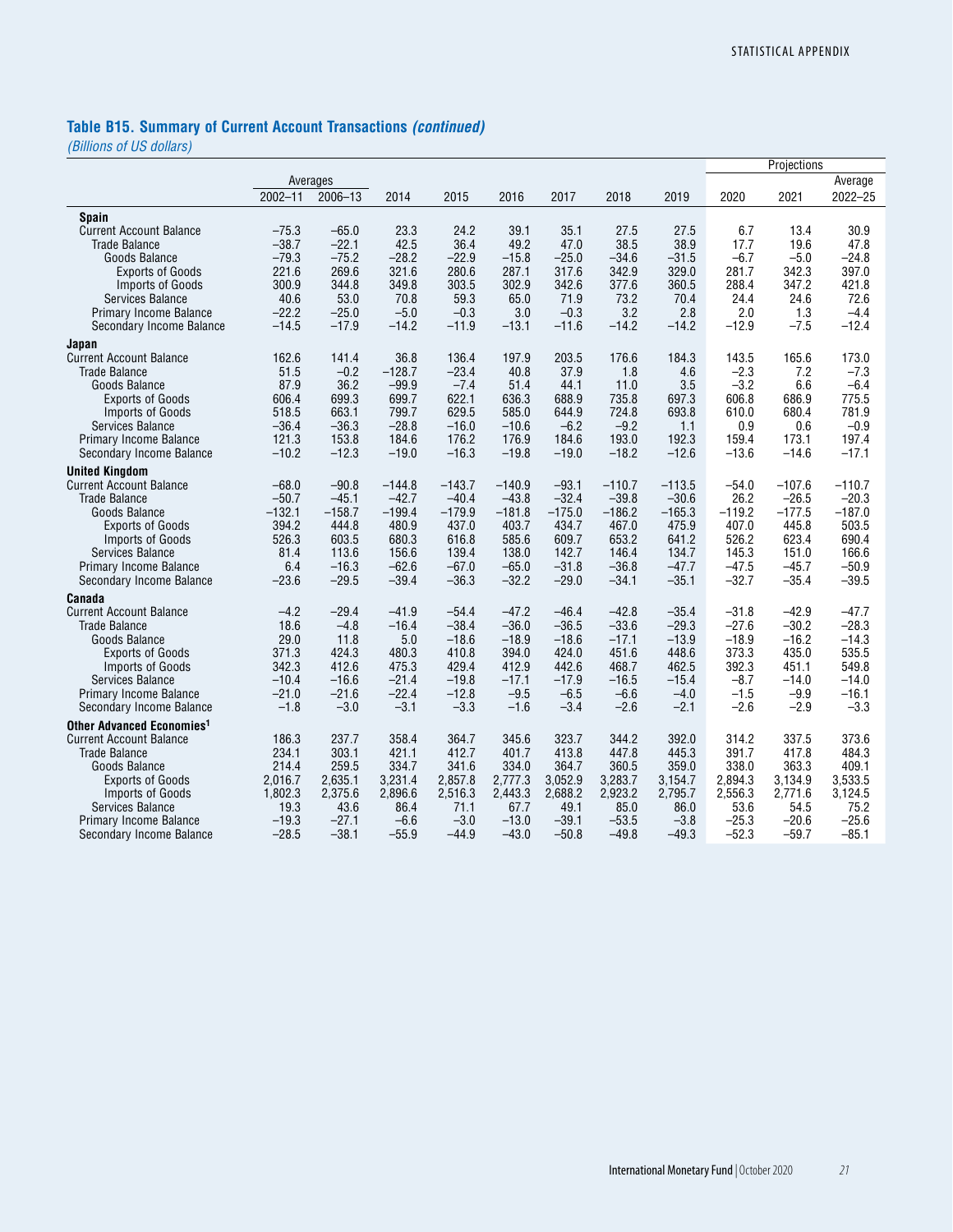### **Table B15. Summary of Current Account Transactions** *(continued)*

|                                                                         |                    |                    |                    |                      |                    |                    |                     |                    |                    | Projections        |                    |
|-------------------------------------------------------------------------|--------------------|--------------------|--------------------|----------------------|--------------------|--------------------|---------------------|--------------------|--------------------|--------------------|--------------------|
|                                                                         |                    | Averages           |                    |                      |                    |                    |                     |                    |                    |                    | Average            |
|                                                                         | 2002-11            | 2006-13            | 2014               | 2015                 | 2016               | 2017               | 2018                | 2019               | 2020               | 2021               | 2022-25            |
| <b>Emerging Market and Developing</b><br><b>Economies</b>               |                    |                    |                    |                      |                    |                    |                     |                    |                    |                    |                    |
| <b>Current Account Balance</b>                                          | 372.6              | 412.3              | 173.9              | $-57.9$              | $-82.3$            | 7.4                | $-46.2$             | 62.8               | $-39.5$            | $-144.7$           | $-167.9$           |
| <b>Trade Balance</b>                                                    | 421.9              | 536.3              | 382.5              | 135.8                | 106.6              | 179.2              | 233.1               | 263.2              | 143.8              | 68.8               | 10.3               |
| Goods Balance<br>Exports of Goods                                       | 564.8<br>4,147.5   | 765.9<br>5,912.9   | 815.7<br>7,661.6   | 487.5<br>6,444.5     | 412.3<br>6,109.3   | 511.0<br>6,952.8   | 592.1<br>7,759.3    | 558.7<br>7,555.6   | 396.8<br>6,687.6   | 362.4<br>7,427.1   | 290.1<br>8,633.7   |
| Imports of Goods                                                        | 3,582.7            | 5,147.0            | 6,845.8            | 5,957.0              | 5,697.0            | 6,441.8            | 7,167.2             | 6,996.9            | 6,290.8            | 7,064.7            | 8,343.6            |
| Services Balance                                                        | $-123.9$           | $-205.2$           | $-444.6$           | $-357.3$             | $-307.6$           | $-326.5$           | $-352.6$            | $-290.6$           | $-263.1$           | $-297.0$           | $-278.6$           |
| Primary Income Balance                                                  | $-271.7$           | $-388.2$           | $-443.1$           | $-400.1$             | $-403.0$           | $-426.9$           | $-561.8$            | $-523.3$           | $-457.7$           | $-514.5$           | $-539.6$           |
| Secondary Income Balance                                                | 205.5              | 243.5              | 250.3              | 212.2                | 215.1              | 248.9              | 277.5               | 318.1              | 283.5              | 303.8              | 361.1              |
| <b>Regional Groups</b>                                                  |                    |                    |                    |                      |                    |                    |                     |                    |                    |                    |                    |
| <b>Emerging and Developing Asia</b>                                     |                    |                    |                    |                      |                    |                    |                     |                    |                    |                    |                    |
| <b>Current Account Balance</b><br><b>Trade Balance</b>                  | 208.2<br>160.2     | 240.0<br>194.0     | 228.3<br>177.6     | 308.6<br>328.0       | 223.3<br>250.2     | 173.1<br>169.6     | $-49.2$<br>$-5.0$   | 133.0<br>109.5     | 201.2<br>230.8     | 64.8<br>100.2      | 20.6<br>13.8       |
| Goods Balance                                                           | 160.6              | 198.3              | 322.9              | 472.8                | 402.0              | 332.6              | 184.5               | 261.2              | 339.3              | 247.8              | 193.9              |
| <b>Exports of Goods</b>                                                 | 1,645.5            | 2,413.8            | 3,463.2            | 3,239.6              | 3,101.5            | 3,477.4            | 3,792.4             | 3,757.2            | 3,577.8            | 3,914.1            | 4,551.7            |
| Imports of Goods                                                        | 1,484.9            | 2,215.6            | 3,140.3            | 2,766.8              | 2,699.4            | 3,144.8            | 3,607.9             | 3,496.1            | 3,238.5            | 3,666.3            | 4,357.8            |
| Services Balance                                                        | $-0.3$             | $-4.2$             | $-145.3$           | $-144.8$             | $-151.8$           | $-163.1$           | $-189.4$            | $-151.7$           | $-108.5$           | $-147.6$           | $-180.1$           |
| <b>Primary Income Balance</b>                                           | $-52.9$            | $-82.1$            | $-88.3$            | $-140.4$             | $-146.6$           | $-122.3$           | $-192.7$            | $-145.6$           | -165.4             | $-187.4$           | $-163.0$           |
| Secondary Income Balance                                                | 100.8              | 128.0              | 139.0              | 121.0                | 119.6              | 125.9              | 148.4               | 169.0              | 135.8              | 152.0              | 169.8              |
| <b>Emerging and Developing Europe</b><br><b>Current Account Balance</b> | $-14.3$            | $-36.0$            | $-8.0$             | 36.3                 | $-6.6$             | $-16.3$            | 69.3                | 54.9               | $-9.2$             | 4.3                | $-4.9$             |
| <b>Trade Balance</b>                                                    | 25.6               | 33.2               | 92.0               | 99.8                 | 58.4               | 57.9               | 147.6               | 147.6              | 50.7               | 79.2               | 83.6               |
| Goods Balance                                                           | 3.3                | 9.7                | 65.6               | 62.7                 | 9.9                | 1.7                | 75.6                | 71.4               | 19.2               | 27.7               | -3.1               |
| Exports of Goods                                                        | 705.9              | 978.0              | 1,193.9            | 949.4                | 894.9              | 1,053.0            | 1,214.7             | 1,194.2            | 1.020.1            | 1,143.9            | 1,347.9            |
| Imports of Goods                                                        | 702.6              | 968.3              | 1,128.4            | 886.7                | 885.0              | 1,051.3            | 1,139.1             | 1,122.8            | 1,000.8            | 1,116.2            | 1,351.0            |
| Services Balance<br>Primary Income Balance                              | 22.3<br>$-59.1$    | 23.5<br>$-87.6$    | 26.4<br>$-108.8$   | 37.2<br>$-77.3$      | 48.5<br>$-77.2$    | 56.2<br>$-88.9$    | 72.0<br>$-92.2$     | 76.2<br>$-107.3$   | 31.4<br>$-70.0$    | 51.4<br>$-88.6$    | 86.7<br>-109.2     |
| Secondary Income Balance                                                | 19.2               | 18.4               | 8.9                | 13.7                 | 12.2               | 14.7               | 13.9                | 14.5               | 10.1               | 13.7               | 20.6               |
| <b>Middle East and Central Asia</b>                                     |                    |                    |                    |                      |                    |                    |                     |                    |                    |                    |                    |
| <b>Current Account Balance</b>                                          | 192.0              | 283.7              | 201.9              | $-138.9$             | $-143.2$           | $-26.9$            | 108.4               | 26.8               | $-133.3$           | $-106.7$           | $-61.2$            |
| <b>Trade Balance</b>                                                    | 200.0              | 305.4              | 268.5              | $-79.0$              | $-93.1$            | 6.6                | 169.1               | 88.5               | $-80.0$            | -50.4              | $-9.8$             |
| Goods Balance                                                           | 298.5              | 448.4              | 431.0              | 55.1                 | 24.7               | 135.5              | 301.6               | 205.6              | 4.9                | 53.4               | 76.9               |
| Exports of Goods                                                        | 867.4              | 1,267.4            | 1,521.8<br>1,090.8 | 1,045.7<br>990.7     | 959.1<br>934.4     | 1,114.2<br>978.7   | 1,308.6             | 1,199.3<br>993.6   | 872.6              | 984.9<br>931.5     | 1,142.7<br>1,065.8 |
| Imports of Goods<br>Services Balance                                    | 568.9<br>$-79.7$   | 819.1<br>$-118.6$  | $-173.6$           | $-139.7$             | $-119.7$           | $-123.7$           | 1,006.9<br>$-126.2$ | $-112.5$           | 867.7<br>$-95.0$   | -107.3             | $-85.5$            |
| <b>Primary Income Balance</b>                                           | $-24.2$            | $-31.8$            | $-32.9$            | $-11.8$              | $-7.5$             | $-13.8$            | $-35.8$             | $-41.6$            | $-33.4$            | -40.4              | $-43.5$            |
| Secondary Income Balance                                                | $-0.6$             | $-10.7$            | $-17.8$            | $-42.2$              | $-41.5$            | $-25.9$            | $-29.9$             | $-24.6$            | $-10.7$            | -13.1              | $-8.2$             |
| Latin America and the Caribbean                                         |                    |                    |                    |                      |                    |                    |                     |                    |                    |                    |                    |
| <b>Current Account Balance</b>                                          | $-16.6$            | $-67.8$<br>3.5     | $-186.0$           | $-171.9$<br>$-109.9$ | $-99.7$<br>$-40.4$ | $-86.2$            | –130.2<br>$-34.8$   | $-89.7$            | $-21.6$<br>26.4    | -37.3<br>13.3      | $-58.0$            |
| <b>Trade Balance</b><br>Goods Balance                                   | 28.6<br>56.8       | 52.3               | $-94.7$<br>$-17.3$ | $-54.5$              | 2.5                | $-14.4$<br>35.2    | 14.6                | -11.3<br>27.9      | 61.6               | 49.0               | $-6.6$<br>32.9     |
| <b>Exports of Goods</b>                                                 | 680.9              | 908.9              | 1,083.6            | 923.2                | 891.8              | 1,001.6            | 1,090.2             | 1,064.7            | 943.8              | 1,068.6            | 1,205.0            |
| Imports of Goods                                                        | 624.1              | 856.7              | 1,100.9            | 977.6                | 889.4              | 966.4              | 1,075.6             | 1,036.8            | 882.2              | 1,019.7            | 1,172.0            |
| Services Balance                                                        | $-28.1$            | $-48.8$            | $-77.6$            | $-55.5$              | $-43.0$            | -49.5              | $-49.3$             | $-39.1$            | $-35.1$            | $-35.7$            | $-39.5$            |
| Primary Income Balance                                                  | $-100.4$           | $-135.6$           | $-159.5$           | $-131.5$             | $-135.7$           | $-153.8$           | $-184.6$            | $-176.4$           | –144.1             | $-145.4$           | -162.8             |
| Secondary Income Balance                                                | 55.2               | 64.3               | 68.2               | 69.5                 | 76.4               | 82.0               | 89.2                | 97.9               | 96.0               | 94.8               | 111.4              |
| Sub-Saharan Africa<br><b>Current Account Balance</b>                    | 3.4                | $-7.5$             | $-62.4$            | $-92.0$              | $-56.1$            | $-36.3$            | $-44.4$             | $-62.2$            | $-76.6$            | $-69.8$            | $-64.3$            |
| <b>Trade Balance</b>                                                    | 7.5                | 0.2                | $-60.9$            | $-103.1$             | $-68.4$            | $-40.5$            | $-43.8$             | $-71.1$            | $-84.2$            | $-73.4$            | $-70.7$            |
| Goods Balance                                                           | 45.6               | 57.3               | 13.5               | $-48.7$              | $-26.8$            | 5.9                | 15.9                | $-7.5$             | $-28.2$            | $-15.5$            | $-10.5$            |
| <b>Exports of Goods</b>                                                 | 247.9              | 344.6              | 399.0              | 286.6                | 262.0              | 306.6              | 353.5               | 340.1              | 273.4              | 315.6              | 386.4              |
| Imports of Goods                                                        | 202.3              | 287.3              | 385.5              | 335.3                | 288.8              | 300.6              | 337.6               | 347.7              | 301.6              | 331.1              | 396.9              |
| Services Balance<br>Primary Income Balance                              | $-38.1$<br>$-35.1$ | $-57.2$<br>$-51.1$ | $-74.4$<br>$-53.6$ | $-54.4$<br>$-39.2$   | $-41.7$<br>$-36.1$ | $-46.4$<br>$-48.0$ | $-59.7$<br>$-56.4$  | $-63.6$<br>$-52.4$ | $-56.0$<br>$-44.8$ | $-57.8$<br>$-52.8$ | $-60.2$<br>$-61.1$ |
| Secondary Income Balance                                                | 30.9               | 43.5               | 52.1               | 50.2                 | 48.4               | 52.2               | 55.8                | 61.3               | 52.4               | 56.3               | 67.5               |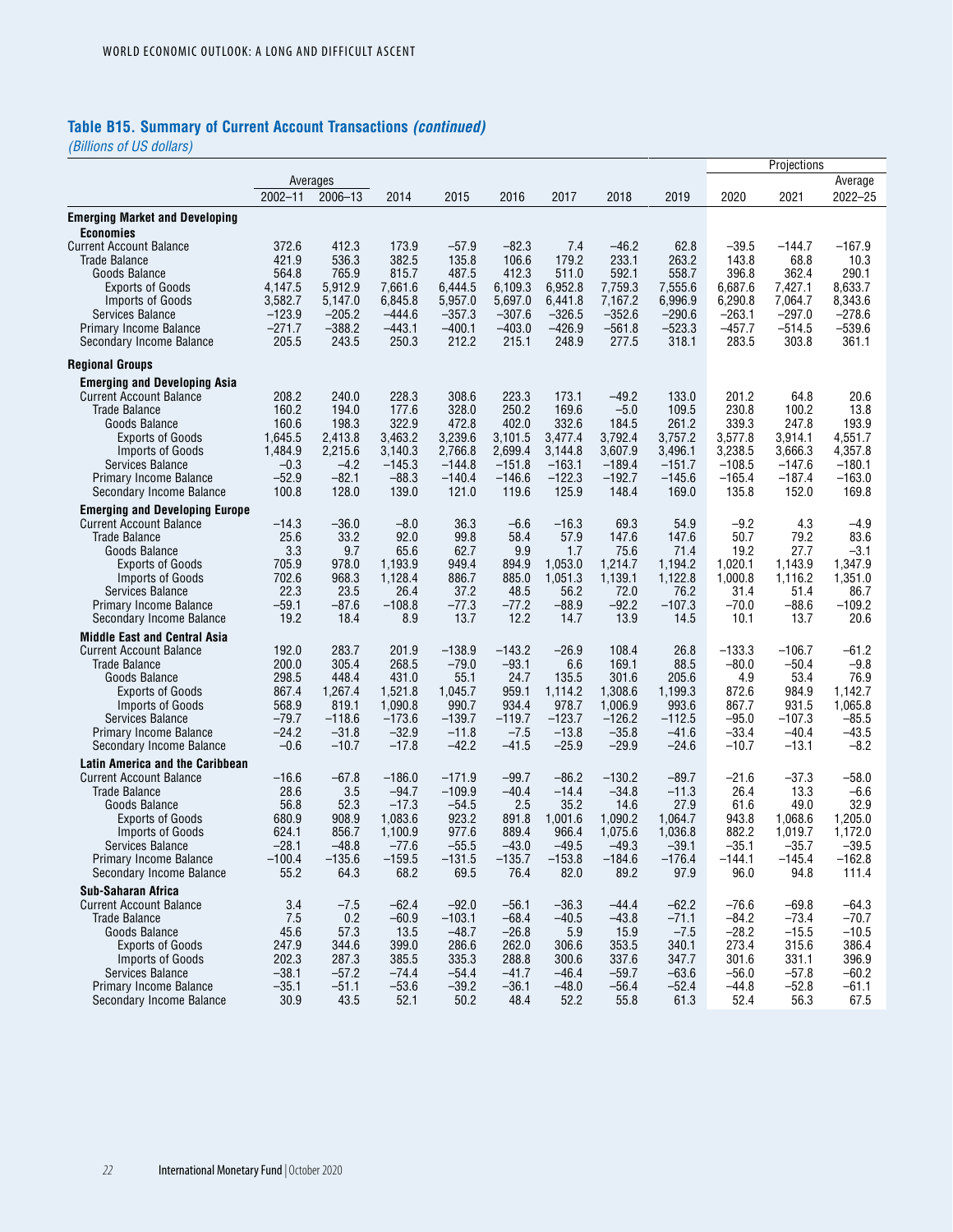# **Table B15. Summary of Current Account Transactions** *(continued)*

*(Billions of US dollars)*

|                                                           |                    |                    |                      |                      |                      |                      |                      |                     |                      | Projections          |                      |
|-----------------------------------------------------------|--------------------|--------------------|----------------------|----------------------|----------------------|----------------------|----------------------|---------------------|----------------------|----------------------|----------------------|
|                                                           |                    | Averages           |                      |                      |                      |                      |                      |                     |                      |                      | Average              |
|                                                           | $2002 - 11$        | 2006-13            | 2014                 | 2015                 | 2016                 | 2017                 | 2018                 | 2019                | 2020                 | 2021                 | 2022-25              |
| <b>Analytical Groups</b>                                  |                    |                    |                      |                      |                      |                      |                      |                     |                      |                      |                      |
| <b>By Source of Export Earnings</b>                       |                    |                    |                      |                      |                      |                      |                      |                     |                      |                      |                      |
| <b>Fuel</b>                                               |                    |                    |                      |                      |                      |                      |                      |                     |                      |                      |                      |
| <b>Current Account Balance</b>                            | 326.8              | 445.9              | 311.3                | $-75.9$              | $-74.9$              | 83.7                 | 311.0                | 146.3               | $-95.6$              | $-41.4$              | 11.2                 |
| <b>Trade Balance</b><br>Goods Balance                     | 413.6<br>584.3     | 589.1<br>840.9     | 559.3<br>870.4       | 107.0<br>353.1       | 86.3<br>280.0        | 248.5<br>461.6       | 507.0<br>739.9       | 343.4<br>573.7      | 70.2<br>222.3        | 125.6<br>309.2       | 177.3<br>372.5       |
| <b>Exports of Goods</b>                                   | 1,275.4            | 1.856.7            | 2,195.7              | 1,444.0              | 1,267.9              | 1,514.5              | 1,818.8              | 1,659.4             | 1.182.7              | 1,330.6              | 1.516.1              |
| Imports of Goods                                          | 691.0              | 1.015.8            | 1,325.3              | 1.090.8              | 987.9                | 1.052.9              | 1.078.9              | 1.085.7             | 960.4                | 1.021.4              | 1.143.6              |
| Services Balance                                          | $-151.9$           | $-227.3$           | $-322.2$             | $-251.7$             | $-195.6$             | $-207.9$             | $-226.6$             | $-225.7$            | $-162.3$             | $-187.0$             | $-194.0$             |
| Primary Income Balance                                    | $-72.9$            | $-111.9$           | $-129.8$             | $-66.5$              | $-54.3$              | $-73.0$              | $-97.6$              | $-102.9$            | $-66.3$              | $-78.2$              | $-81.8$              |
| Secondary Income Balance                                  | $-28.7$            | $-49.6$            | $-99.2$              | $-107.1$             | $-102.4$             | $-94.1$              | $-99.1$              | $-94.0$             | $-86.5$              | $-81.7$              | $-79.7$              |
| <b>Nonfuel</b>                                            |                    |                    |                      |                      |                      |                      |                      |                     |                      |                      |                      |
| <b>Current Account Balance</b><br><b>Trade Balance</b>    | 46.4<br>8.7        | $-33.1$<br>$-52.5$ | $-137.4$<br>$-176.8$ | 18.0<br>28.8         | $-7.4$<br>20.3       | $-76.4$<br>$-69.3$   | $-357.2$<br>$-273.9$ | $-83.6$<br>$-80.2$  | 56.1<br>73.6         | $-103.3$<br>$-56.8$  | $-179.0$<br>$-167.0$ |
| Goods Balance                                             | $-18.6$            | $-73.9$            | $-54.7$              | 134.3                | 132.2                | 49.4                 | $-147.8$             | $-15.1$             | 174.5                | 53.2                 | $-82.4$              |
| <b>Exports of Goods</b>                                   | 2.863.1            | 4.048.5            | 5.465.9              | 5.000.5              | 4.841.4              | 5.438.3              | 5.940.4              | 5.896.2             | 5.504.9              | 6.096.5              | 7.117.6              |
| Imports of Goods                                          | 2,881.7            | 4,122.4            | 5,520.5              | 4,866.2              | 4,709.1              | 5,388.9              | 6,088.2              | 5,911.3             | 5,330.4              | 6,043.4              | 7,200.0              |
| Services Balance                                          | 27.4<br>$-197.8$   | 21.4<br>$-275.6$   | $-122.4$<br>$-313.2$ | $-105.6$<br>$-333.6$ | $-112.0$<br>$-348.7$ | $-118.6$<br>$-353.9$ | $-126.0$<br>$-464.1$ | $-64.9$<br>$-420.3$ | $-100.9$<br>$-391.4$ | $-110.0$<br>$-436.3$ | $-84.6$<br>$-457.8$  |
| Primary Income Balance<br>Secondary Income Balance        | 233.5              | 292.5              | 349.5                | 319.3                | 317.4                | 343.0                | 376.6                | 412.1               | 370.0                | 385.5                | 440.8                |
| <b>By External Financing Source</b>                       |                    |                    |                      |                      |                      |                      |                      |                     |                      |                      |                      |
| <b>Net Debtor Economies</b>                               |                    |                    |                      |                      |                      |                      |                      |                     |                      |                      |                      |
| <b>Current Account Balance</b>                            | $-117.9$           | $-238.9$           | $-348.6$             | $-312.2$             | $-219.2$             | $-243.0$             | $-333.8$             | $-228.1$            | $-167.5$             | $-233.4$             | $-304.4$             |
| <b>Trade Balance</b>                                      | $-127.9$           | $-227.9$           | $-329.1$             | $-331.8$             | $-230.0$             | $-240.5$             | $-305.3$             | $-228.3$            | $-187.9$             | $-225.8$             | $-289.1$             |
| Goods Balance                                             | $-127.6$           | $-233.3$           | $-357.4$             | $-399.5$             | $-324.8$             | $-351.7$             | $-429.4$             | $-374.5$            | $-228.5$             | $-308.3$             | $-460.6$             |
| Exports of Goods<br>Imports of Goods                      | 1,950.1<br>2.077.8 | 2.664.4<br>2.897.7 | 3,355.3<br>3.712.6   | 2,886.8<br>3.286.3   | 2.845.5<br>3.170.3   | 3.242.7<br>3.594.3   | 3.581.8<br>4.011.2   | 3,548.1<br>3,922.6  | 3,126.3<br>3,354.8   | 3,534.0<br>3,842.3   | 4.213.3<br>4.673.9   |
| Services Balance                                          | $-0.2$             | 5.4                | 28.0                 | 67.6                 | 94.8                 | 111.2                | 124.3                | 146.4               | 40.6                 | 82.5                 | 171.4                |
| Primary Income Balance                                    | $-203.5$           | $-288.2$           | $-367.7$             | $-311.4$             | –317.3               | $-362.3$             | $-415.0$             | $-413.1$            | -345.7               | $-392.9$             | $-458.6$             |
| Secondary Income Balance                                  | 211.5              | 274.7              | 345.1                | 327.6                | 324.7                | 355.9                | 382.3                | 408.5               | 362.3                | 381.0                | 438.4                |
| <b>Net Debtor Economies by</b>                            |                    |                    |                      |                      |                      |                      |                      |                     |                      |                      |                      |
| <b>Debt-Servicing Experience</b>                          |                    |                    |                      |                      |                      |                      |                      |                     |                      |                      |                      |
| <b>Economies with Arrears</b>                             |                    |                    |                      |                      |                      |                      |                      |                     |                      |                      |                      |
| and/or Rescheduling                                       |                    |                    |                      |                      |                      |                      |                      |                     |                      |                      |                      |
| during 2015-19                                            |                    |                    |                      |                      |                      |                      |                      |                     |                      |                      |                      |
| <b>Current Account Balance</b><br><b>Trade Balance</b>    | $-14.7$<br>$-26.4$ | $-32.5$<br>$-48.6$ | $-43.0$<br>$-82.8$   | $-51.3$<br>$-86.1$   | $-55.2$<br>$-87.6$   | $-46.3$<br>$-84.7$   | $-46.0$<br>$-86.0$   | $-47.4$<br>$-85.9$  | $-41.7$<br>$-79.3$   | $-49.5$<br>$-80.6$   | $-44.5$<br>$-78.0$   |
| Goods Balance                                             | $-32.6$            | $-55.6$            | $-81.1$              | $-89.7$              | $-87.6$              | $-85.1$              | $-90.1$              | $-93.7$             | $-76.1$              | $-73.4$              | $-86.9$              |
| <b>Exports of Goods</b>                                   | 122.3              | 165.2              | 184.3                | 139.5                | 129.9                | 152.0                | 175.7                | 179.7               | 157.5                | 171.5                | 215.8                |
| Imports of Goods                                          | 154.9              | 220.9              | 265.4                | 229.2                | 217.5                | 237.2                | 265.8                | 273.4               | 233.5                | 244.9                | 302.7                |
| Services Balance                                          | 6.2<br>$-12.8$     | 7.1<br>$-17.1$     | $-1.7$<br>$-19.7$    | 3.6                  | 0.0<br>$-12.8$       | 0.4<br>$-14.2$       | 4.1<br>$-17.9$       | 7.9<br>$-25.2$      | $-3.3$<br>$-21.5$    | $-7.3$<br>$-25.4$    | 8.9<br>$-30.1$       |
| <b>Primary Income Balance</b><br>Secondary Income Balance | 24.5               | 33.2               | 59.6                 | $-16.1$<br>50.9      | 45.3                 | 52.6                 | 57.9                 | 63.6                | 59.1                 | 56.6                 | 63.5                 |
| Memorandum                                                |                    |                    |                      |                      |                      |                      |                      |                     |                      |                      |                      |
| World                                                     |                    |                    |                      |                      |                      |                      |                      |                     |                      |                      |                      |
| <b>Current Account Balance</b>                            | 116.0              | 260.6              | 422.0                | 239.2                | 308.9                | 487.9                | 346.4                | 402.0               | 202.6                | 169.4                | 218.0                |

Note: Country group composites are calculated as the sum of the US dollar values for the relevant individual countries.

1Excludes the Group of Seven (Canada, France, Germany, Italy, Japan, United Kingdom, United States) and euro area countries.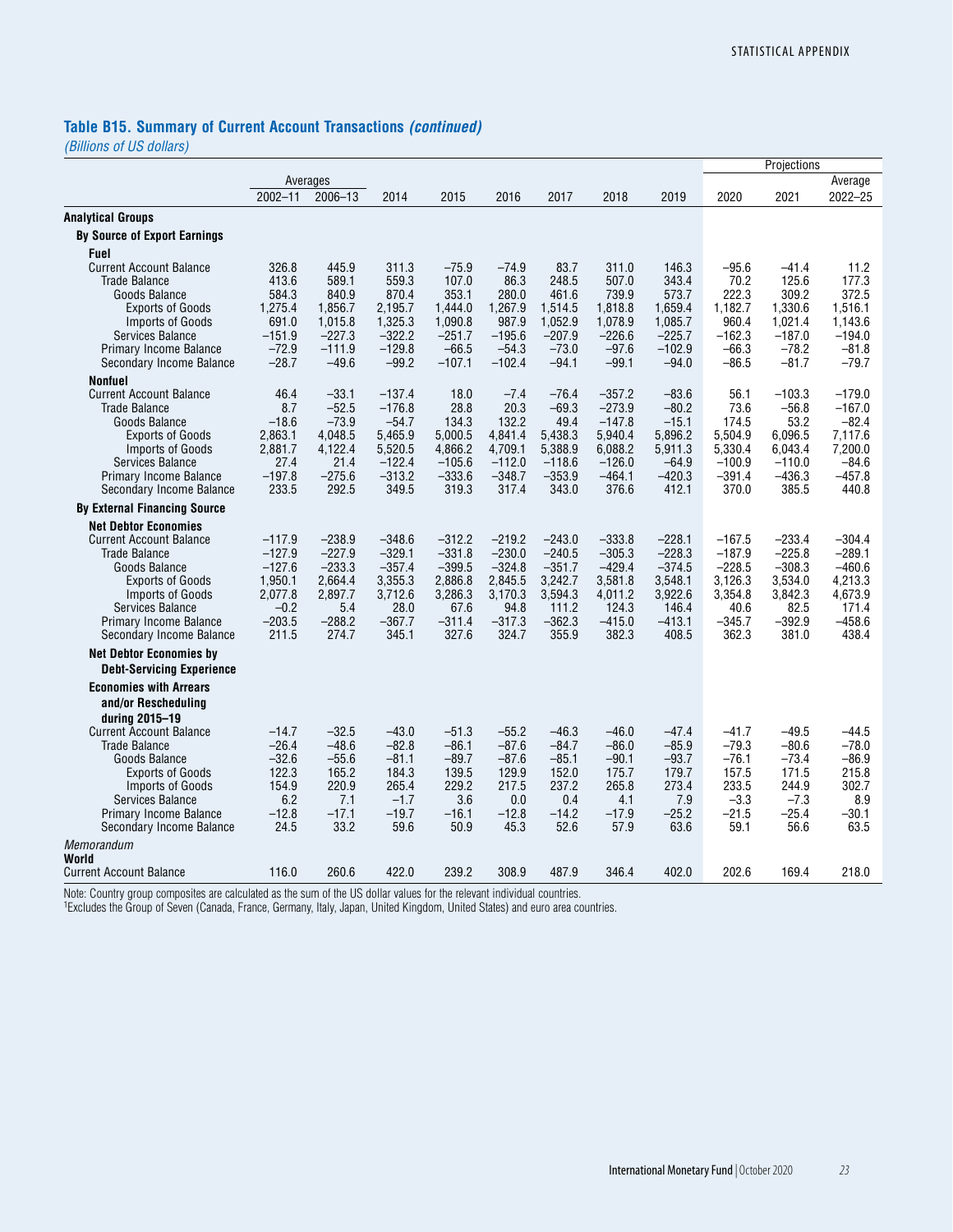## **Table B16. Emerging Market and Developing Economies: Summary of External Debt and Debt Service**

|                                                                           |                    |                    |                    |                    |                    |                    |                    |                    |                    | Projections        |
|---------------------------------------------------------------------------|--------------------|--------------------|--------------------|--------------------|--------------------|--------------------|--------------------|--------------------|--------------------|--------------------|
|                                                                           | 2012               | 2013               | 2014               | 2015               | 2016               | 2017               | 2018               | 2019               | 2020               | 2021               |
| External Debt                                                             |                    |                    |                    |                    |                    |                    |                    |                    |                    |                    |
| <b>Emerging Market and Developing Economies</b>                           | 7,508.5            | 8,375.5            | 8,831.0            | 8,355.4            | 8,706.3            |                    | 9,654.3 10,112.8   | 10,569.3           | 10,897.0           | 11,328.5           |
| <b>Regional Groups</b>                                                    |                    |                    |                    |                    |                    |                    |                    |                    |                    |                    |
| <b>Emerging and Developing Asia</b>                                       | 2.417.0            | 2.882.2            | 3.210.2            | 2.816.7            | 2.873.1            | 3.374.9            | 3.669.8            | 3.821.7            | 4.054.2            | 4.306.4            |
| <b>Emerging and Developing Europe</b>                                     | 1,996.6            | 2.178.9            | 1,991.0            | 1.798.1            | 1.786.6            | 1.919.3            | 1.827.0            | 1.850.1            | 1,823.8            | 1.863.1            |
| Latin America and the Caribbean<br>Middle East and Central Asia           | 1,716.9<br>1.014.7 | 1,870.5<br>1,070.4 | 2,069.9<br>1,134.0 | 2,062.3<br>1.230.2 | 2,155.4<br>1.387.7 | 2,251.2<br>1,514.8 | 2,339.1<br>1.631.6 | 2,404.0<br>1.802.6 | 2,428.7<br>1,884.5 | 2,475.6<br>1.937.3 |
| Sub-Saharan Africa                                                        | 363.4              | 373.5              | 425.8              | 448.1              | 503.4              | 594.1              | 645.3              | 691.0              | 705.7              | 746.0              |
| <b>Analytical Groups</b>                                                  |                    |                    |                    |                    |                    |                    |                    |                    |                    |                    |
| <b>By External Financing Source</b>                                       |                    |                    |                    |                    |                    |                    |                    |                    |                    |                    |
| <b>Net Debtor Economies</b>                                               | 4,715.7            | 5,109.9            | 5,390.8            | 5,334.9            | 5,491.2            | 5,961.1            | 6,120.0            | 6,337.9            | 6,551.0            | 6,773.4            |
| <b>Net Debtor Economies by</b>                                            |                    |                    |                    |                    |                    |                    |                    |                    |                    |                    |
| <b>Debt-Servicing Experience</b>                                          |                    |                    |                    |                    |                    |                    |                    |                    |                    |                    |
| Economies with Arrears and/or                                             | 363.4              | 403.5              | 413.8              | 432.4              | 458.9              | 510.5              | 539.7              | 573.1              | 596.4              | 580.7              |
| Rescheduling during 2015-19                                               |                    |                    |                    |                    |                    |                    |                    |                    |                    |                    |
| <b>Other Groups</b>                                                       |                    |                    |                    |                    |                    |                    |                    |                    |                    |                    |
| <b>Heavily Indebted Poor Countries</b><br>Low-Income Developing Countries | 177.4<br>393.4     | 210.3<br>423.2     | 231.7<br>478.9     | 261.8<br>539.3     | 279.5<br>582.7     | 309.2<br>672.8     | 336.7<br>736.2     | 355.0<br>799.3     | 389.1<br>852.4     | 414.1<br>907.0     |
| Middle East and North Africa                                              | 760.1              | 800.9              | 846.2              | 941.5              | 1,075.5            | 1,180.8            | 1,290.5            | 1,442.8            | 1,511.3            | 1,549.5            |
| Debt-Service Payments <sup>1</sup>                                        |                    |                    |                    |                    |                    |                    |                    |                    |                    |                    |
| <b>Emerging Market and Developing Economies</b>                           | 2,600.3            | 2,982.9            | 3,420.4            | 3,545.6            | 3,065.7            | 3,125.9            | 3,548.4            | 3,786.9            | 3,885.8            | 3,973.3            |
| <b>Regional Groups</b>                                                    |                    |                    |                    |                    |                    |                    |                    |                    |                    |                    |
| <b>Emerging and Developing Asia</b>                                       | 1,242.8            | 1,427.0            | 1,829.6            | 1,980.8            | 1,545.4            | 1,544.3            | 1,903.6            | 2,098.6            | 2,172.1            | 2,291.7            |
| <b>Emerging and Developing Europe</b>                                     | 671.9              | 782.0              | 794.6              | 648.1              | 594.9              | 618.3              | 657.8              | 643.7              | 650.4              | 627.5              |
| Latin America and the Caribbean<br>Middle East and Central Asia           | 443.7<br>180.0     | 487.0<br>212.3     | 521.7<br>203.4     | 618.7<br>215.9     | 586.0<br>254.9     | 614.4<br>264.4     | 582.2<br>296.7     | 608.4<br>323.1     | 606.4<br>340.9     | 593.5<br>345.6     |
| Sub-Saharan Africa                                                        | 61.9               | 74.5               | 71.0               | 82.1               | 84.6               | 84.5               | 108.2              | 113.1              | 116.0              | 115.0              |
| <b>Analytical Groups</b>                                                  |                    |                    |                    |                    |                    |                    |                    |                    |                    |                    |
| <b>By External Financing Source</b>                                       |                    |                    |                    |                    |                    |                    |                    |                    |                    |                    |
| <b>Net Debtor Economies</b>                                               | 1,326.6            | 1,495.3            | 1,582.5            | 1,602.4            | 1,591.6            | 1,633.6            | 1,704.9            | 1,785.7            | 1,812.8            | 1,804.9            |
| <b>Net Debtor Economies by</b>                                            |                    |                    |                    |                    |                    |                    |                    |                    |                    |                    |
| <b>Debt-Servicing Experience</b>                                          |                    |                    |                    |                    |                    |                    |                    |                    |                    |                    |
| Economies with Arrears and/or                                             | 131.9              | 151.4              | 147.9              | 148.5              | 149.3              | 160.1              | 177.6              | 184.3              | 166.1              | 147.6              |
| Rescheduling during 2015-19                                               |                    |                    |                    |                    |                    |                    |                    |                    |                    |                    |
| <b>Other Groups</b>                                                       |                    |                    |                    |                    |                    |                    |                    |                    |                    |                    |
| <b>Heavily Indebted Poor Countries</b><br>Low-Income Developing Countries | 13.4<br>46.5       | 11.6<br>51.8       | 14.8<br>55.9       | 17.4<br>55.8       | 18.9<br>80.2       | 22.4<br>77.6       | 25.6<br>98.4       | 27.0<br>95.7       | 29.8<br>107.8      | 29.5<br>111.2      |
| Middle East and North Africa                                              | 149.8              | 176.2              | 165.7              | 181.5              | 223.1              | 226.9              | 255.8              | 276.3              | 294.1              | 295.7              |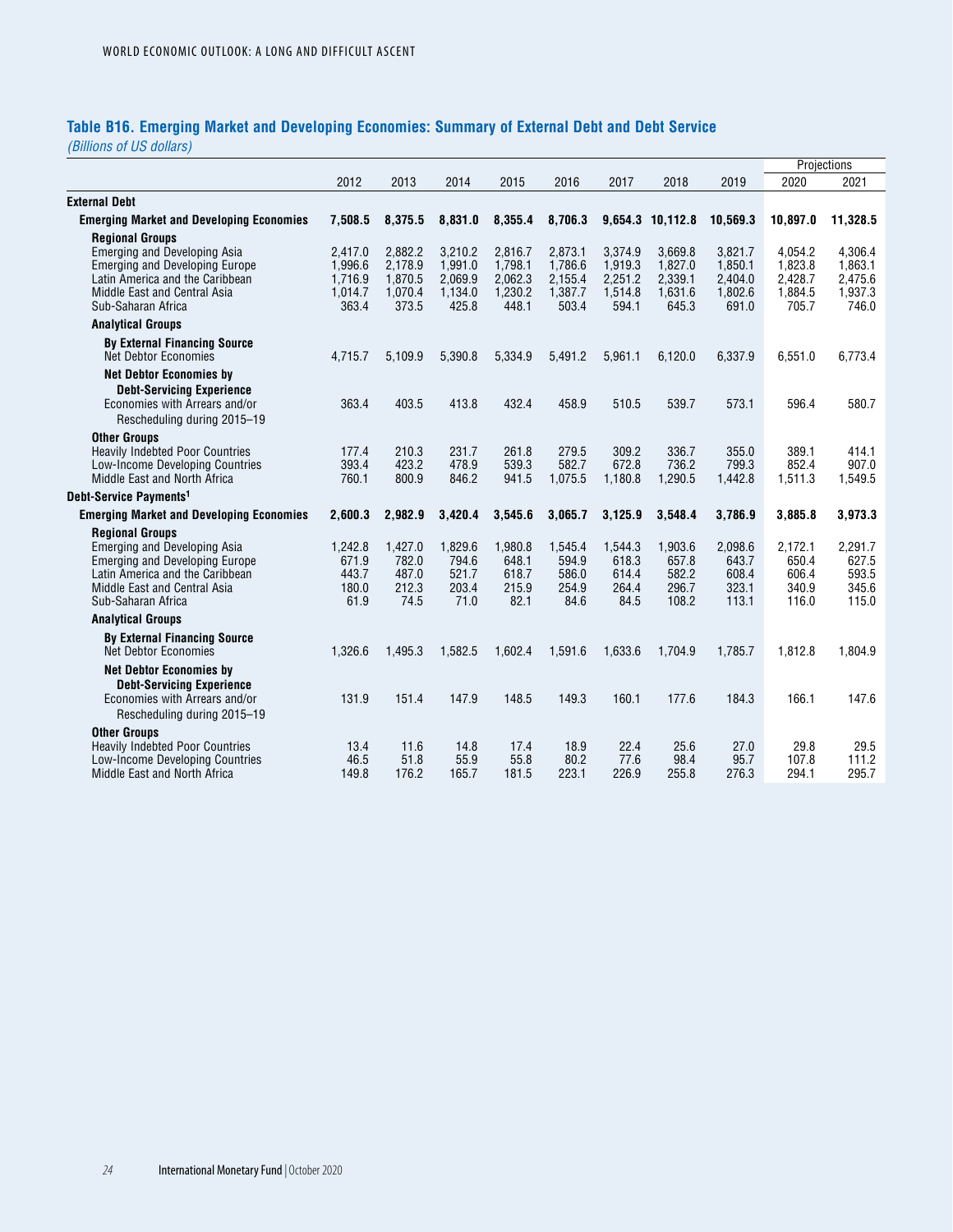### **Table B16. Emerging Market and Developing Economies: Summary of External Debt and Debt Service** *(continued)*

*(Percent of exports of goods and services)*

|                                                                 |              |              |              |              |              |              |              |              |              | Projections  |
|-----------------------------------------------------------------|--------------|--------------|--------------|--------------|--------------|--------------|--------------|--------------|--------------|--------------|
|                                                                 | 2012         | 2013         | 2014         | 2015         | 2016         | 2017         | 2018         | 2019         | 2020         | 2021         |
| <b>External Debt<sup>2</sup></b>                                |              |              |              |              |              |              |              |              |              |              |
| <b>Emerging Market and Developing Economies</b>                 | 87.4         | 94.5         | 99.3         | 109.1        | 118.5        | 116.3        | 109.6        | 116.5        | 138.5        | 128.7        |
| <b>Regional Groups</b>                                          |              |              |              |              |              |              |              |              |              |              |
| Emerging and Developing Asia                                    | 66.5         | 74.7         | 80.1         | 74.4         | 78.5         | 82.5         | 82.2         | 85.8         | 97.8         | 94.5         |
| <b>Emerging and Developing Europe</b>                           | 140.3        | 147.4        | 135.1        | 150.6        | 156.6        | 143.7        | 119.0        | 121.1        | 144.0        | 128.5        |
| Latin America and the Caribbean                                 | 134.8        | 147.5        | 166.5        | 191.0        | 204.9        | 191.8        | 184.4        | 193.0        | 226.6        | 202.1        |
| Middle East and Central Asia                                    | 57.2         | 60.3         | 66.1         | 97.8         | 118.1        | 113.2        | 105.8        | 125.1        | 176.6        | 161.6        |
| Sub-Saharan Africa                                              | 76.1         | 78.5         | 94.4         | 131.1        | 159.0        | 162.2        | 154.8        | 171.4        | 220.3        | 199.3        |
| <b>Analytical Groups</b>                                        |              |              |              |              |              |              |              |              |              |              |
| <b>By External Financing Source</b>                             |              |              |              |              |              |              |              |              |              |              |
| <b>Net Debtor Economies</b>                                     | 117.4        | 123.5        | 129.3        | 145.0        | 150.1        | 143.6        | 133.6        | 138.1        | 168.4        | 151.8        |
| <b>Net Debtor Economies by</b>                                  |              |              |              |              |              |              |              |              |              |              |
| <b>Debt-Servicing Experience</b>                                |              |              |              |              |              |              |              |              |              |              |
| Economies with Arrears and/or                                   | 136.2        | 148.5        | 164.1        | 206.1        | 237.3        | 233.4        | 213.5        | 220.4        | 278.1        | 253.4        |
| Rescheduling during 2015-19                                     |              |              |              |              |              |              |              |              |              |              |
| <b>Other Groups</b>                                             |              |              |              |              |              |              |              |              |              |              |
| <b>Heavily Indebted Poor Countries</b>                          | 111.0        | 126.5        | 135.7        | 178.0        | 191.5        | 188.2        | 184.7        | 197.0        | 244.4        | 223.5        |
| Low-Income Developing Countries                                 | 82.4         | 82.9         | 90.9         | 112.9        | 121.3        | 120.1        | 115.7        | 118.7        | 145.4        | 135.9        |
| Middle East and North Africa                                    | 48.5         | 51.2         | 55.8         | 84.2         | 101.9        | 98.4         | 93.9         | 113.6        | 161.9        | 147.3        |
| <b>Debt-Service Payment</b>                                     |              |              |              |              |              |              |              |              |              |              |
| <b>Emerging Market and Developing Economies</b>                 | 30.7         | 34.1         | 38.9         | 46.6         | 42.0         | 37.9         | 38.7         | 41.9         | 49.5         | 45.2         |
| <b>Regional Groups</b>                                          |              |              |              |              |              |              |              |              |              |              |
| Emerging and Developing Asia                                    | 34.2         | 37.0         | 45.7         | 52.4         | 42.2         | 37.8         | 42.7         | 47.1         | 52.5         | 50.3         |
| <b>Emerging and Developing Europe</b>                           | 47.3         | 53.0         | 54.0         | 54.4         | 52.2         | 46.4         | 42.9         | 42.2         | 51.4         | 43.3         |
| Latin America and the Caribbean                                 | 38.0         | 41.5         | 44.8         | 59.6         | 57.4         | 54.1         | 47.3         | 49.8         | 57.0         | 48.8         |
| Middle East and Central Asia<br>Sub-Saharan Africa              | 10.2<br>13.1 | 12.0<br>15.8 | 11.9<br>15.9 | 17.2<br>24.3 | 21.8<br>27.1 | 19.8<br>23.4 | 19.3<br>26.3 | 22.5<br>28.4 | 32.0<br>36.7 | 28.9<br>31.1 |
|                                                                 |              |              |              |              |              |              |              |              |              |              |
| <b>Analytical Groups</b>                                        |              |              |              |              |              |              |              |              |              |              |
| <b>By External Financing Source</b>                             |              |              |              |              |              |              |              |              |              |              |
| <b>Net Debtor Economies</b>                                     | 33.2         | 36.3         | 38.1         | 43.7         | 43.7         | 39.5         | 37.4         | 39.1         | 46.7         | 40.6         |
| <b>Net Debtor Economies by</b>                                  |              |              |              |              |              |              |              |              |              |              |
| <b>Debt-Servicing Experience</b>                                |              |              |              |              |              |              |              |              |              |              |
| Economies with Arrears and/or                                   | 50.4         | 56.9         | 59.9         | 72.5         | 79.3         | 75.2         | 72.1         | 72.5         | 79.4         | 66.2         |
| Rescheduling during 2015-19                                     |              |              |              |              |              |              |              |              |              |              |
| <b>Other Groups</b>                                             |              |              |              |              |              |              |              |              |              |              |
| <b>Heavily Indebted Poor Countries</b>                          | 8.5          | 7.1          | 8.8          | 12.1         | 13.2         | 13.8         | 14.2         | 15.2         | 18.9         | 16.1         |
| Low-Income Developing Countries<br>Middle East and North Africa | 9.9<br>9.6   | 10.3<br>11.3 | 10.8<br>11.0 | 11.9<br>16.3 | 16.9<br>21.2 | 14.1<br>19.0 | 15.7<br>18.7 | 14.4<br>21.8 | 18.6<br>31.6 | 16.9<br>28.2 |
|                                                                 |              |              |              |              |              |              |              |              |              |              |

1Apart from interest, debt service for a particular year includes amortization of short-term debt on an original-maturity basis outstanding at the end of the previous year, plus the portion of long-term debt outstanding at the end of the previous year maturing during the current year. The projections incorporate the impact of exceptional-financing items.

<sup>2</sup>Total debt at the end of the year in percent of exports of goods and services in the year indicated.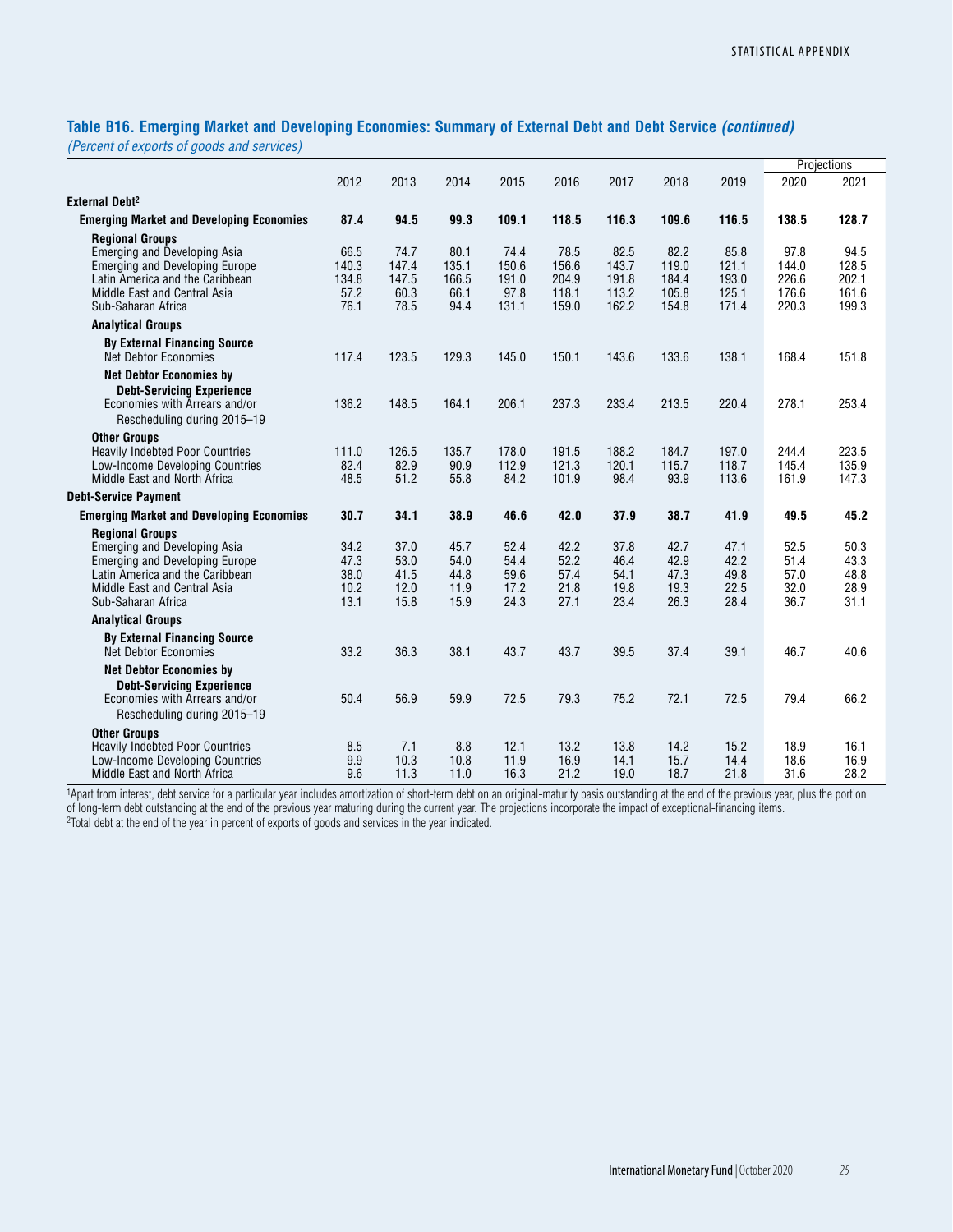### **Table B17. Emerging Market and Developing Economies by Region: External Debt by Maturity**

*(Billions of US dollars)*

|                                                 |                    |                    |                    |                    |                    |                    |                    |                    |                    | Projections        |
|-------------------------------------------------|--------------------|--------------------|--------------------|--------------------|--------------------|--------------------|--------------------|--------------------|--------------------|--------------------|
|                                                 | 2012               | 2013               | 2014               | 2015               | 2016               | 2017               | 2018               | 2019               | 2020               | 2021               |
| <b>Emerging Market and Developing Economies</b> |                    |                    |                    |                    |                    |                    |                    |                    |                    |                    |
| <b>Total Debt</b>                               | 7,508.5            | 8,375.5            | 8,831.0            | 8.355.4            | 8.706.3            | 9,654.3            | 10.112.8           | 10.569.3           | 10.897.0           | 11,328.5           |
| By Maturity                                     |                    |                    |                    |                    |                    |                    |                    |                    |                    |                    |
| Short Term<br>Long Term                         | 2,109.1<br>5,399.3 | 2.537.7<br>5.837.8 | 2,640.3<br>6.190.7 | 2.147.1<br>6.208.3 | 2,161.1<br>6,545.2 | 2.562.8<br>7.091.5 | 2.791.5<br>7.321.3 | 2.907.9<br>7,661.3 | 2.980.1<br>7.916.8 | 3,080.6<br>8,247.9 |
| <b>Regional Groups</b>                          |                    |                    |                    |                    |                    |                    |                    |                    |                    |                    |
| <b>Emerging and Developing Asia</b>             |                    |                    |                    |                    |                    |                    |                    |                    |                    |                    |
| <b>Total Debt</b>                               | 2.417.0            | 2.882.2            | 3,210.2            | 2.816.7            | 2,873.1            | 3.374.9            | 3.669.8            | 3.821.7            | 4.054.2            | 4,306.4            |
| <b>By Maturity</b><br>Short Term                | 1.178.7            | 1.536.0            | 1.638.0            | 1.182.9            | 1.171.7            | 1.497.1            | 1.644.0            | 1.682.6            | 1.777.1            | 1,875.9            |
| Long Term                                       | 1,238.3            | 1.346.2            | 1,572.2            | 1.633.8            | 1.701.5            | 1.877.8            | 2,025.8            | 2,139.1            | 2,277.1            | 2,430.5            |
| <b>Emerging and Developing Europe</b>           |                    |                    |                    |                    |                    |                    |                    |                    |                    |                    |
| <b>Total Debt</b>                               | 1,996.6            | 2,178.9            | 1,991.0            | 1,798.1            | 1,786.6            | 1,919.3            | 1,827.0            | 1,850.1            | 1,823.8            | 1,863.1            |
| <b>By Maturity</b><br><b>Short Term</b>         | 369.6              | 411.3              | 357.0              | 292.4              | 309.3              | 355.2              | 350.7              | 369.7              | 363.7              | 374.0              |
| Long Term                                       | 1,626.9            | 1.767.6            | 1,634.0            | 1,505.8            | 1,477.3            | 1.564.1            | 1.476.3            | 1,480.4            | 1,460.2            | 1,489.1            |
| <b>Latin America and the Caribbean</b>          |                    |                    |                    |                    |                    |                    |                    |                    |                    |                    |
| <b>Total Debt</b><br>By Maturity                | 1.716.9            | 1.870.5            | 2,069.9            | 2,062.3            | 2,155.4            | 2,251.2            | 2,339.1            | 2.404.0            | 2,428.7            | 2,475.6            |
| <b>Short Term</b>                               | 302.3              | 322.7              | 348.1              | 341.7              | 302.5              | 315.2              | 355.9              | 356.4              | 353.9              | 353.0              |
| Long Term                                       | 1,414.6            | 1,547.8            | 1,721.8            | 1,720.6            | 1,852.9            | 1,936.0            | 1.983.2            | 2,047.6            | 2,074.7            | 2,122.6            |
| <b>Middle East and Central Asia</b>             |                    |                    |                    |                    |                    |                    |                    |                    |                    |                    |
| <b>Total Debt</b>                               | 1,014.7            | 1.070.4            | 1,134.0            | 1,230.2            | 1,387.7            | 1,514.8            | 1,631.6            | 1,802.6            | 1,884.5            | 1,937.3            |
| <b>By Maturity</b><br><b>Short Term</b>         | 212.7              | 221.2              | 241.3              | 278.5              | 325.1              | 327.4              | 360.0              | 408.8              | 405.5              | 388.6              |
| Long Term                                       | 802.1              | 849.1              | 892.7              | 951.7              | 1.062.7            | 1,187.4            | 1,271.5            | 1.393.7            | 1,479.0            | 1,548.6            |
| Sub-Saharan Africa                              |                    |                    |                    |                    |                    |                    |                    |                    |                    |                    |
| <b>Total Debt</b>                               | 363.4              | 373.5              | 425.8              | 448.1              | 503.4              | 594.1              | 645.3              | 691.0              | 705.7              | 746.0              |
| <b>By Maturity</b><br>Short Term                | 45.8               | 46.5               | 55.8               | 51.5               | 52.5               | 68.0               | 80.8               | 90.4               | 79.9               | 89.1               |
| Long Term                                       | 317.5              | 327.0              | 370.0              | 396.6              | 450.9              | 526.2              | 564.5              | 600.5              | 625.9              | 656.9              |

Note: Country group composites are calculated as the sum of the US dollar values for the relevant individual countries.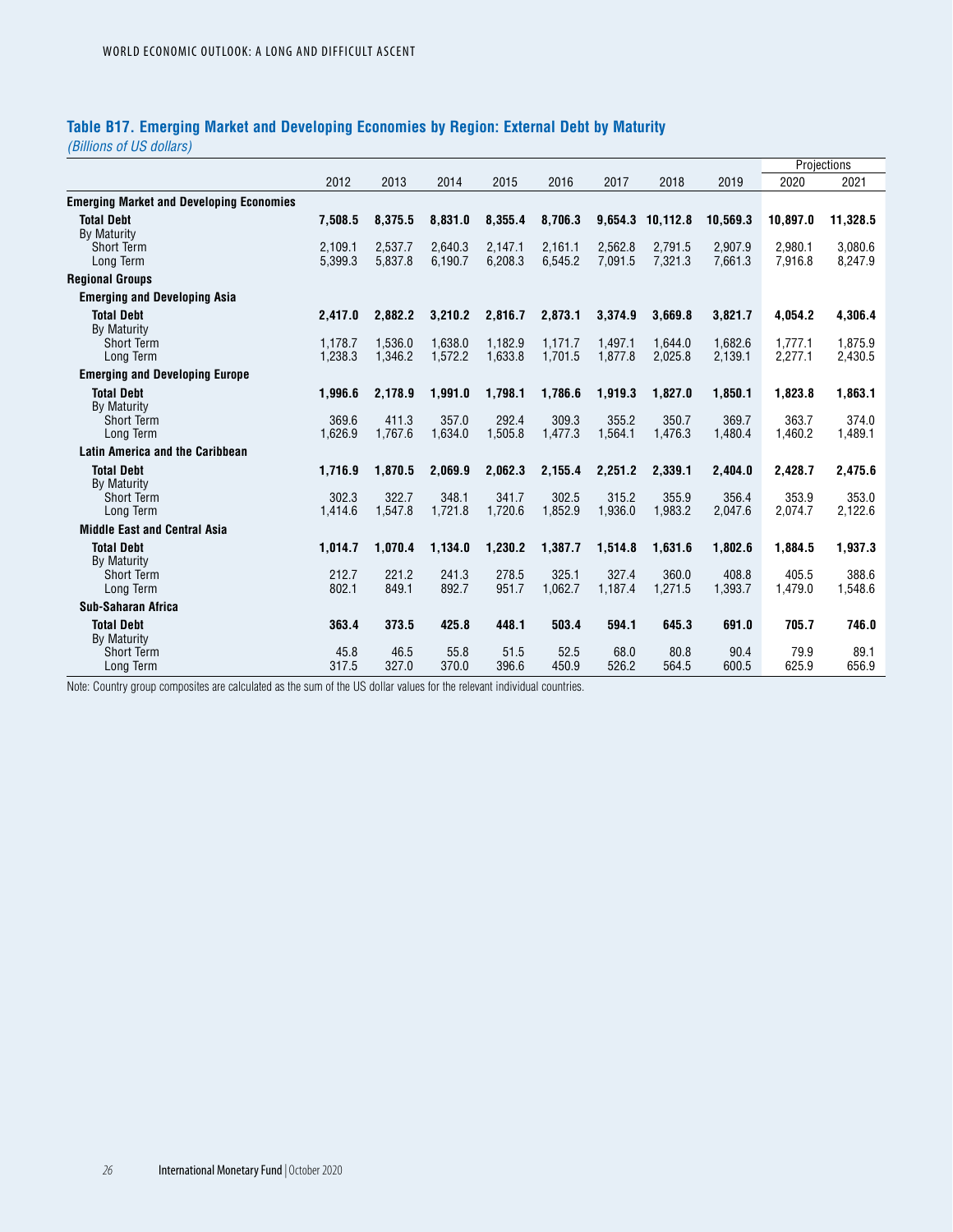**Table B18. Emerging Market and Developing Economies by Analytical Criteria: External Debt by Maturity** *(Billions of US dollars)*

|                                                                    |                    |                    |                    |                    |                    |                    |                    |                    | Projections        |                    |
|--------------------------------------------------------------------|--------------------|--------------------|--------------------|--------------------|--------------------|--------------------|--------------------|--------------------|--------------------|--------------------|
|                                                                    | 2012               | 2013               | 2014               | 2015               | 2016               | 2017               | 2018               | 2019               | 2020               | 2021               |
| <b>By Source of Export Earnings</b>                                |                    |                    |                    |                    |                    |                    |                    |                    |                    |                    |
| <b>Fuel</b>                                                        |                    |                    |                    |                    |                    |                    |                    |                    |                    |                    |
| <b>Total Debt</b><br>By Maturity                                   | 1,535.0            | 1,647.9            | 1,593.4            | 1,617.0            | 1,789.8            | 1,894.9            | 1,944.1            | 2,129.4            | 2,138.0            | 2,204.0            |
| <b>Short Term</b><br>Long Term                                     | 251.5<br>1,283.5   | 249.9<br>1,398.0   | 246.2<br>1,347.2   | 259.6<br>1,357.3   | 297.0<br>1,492.8   | 299.1<br>1,595.7   | 323.6<br>1,620.5   | 387.0<br>1.742.4   | 387.2<br>1,750.8   | 408.0<br>1,796.0   |
| Nonfuel                                                            |                    |                    |                    |                    |                    |                    |                    |                    |                    |                    |
| <b>Total Debt</b><br>By Maturity                                   | 5,973.5            | 6,727.5            | 7,237.5            | 6,738.4            | 6,916.4            | 7,759.4            | 8,168.7            | 8,439.9            | 8,759.0            | 9,124.5            |
| <b>Short Term</b><br>Long Term                                     | 1,857.6<br>4,115.8 | 2,287.8<br>4,439.8 | 2,394.1<br>4,843.5 | 1,887.4<br>4,851.0 | 1,864.1<br>5,052.4 | 2,263.7<br>5,495.7 | 2,467.9<br>5,700.8 | 2,520.9<br>5,918.9 | 2,593.0<br>6,166.0 | 2,672.6<br>6,451.9 |
| <b>Nonfuel Primary Products</b>                                    |                    |                    |                    |                    |                    |                    |                    |                    |                    |                    |
| <b>Total Debt</b><br>By Maturity                                   | 677.1              | 707.2              | 762.1              | 780.8              | 820.1              | 926.6              | 985.9              | 1,017.7            | 1,013.3            | 1,052.7            |
| <b>Short Term</b><br>Long Term                                     | 148.4<br>528.7     | 143.7<br>563.5     | 142.9<br>619.2     | 157.8<br>623.0     | 131.8<br>688.3     | 158.3<br>768.3     | 177.0<br>808.8     | 171.8<br>846.0     | 165.9<br>847.4     | 176.0<br>876.7     |
| <b>By External Financing Source</b>                                |                    |                    |                    |                    |                    |                    |                    |                    |                    |                    |
| <b>Net Debtor Economies</b>                                        |                    |                    |                    |                    |                    |                    |                    |                    |                    |                    |
| <b>Total Debt</b><br>By Maturity                                   | 4,715.7            | 5,109.9            | 5,390.8            | 5,334.9            | 5,491.2            | 5,961.1            | 6,120.0            | 6,337.9            | 6,551.0            | 6,773.4            |
| <b>Short Term</b><br>Long Term                                     | 912.8<br>3,802.9   | 995.2<br>4.114.7   | 997.6<br>4,393.3   | 898.1<br>4,436.9   | 915.2<br>4,576.1   | 1,022.0<br>4,939.1 | 1,077.5<br>5,042.5 | 1,104.9<br>5,233.0 | 1,098.9<br>5,452.1 | 1,094.6<br>5,678.9 |
| <b>Net Debtor Economies by</b><br><b>Debt-Servicing Experience</b> |                    |                    |                    |                    |                    |                    |                    |                    |                    |                    |
| Economies with Arrears and/or<br>Rescheduling during 2015-19       |                    |                    |                    |                    |                    |                    |                    |                    |                    |                    |
| <b>Total Debt</b><br>By Maturity                                   | 363.4              | 403.5              | 413.8              | 432.4              | 458.9              | 510.5              | 539.7              | 573.1              | 596.4              | 580.7              |
| <b>Short Term</b><br>Long Term                                     | 89.4<br>274.0      | 102.5<br>301.1     | 95.6<br>318.2      | 94.6<br>337.8      | 103.6<br>355.3     | 117.3<br>393.2     | 120.7<br>419.0     | 113.7<br>459.4     | 101.2<br>495.2     | 60.8<br>519.9      |
| <b>Other Groups</b>                                                |                    |                    |                    |                    |                    |                    |                    |                    |                    |                    |
| <b>Heavily Indebted Poor Countries</b>                             |                    |                    |                    |                    |                    |                    |                    |                    |                    |                    |
| <b>Total Debt</b><br>By Maturity                                   | 177.4              | 210.3              | 231.7              | 261.8              | 279.5              | 309.2              | 336.7              | 355.0              | 389.1              | 414.1              |
| <b>Short Term</b><br>Long Term                                     | 2.0<br>175.5       | 2.5<br>207.8       | 2.9<br>228.8       | 3.6<br>258.2       | 3.8<br>275.7       | 4.1<br>305.1       | 3.6<br>333.1       | 3.7<br>351.3       | 3.7<br>385.3       | 3.7<br>410.3       |
| <b>Low-Income Developing Countries</b>                             |                    |                    |                    |                    |                    |                    |                    |                    |                    |                    |
| <b>Total Debt</b><br><b>By Maturity</b>                            | 393.4              | 423.2              | 478.9              | 539.3              | 582.7              | 672.8              | 736.2              | 799.3              | 852.4              | 907.0              |
| <b>Short Term</b><br>Long Term                                     | 16.9<br>376.6      | 18.4<br>404.8      | 22.3<br>456.6      | 27.6<br>511.6      | 27.7<br>554.9      | 48.0<br>624.8      | 52.5<br>683.6      | 69.4<br>729.9      | 60.0<br>792.4      | 64.2<br>842.8      |
| <b>Middle East and North Africa</b>                                |                    |                    |                    |                    |                    |                    |                    |                    |                    |                    |
| <b>Total Debt</b><br>By Maturity                                   | 760.1              | 800.9              | 846.2              | 941.5              | 1,075.5            | 1,180.8            | 1,290.5            | 1,442.8            | 1,511.3            | 1,549.5            |
| <b>Short Term</b><br>Long Term                                     | 199.9<br>560.2     | 207.8<br>593.1     | 226.8<br>619.4     | 266.5<br>675.0     | 311.2<br>764.3     | 311.4<br>869.4     | 342.6<br>947.9     | 390.4<br>1,052.4   | 390.1<br>1,121.2   | 372.4<br>1.177.1   |

Note: Country group composites are calculated as the sum of the US dollar values for the relevant individual countries.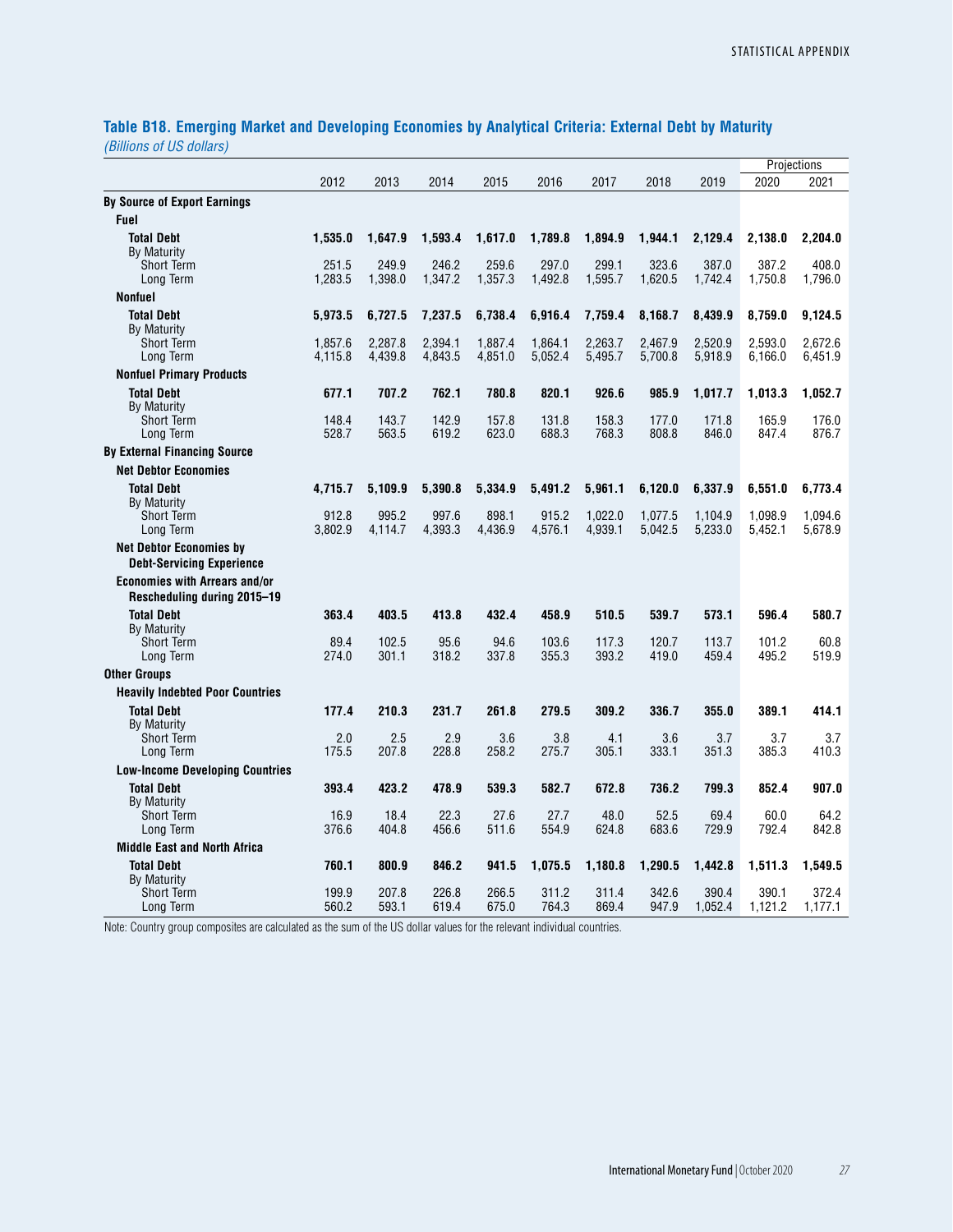# **Table B19. Emerging Market and Developing Economies: Ratio of External Debt to GDP1**

|                                                    |      |      |              |              |              |              |              |              |              | Projections  |
|----------------------------------------------------|------|------|--------------|--------------|--------------|--------------|--------------|--------------|--------------|--------------|
|                                                    | 2012 | 2013 | 2014         | 2015         | 2016         | 2017         | 2018         | 2019         | 2020         | 2021         |
| <b>Emerging Market and Developing Economies</b>    | 26.6 | 28.6 | 30.6         | 30.7         | 30.3         | 30.2         | 31.0         | 30.0         | 32.7         | 30.8         |
| <b>Regional Groups</b>                             |      |      |              |              |              |              |              |              |              |              |
| Emerging and Developing Asia                       | 18.9 | 21.0 | 21.4         | 18.6         | 18.2         | 18.6         | 19.2         | 18.3         | 19.3         | 18.6         |
| <b>Emerging and Developing Europe</b>              | 45.2 | 48.6 | 56.5         | 58.9         | 56.4         | 51.2         | 50.3         | 46.8         | 52.8         | 48.7         |
| Latin America and the Caribbean                    | 29.6 | 33.0 | 37.6         | 44.2         | 42.8         | 42.4         | 48.0         | 48.5         | 60.4         | 56.6         |
| Middle East and Central Asia<br>Sub-Saharan Africa | 28.2 | 28.4 | 29.2<br>25.7 | 38.2<br>31.6 | 41.4<br>35.2 | 44.6<br>37.1 | 44.4<br>41.3 | 46.2<br>42.0 | 53.1<br>45.9 | 51.0<br>44.0 |
|                                                    | 23.2 | 23.0 |              |              |              |              |              |              |              |              |
| <b>Analytical Groups</b>                           |      |      |              |              |              |              |              |              |              |              |
| <b>By Source of Export Earnings</b>                |      |      |              |              |              |              |              |              |              |              |
| Fuel                                               | 25.4 | 26.9 | 30.9         | 37.1         | 38.3         | 38.5         | 38.7         | 39.3         | 45.5         | 42.9         |
| Nonfuel                                            | 26.9 | 29.1 | 30.6         | 29.5         | 28.8         | 28.7         | 29.6         | 28.4         | 30.6         | 28.9         |
| Of Which, Primary Products                         | 36.7 | 39.0 | 41.4         | 47.4         | 45.9         | 47.7         | 58.1         | 60.0         | 66.6         | 62.2         |
| <b>By External Financing Source</b>                |      |      |              |              |              |              |              |              |              |              |
| Net Debtor Economies                               | 34.6 | 37.1 | 39.6         | 43.2         | 42.1         | 41.0         | 42.3         | 41.5         | 47.7         | 45.2         |
| <b>Net Debtor Economies by</b>                     |      |      |              |              |              |              |              |              |              |              |
| <b>Debt-Servicing Experience</b>                   |      |      |              |              |              |              |              |              |              |              |
| Economies with Arrears and/or                      | 43.8 | 46.1 | 51.3         | 52.7         | 57.6         | 71.1         | 68.2         | 64.7         | 73.8         | 67.0         |
| Rescheduling during 2015-19                        |      |      |              |              |              |              |              |              |              |              |
| <b>Other Groups</b>                                |      |      |              |              |              |              |              |              |              |              |
| <b>Heavily Indebted Poor Countries</b>             | 31.7 | 33.4 | 35.1         | 42.4         | 45.8         | 46.5         | 47.1         | 47.8         | 54.3         | 53.2         |
| Low-Income Developing Countries                    | 24.3 | 23.6 | 24.8         | 29.6         | 33.2         | 36.4         | 37.1         | 37.4         | 40.7         | 39.6         |
| Middle East and North Africa                       | 25.8 | 26.1 | 26.8         | 33.9         | 39.6         | 42.9         | 42.4         | 44.2         | 51.6         | 49.7         |

1Total debt at the end of the year in percent of GDP in the year indicated.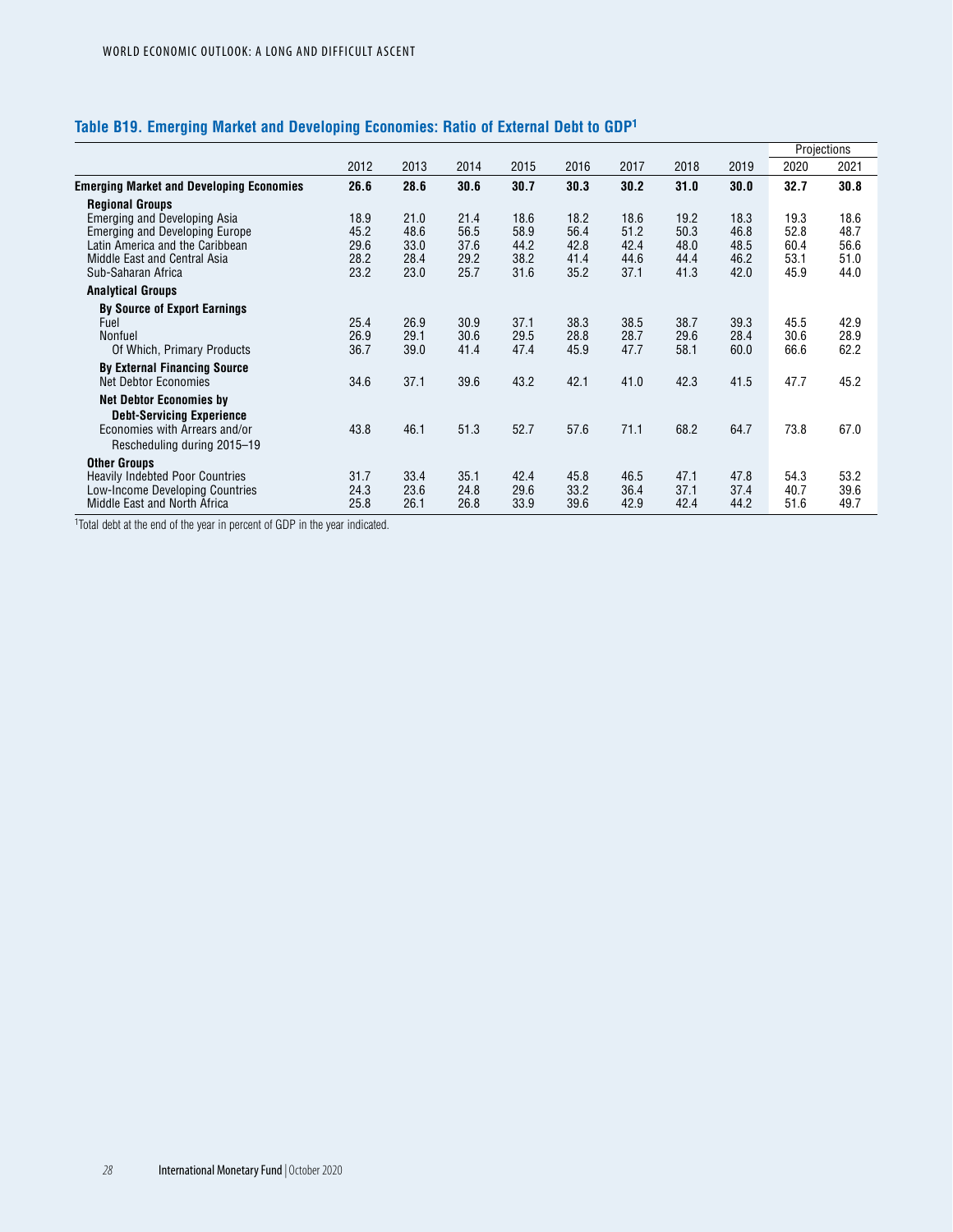### **Table B20. Emerging Market and Developing Economies: Debt-Service Ratios1**

*(Percent of exports of goods and services)*

|                                                 |      |      |      |      |      |      |      |      | Projections |      |  |
|-------------------------------------------------|------|------|------|------|------|------|------|------|-------------|------|--|
|                                                 | 2012 | 2013 | 2014 | 2015 | 2016 | 2017 | 2018 | 2019 | 2020        | 2021 |  |
| Interest Payments <sup>2</sup>                  |      |      |      |      |      |      |      |      |             |      |  |
| <b>Emerging Market and Developing Economies</b> | 2.9  | 3.1  | 3.4  | 4.4  | 4.2  | 4.6  | 4.5  | 4.6  | 5.4         | 4.9  |  |
| <b>Regional Groups</b>                          |      |      |      |      |      |      |      |      |             |      |  |
| Emerging and Developing Asia                    | 2.5  | 2.8  | 3.2  | 3.3  | 3.2  | 3.4  | 3.8  | 4.3  | 5.0         | 4.8  |  |
| Emerging and Developing Europe                  | 4.2  | 4.3  | 4.1  | 4.1  | 4.0  | 3.0  | 3.0  | 3.0  | 3.5         | 3.0  |  |
| Latin America and the Caribbean                 | 5.6  | 5.8  | 6.2  | 10.9 | 8.9  | 11.9 | 9.4  | 7.5  | 8.5         | 7.3  |  |
| Middle East and Central Asia                    | 1.4  | 1.4  | 1.6  | 2.5  | 3.5  | 3.6  | 3.9  | 4.5  | 5.5         | 5.0  |  |
| Sub-Saharan Africa                              | 1.8  | 1.9  | 2.4  | 4.0  | 4.3  | 4.1  | 4.5  | 4.9  | 6.5         | 5.6  |  |
| <b>Analytical Groups</b>                        |      |      |      |      |      |      |      |      |             |      |  |
| <b>By Source of Export Earnings</b>             |      |      |      |      |      |      |      |      |             |      |  |
| Fuel                                            | 1.9  | 2.1  | 2.2  | 3.1  | 3.9  | 3.4  | 3.7  | 4.1  | 5.1         | 4.5  |  |
| <b>Nonfuel</b>                                  | 3.4  | 3.5  | 3.8  | 4.7  | 4.3  | 4.9  | 4.7  | 4.7  | 5.4         | 5.0  |  |
| Of Which, Primary Products                      | 5.5  | 5.7  | 6.3  | 17.9 | 11.5 | 18.7 | 12.6 | 6.5  | 8.1         | 6.9  |  |
| <b>By External Financing Source</b>             |      |      |      |      |      |      |      |      |             |      |  |
| Net Debtor Economies                            | 3.2  | 3.2  | 3.3  | 3.8  | 4.0  | 4.2  | 4.4  | 4.9  | 5.8         | 5.2  |  |
| <b>Net Debtor Economies by</b>                  |      |      |      |      |      |      |      |      |             |      |  |
| <b>Debt-Servicing Experience</b>                |      |      |      |      |      |      |      |      |             |      |  |
| Economies with Arrears and/or                   | 2.4  | 2.6  | 3.3  | 4.6  | 5.8  | 6.5  | 7.1  | 7.7  | 8.5         | 7.9  |  |
| Rescheduling during 2015-19                     |      |      |      |      |      |      |      |      |             |      |  |
| <b>Other Groups</b>                             |      |      |      |      |      |      |      |      |             |      |  |
| <b>Heavily Indebted Poor Countries</b>          | 1.4  | 1.7  | 2.1  | 3.2  | 4.1  | 3.9  | 4.2  | 4.7  | 5.8         | 5.2  |  |
| Low-Income Developing Countries                 | 1.3  | 1.4  | 1.6  | 2.2  | 2.5  | 2.5  | 2.7  | 2.8  | 3.4         | 3.2  |  |
| Middle East and North Africa                    | 1.0  | 1.1  | 1.2  | 2.0  | 2.9  | 3.0  | 3.4  | 4.0  | 4.9         | 4.5  |  |
| Amortization <sup>2</sup>                       |      |      |      |      |      |      |      |      |             |      |  |
| <b>Emerging Market and Developing Economies</b> | 27.5 | 30.7 | 35.2 | 42.1 | 37.7 | 33.2 | 34.1 | 37.3 | 44.1        | 40.3 |  |
| <b>Regional Groups</b>                          |      |      |      |      |      |      |      |      |             |      |  |
| Emerging and Developing Asia                    | 31.7 | 34.2 | 42.5 | 49.1 | 39.0 | 34.4 | 38.9 | 42.8 | 47.5        | 45.5 |  |
| <b>Emerging and Developing Europe</b>           | 43.1 | 48.7 | 49.9 | 50.2 | 48.2 | 43.4 | 39.9 | 39.2 | 47.9        | 40.4 |  |
| Latin America and the Caribbean                 | 30.5 | 33.5 | 36.6 | 47.4 | 47.7 | 41.2 | 37.1 | 41.8 | 48.4        | 41.4 |  |
| Middle East and Central Asia                    | 8.7  | 10.6 | 10.3 | 14.7 | 18.3 | 16.3 | 15.4 | 18.0 | 26.6        | 23.9 |  |
| Sub-Saharan Africa                              | 11.3 | 13.9 | 13.5 | 20.3 | 22.8 | 19.3 | 21.8 | 23.5 | 30.2        | 25.5 |  |
| <b>Analytical Groups</b>                        |      |      |      |      |      |      |      |      |             |      |  |
| <b>By Source of Export Earnings</b>             |      |      |      |      |      |      |      |      |             |      |  |
| Fuel                                            | 10.1 | 13.3 | 13.4 | 15.1 | 15.7 | 13.4 | 13.2 | 14.7 | 22.4        | 20.3 |  |
| <b>Nonfuel</b>                                  | 34.8 | 37.5 | 43.2 | 49.4 | 43.2 | 38.4 | 40.1 | 43.2 | 48.7        | 44.5 |  |
| Of Which, Primary Products                      | 38.2 | 42.9 | 41.5 | 49.6 | 50.7 | 42.3 | 42.4 | 48.2 | 55.5        | 46.1 |  |
| <b>By External Financing Source</b>             |      |      |      |      |      |      |      |      |             |      |  |
| <b>Net Debtor Economies</b>                     | 30.0 | 33.1 | 34.8 | 40.0 | 39.7 | 35.3 | 33.0 | 34.2 | 40.9        | 35.4 |  |
| <b>Net Debtor Economies by</b>                  |      |      |      |      |      |      |      |      |             |      |  |
| <b>Debt-Servicing Experience</b>                |      |      |      |      |      |      |      |      |             |      |  |
| Economies with Arrears and/or                   | 48.0 | 54.3 | 56.5 | 67.9 | 73.5 | 68.7 | 65.0 | 64.8 | 70.9        | 58.4 |  |
| Rescheduling during 2015-19                     |      |      |      |      |      |      |      |      |             |      |  |
| <b>Other Groups</b>                             |      |      |      |      |      |      |      |      |             |      |  |
| <b>Heavily Indebted Poor Countries</b>          | 7.1  | 5.3  | 6.7  | 8.8  | 9.0  | 9.8  | 10.0 | 10.4 | 13.0        | 10.9 |  |
| Low-Income Developing Countries                 | 8.5  | 8.8  | 9.1  | 9.7  | 14.4 | 11.5 | 12.9 | 11.5 | 15.2        | 13.6 |  |
| Middle East and North Africa                    | 8.5  | 10.2 | 9.7  | 14.3 | 18.3 | 16.0 | 15.3 | 17.8 | 26.6        | 23.7 |  |

1Excludes service payments to the IMF.

2Interest payments and amortization on total debt. Estimates through 2019 reflect debt-service payments actually made. Estimates for 2020 and 2021 take into account projected exceptional-financing items, including accumulation of arrears and rescheduling arrangements. In some cases, amortization on account of debt-reduction operations is included.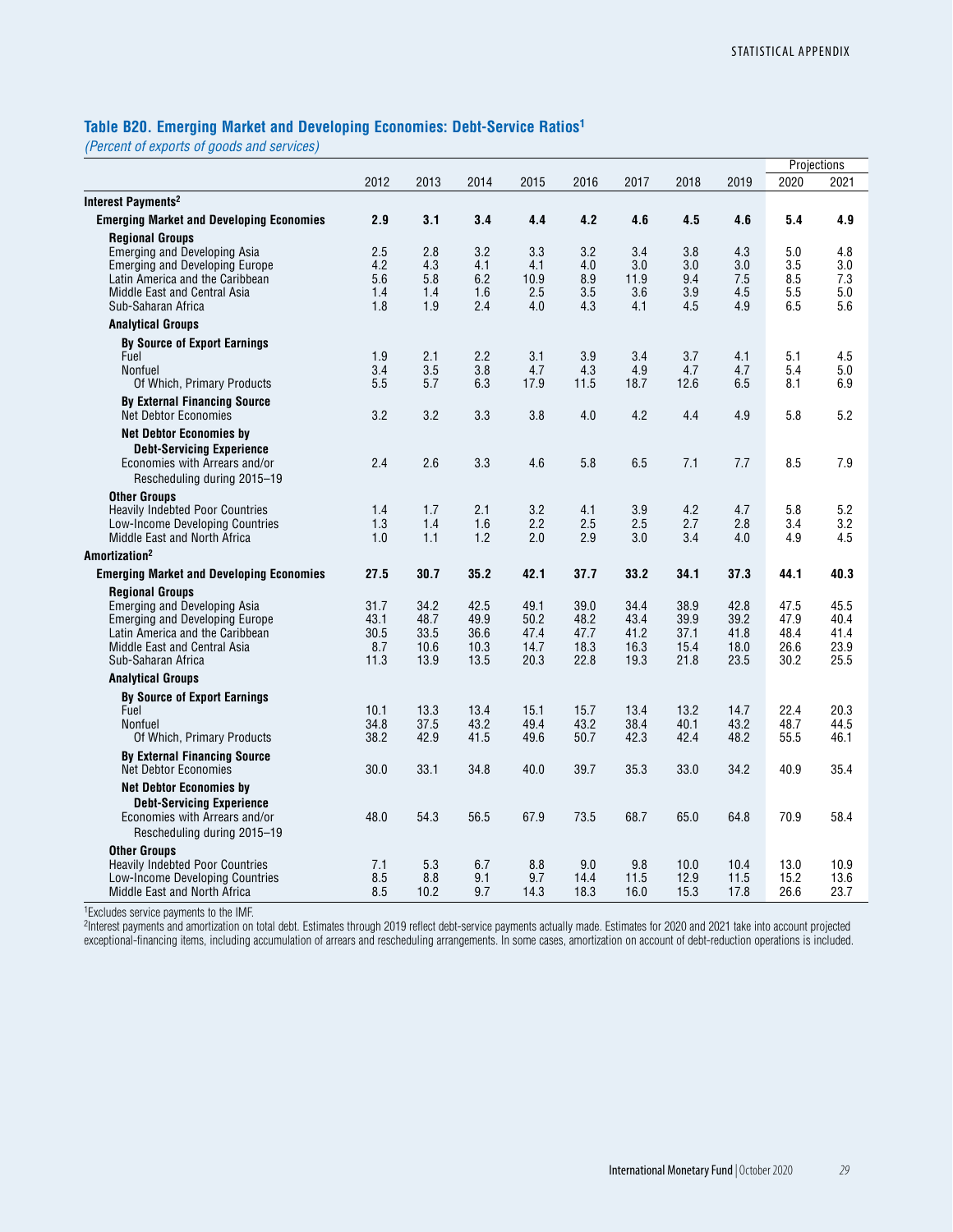### **Table B21. Emerging Market and Developing Economies, Medium-Term Baseline Scenario: Selected Economic Indicators** *(Annual percent change)*

|                                                                                                                                                                            |                               | Averages                       |                             | Projections                       |                                         |                              |                                   |                             |  |
|----------------------------------------------------------------------------------------------------------------------------------------------------------------------------|-------------------------------|--------------------------------|-----------------------------|-----------------------------------|-----------------------------------------|------------------------------|-----------------------------------|-----------------------------|--|
|                                                                                                                                                                            | $2002 - 11$                   | $2012 - 21$                    | 2018                        | 2019                              | 2020                                    | 2021                         | 2018-21                           | 2022-25                     |  |
| Real GDP<br>Export Volume <sup>1</sup><br>Terms of Trade <sup>1</sup><br>Import Volume <sup>1</sup>                                                                        | 6.5<br>8.7<br>1.6<br>9.9      | 3.9<br>2.9<br>$-0.7$<br>2.8    | 4.5<br>4.1<br>1.2<br>5.0    | 3.7<br>0.9<br>$-1.1$<br>$-0.6$    | $-3.3$<br>$-7.7$<br>$-2.6$<br>$-9.4$    | 6.0<br>9.5<br>0.3<br>11.0    | 2.7<br>1.5<br>$-0.6$<br>1.2       | 4.9<br>4.9<br>0.0<br>5.2    |  |
| <b>Regional Groups</b>                                                                                                                                                     |                               |                                |                             |                                   |                                         |                              |                                   |                             |  |
| <b>Emerging and Developing Asia</b><br>Real GDP<br>Export Volume <sup>1</sup><br>Terms of Trade <sup>1</sup><br>Import Volume <sup>1</sup>                                 | 8.6<br>13.5<br>$-1.2$<br>12.5 | 5.9<br>3.6<br>0.5<br>4.2       | 6.3<br>4.9<br>$-1.7$<br>7.6 | 5.5<br>1.6<br>$-0.6$<br>$-1.6$    | $-1.7$<br>$-5.0$<br>0.7<br>$-7.3$       | 8.0<br>9.8<br>$-1.4$<br>12.1 | 4.4<br>2.7<br>$-0.8$<br>2.4       | 6.1<br>5.1<br>$-0.2$<br>5.6 |  |
| <b>Emerging and Developing Europe</b><br><b>Real GDP</b><br>Export Volume <sup>1</sup><br>Terms of Trade <sup>1</sup><br>Import Volume <sup>1</sup>                        | 4.8<br>6.8<br>2.2<br>9.7      | 1.9<br>3.2<br>$-1.4$<br>1.5    | 3.3<br>6.2<br>2.8<br>3.1    | 2.1<br>2.7<br>0.2<br>2.9          | $-4.6$<br>$-11.2$<br>$-4.3$<br>$-9.9$   | 3.9<br>10.0<br>$-0.1$<br>7.9 | 1.1<br>1.6<br>$-0.4$<br>0.8       | 3.0<br>5.1<br>0.2<br>5.6    |  |
| <b>Latin America and the Caribbean</b><br><b>Real GDP</b><br>Export Volume <sup>1</sup><br>Terms of Trade <sup>1</sup><br>Import Volume <sup>1</sup>                       | 3.6<br>3.9<br>3.1<br>6.3      | 0.4<br>1.8<br>$-0.7$<br>1.1    | 1.1<br>3.0<br>$-0.5$<br>3.9 | 0.0<br>0.1<br>0.1<br>$-1.4$       | $-8.1$<br>$-10.1$<br>$-0.5$<br>$-13.4$  | 3.6<br>9.6<br>3.7<br>15.2    | $-1.0$<br>0.4<br>0.7<br>0.6       | 2.6<br>3.9<br>$-0.4$<br>4.1 |  |
| <b>Middle East and Central Asia</b><br>Real GDP<br>Export Volume <sup>1</sup><br>Terms of Trade <sup>1</sup><br>Import Volume <sup>1</sup>                                 | 5.6<br>6.6<br>4.3<br>8.9      | 2.3<br>1.3<br>$-3.3$<br>1.6    | 2.1<br>0.7<br>9.7<br>$-1.0$ | 1.4<br>$-2.9$<br>$-4.4$<br>$-2.3$ | $-4.1$<br>$-10.4$<br>$-12.8$<br>$-12.5$ | 3.0<br>8.0<br>2.7<br>7.3     | 0.6<br>$-1.4$<br>$-1.6$<br>$-2.4$ | 3.5<br>4.3<br>0.5<br>4.0    |  |
| Sub-Saharan Africa<br>Real GDP<br>Export Volume <sup>1</sup><br>Terms of Trade <sup>1</sup><br>Import Volume <sup>1</sup>                                                  | 5.9<br>3.9<br>4.8<br>8.8      | 2.9<br>2.0<br>$-1.3$<br>2.3    | 3.3<br>3.4<br>4.6<br>6.9    | 3.2<br>2.5<br>$-3.6$<br>5.5       | $-3.0$<br>$-7.3$<br>$-6.8$<br>$-8.3$    | 3.1<br>9.2<br>5.2<br>8.4     | 1.6<br>1.8<br>$-0.3$<br>2.9       | 4.3<br>6.3<br>0.3<br>5.1    |  |
| <b>Analytical Groups</b><br><b>Net Debtor Economies by</b><br><b>Debt-Servicing Experience</b>                                                                             |                               |                                |                             |                                   |                                         |                              |                                   |                             |  |
| <b>Economies with Arrears and/or</b><br>Rescheduling during 2015-19<br>Real GDP<br>Export Volume <sup>1</sup><br>Terms of Trade <sup>1</sup><br>Import Volume <sup>1</sup> | 4.5<br>4.4<br>2.7<br>6.8      | 1.9<br>$-0.2$<br>$-0.2$<br>0.9 | 3.6<br>7.7<br>1.2<br>5.3    | 3.2<br>4.9<br>$-1.8$<br>2.8       | $-2.4$<br>$-11.5$<br>$-0.9$<br>$-10.3$  | 2.6<br>3.5<br>0.5<br>2.8     | 1.7<br>0.9<br>$-0.3$<br>0.0       | 4.5<br>10.3<br>0.1<br>7.3   |  |